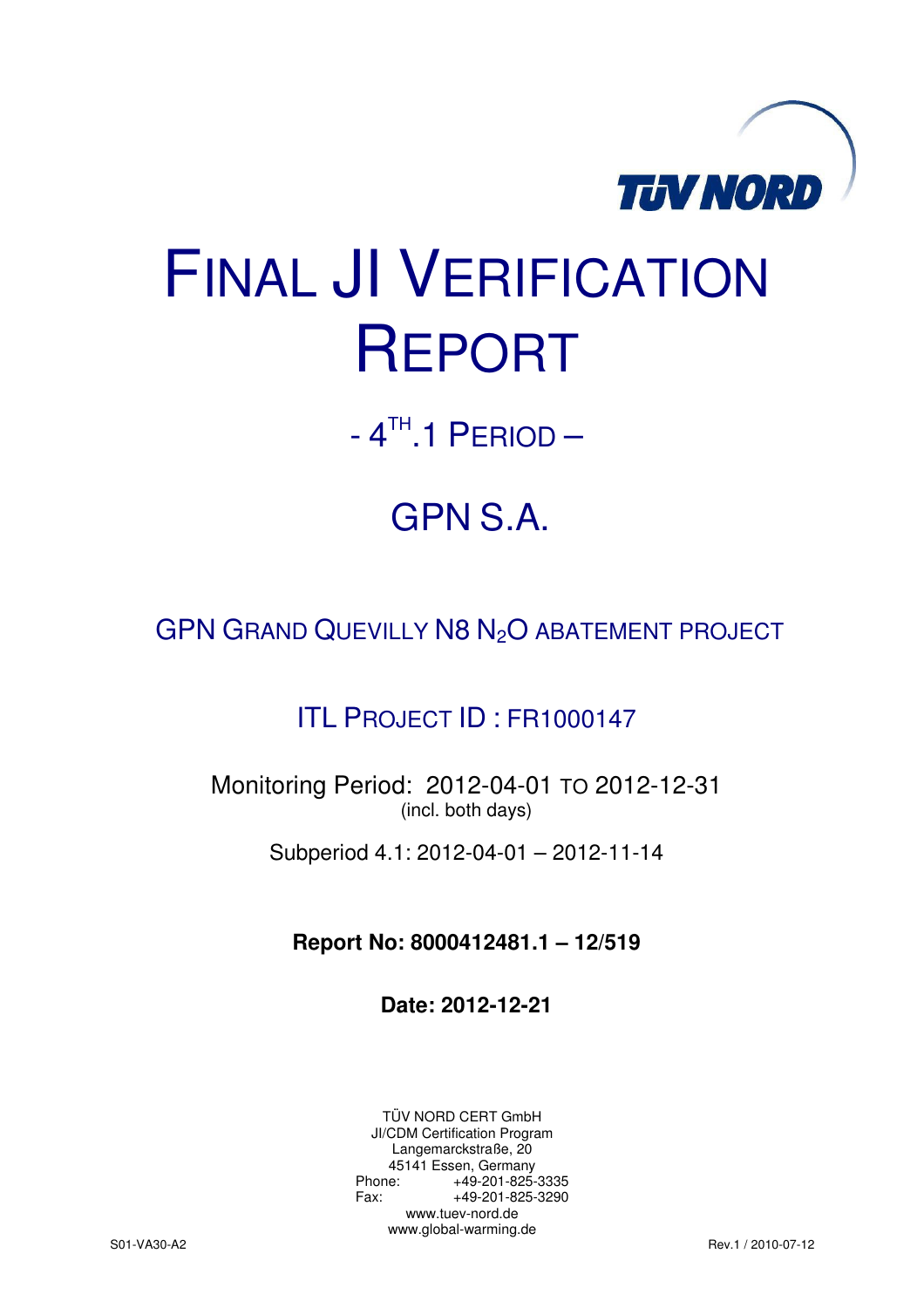

| 8000412481.1 - 12/519<br>2012-12-21<br>0<br>Title:<br>Project:<br><b>Registration date:</b><br>GPN Grand Quevilly N8 N <sub>2</sub> O abatement project<br>2010-04-16<br><b>Project Participant(s):</b><br>Host party:<br>France<br>Belgium<br><b>Applied</b><br>Title:<br>$No.$ :<br>methodology/ies:<br>Project specific methodology: 'Catalytic reduction of<br>N/A<br>$N2O$ at nitric acid plants'<br><b>Monitoring:</b><br><b>Monitoring period (MP):</b><br>No. of days:<br>275<br>2012-04-01 to 2012-12-31 - both days included<br>228<br>• Subperiod 4.1: 2012-04-01 - 2012-11-14<br><b>Monitoring report:</b><br>Title:<br><b>Draft version:</b><br>GPN Grand Quevilly N8 N <sub>2</sub> O abatement project<br>2012-11-01<br>Verification team /<br><b>Verification Team:</b><br><b>Technical review:</b><br><b>Technical Review and</b><br><b>Ulrich Walter</b><br>Sabine Meyer<br>Dirk Speyer<br><b>Final Approval</b><br>Susanne Pasch<br><b>Emission reductions: [t</b><br><b>Verified amount</b><br>As per Draft MR:<br>$CO_{2e}$ ]<br>36,585<br>24,457<br>36,585<br>GPN S.A. has commissioned the TÜV NORD JI/CDM Certification Program to carry<br>Summary of<br><b>Verification Opinion:</b> | 2012-12-21<br><b>UNFCCC-No.:</b><br>FR1000147<br>Other involved parties:                                                                                                                                                                                                                                                                                                                                                                                                                                                                                                                                                                                                                                                                                                                                                                                                                                                                                                                                                                                                                                                                                                                                                                                                                                                                                                                                                                                                                                                                                                                                                                                                                                                                                                                                                 |  |  |
|----------------------------------------------------------------------------------------------------------------------------------------------------------------------------------------------------------------------------------------------------------------------------------------------------------------------------------------------------------------------------------------------------------------------------------------------------------------------------------------------------------------------------------------------------------------------------------------------------------------------------------------------------------------------------------------------------------------------------------------------------------------------------------------------------------------------------------------------------------------------------------------------------------------------------------------------------------------------------------------------------------------------------------------------------------------------------------------------------------------------------------------------------------------------------------------------------------------|--------------------------------------------------------------------------------------------------------------------------------------------------------------------------------------------------------------------------------------------------------------------------------------------------------------------------------------------------------------------------------------------------------------------------------------------------------------------------------------------------------------------------------------------------------------------------------------------------------------------------------------------------------------------------------------------------------------------------------------------------------------------------------------------------------------------------------------------------------------------------------------------------------------------------------------------------------------------------------------------------------------------------------------------------------------------------------------------------------------------------------------------------------------------------------------------------------------------------------------------------------------------------------------------------------------------------------------------------------------------------------------------------------------------------------------------------------------------------------------------------------------------------------------------------------------------------------------------------------------------------------------------------------------------------------------------------------------------------------------------------------------------------------------------------------------------------|--|--|
|                                                                                                                                                                                                                                                                                                                                                                                                                                                                                                                                                                                                                                                                                                                                                                                                                                                                                                                                                                                                                                                                                                                                                                                                                |                                                                                                                                                                                                                                                                                                                                                                                                                                                                                                                                                                                                                                                                                                                                                                                                                                                                                                                                                                                                                                                                                                                                                                                                                                                                                                                                                                                                                                                                                                                                                                                                                                                                                                                                                                                                                          |  |  |
|                                                                                                                                                                                                                                                                                                                                                                                                                                                                                                                                                                                                                                                                                                                                                                                                                                                                                                                                                                                                                                                                                                                                                                                                                |                                                                                                                                                                                                                                                                                                                                                                                                                                                                                                                                                                                                                                                                                                                                                                                                                                                                                                                                                                                                                                                                                                                                                                                                                                                                                                                                                                                                                                                                                                                                                                                                                                                                                                                                                                                                                          |  |  |
|                                                                                                                                                                                                                                                                                                                                                                                                                                                                                                                                                                                                                                                                                                                                                                                                                                                                                                                                                                                                                                                                                                                                                                                                                |                                                                                                                                                                                                                                                                                                                                                                                                                                                                                                                                                                                                                                                                                                                                                                                                                                                                                                                                                                                                                                                                                                                                                                                                                                                                                                                                                                                                                                                                                                                                                                                                                                                                                                                                                                                                                          |  |  |
|                                                                                                                                                                                                                                                                                                                                                                                                                                                                                                                                                                                                                                                                                                                                                                                                                                                                                                                                                                                                                                                                                                                                                                                                                |                                                                                                                                                                                                                                                                                                                                                                                                                                                                                                                                                                                                                                                                                                                                                                                                                                                                                                                                                                                                                                                                                                                                                                                                                                                                                                                                                                                                                                                                                                                                                                                                                                                                                                                                                                                                                          |  |  |
|                                                                                                                                                                                                                                                                                                                                                                                                                                                                                                                                                                                                                                                                                                                                                                                                                                                                                                                                                                                                                                                                                                                                                                                                                |                                                                                                                                                                                                                                                                                                                                                                                                                                                                                                                                                                                                                                                                                                                                                                                                                                                                                                                                                                                                                                                                                                                                                                                                                                                                                                                                                                                                                                                                                                                                                                                                                                                                                                                                                                                                                          |  |  |
|                                                                                                                                                                                                                                                                                                                                                                                                                                                                                                                                                                                                                                                                                                                                                                                                                                                                                                                                                                                                                                                                                                                                                                                                                | Scope:                                                                                                                                                                                                                                                                                                                                                                                                                                                                                                                                                                                                                                                                                                                                                                                                                                                                                                                                                                                                                                                                                                                                                                                                                                                                                                                                                                                                                                                                                                                                                                                                                                                                                                                                                                                                                   |  |  |
|                                                                                                                                                                                                                                                                                                                                                                                                                                                                                                                                                                                                                                                                                                                                                                                                                                                                                                                                                                                                                                                                                                                                                                                                                | 5                                                                                                                                                                                                                                                                                                                                                                                                                                                                                                                                                                                                                                                                                                                                                                                                                                                                                                                                                                                                                                                                                                                                                                                                                                                                                                                                                                                                                                                                                                                                                                                                                                                                                                                                                                                                                        |  |  |
|                                                                                                                                                                                                                                                                                                                                                                                                                                                                                                                                                                                                                                                                                                                                                                                                                                                                                                                                                                                                                                                                                                                                                                                                                | MP No.                                                                                                                                                                                                                                                                                                                                                                                                                                                                                                                                                                                                                                                                                                                                                                                                                                                                                                                                                                                                                                                                                                                                                                                                                                                                                                                                                                                                                                                                                                                                                                                                                                                                                                                                                                                                                   |  |  |
|                                                                                                                                                                                                                                                                                                                                                                                                                                                                                                                                                                                                                                                                                                                                                                                                                                                                                                                                                                                                                                                                                                                                                                                                                | 4                                                                                                                                                                                                                                                                                                                                                                                                                                                                                                                                                                                                                                                                                                                                                                                                                                                                                                                                                                                                                                                                                                                                                                                                                                                                                                                                                                                                                                                                                                                                                                                                                                                                                                                                                                                                                        |  |  |
|                                                                                                                                                                                                                                                                                                                                                                                                                                                                                                                                                                                                                                                                                                                                                                                                                                                                                                                                                                                                                                                                                                                                                                                                                |                                                                                                                                                                                                                                                                                                                                                                                                                                                                                                                                                                                                                                                                                                                                                                                                                                                                                                                                                                                                                                                                                                                                                                                                                                                                                                                                                                                                                                                                                                                                                                                                                                                                                                                                                                                                                          |  |  |
|                                                                                                                                                                                                                                                                                                                                                                                                                                                                                                                                                                                                                                                                                                                                                                                                                                                                                                                                                                                                                                                                                                                                                                                                                | <b>Final version:</b>                                                                                                                                                                                                                                                                                                                                                                                                                                                                                                                                                                                                                                                                                                                                                                                                                                                                                                                                                                                                                                                                                                                                                                                                                                                                                                                                                                                                                                                                                                                                                                                                                                                                                                                                                                                                    |  |  |
|                                                                                                                                                                                                                                                                                                                                                                                                                                                                                                                                                                                                                                                                                                                                                                                                                                                                                                                                                                                                                                                                                                                                                                                                                | 2012-11-30,<br>Ver. 3                                                                                                                                                                                                                                                                                                                                                                                                                                                                                                                                                                                                                                                                                                                                                                                                                                                                                                                                                                                                                                                                                                                                                                                                                                                                                                                                                                                                                                                                                                                                                                                                                                                                                                                                                                                                    |  |  |
|                                                                                                                                                                                                                                                                                                                                                                                                                                                                                                                                                                                                                                                                                                                                                                                                                                                                                                                                                                                                                                                                                                                                                                                                                | Final approval:                                                                                                                                                                                                                                                                                                                                                                                                                                                                                                                                                                                                                                                                                                                                                                                                                                                                                                                                                                                                                                                                                                                                                                                                                                                                                                                                                                                                                                                                                                                                                                                                                                                                                                                                                                                                          |  |  |
|                                                                                                                                                                                                                                                                                                                                                                                                                                                                                                                                                                                                                                                                                                                                                                                                                                                                                                                                                                                                                                                                                                                                                                                                                | <b>Rainer Winter</b>                                                                                                                                                                                                                                                                                                                                                                                                                                                                                                                                                                                                                                                                                                                                                                                                                                                                                                                                                                                                                                                                                                                                                                                                                                                                                                                                                                                                                                                                                                                                                                                                                                                                                                                                                                                                     |  |  |
|                                                                                                                                                                                                                                                                                                                                                                                                                                                                                                                                                                                                                                                                                                                                                                                                                                                                                                                                                                                                                                                                                                                                                                                                                | As per PDD:                                                                                                                                                                                                                                                                                                                                                                                                                                                                                                                                                                                                                                                                                                                                                                                                                                                                                                                                                                                                                                                                                                                                                                                                                                                                                                                                                                                                                                                                                                                                                                                                                                                                                                                                                                                                              |  |  |
|                                                                                                                                                                                                                                                                                                                                                                                                                                                                                                                                                                                                                                                                                                                                                                                                                                                                                                                                                                                                                                                                                                                                                                                                                | 101.124<br>V.01 (183 days)<br>125.991<br>V.02 (228 days)                                                                                                                                                                                                                                                                                                                                                                                                                                                                                                                                                                                                                                                                                                                                                                                                                                                                                                                                                                                                                                                                                                                                                                                                                                                                                                                                                                                                                                                                                                                                                                                                                                                                                                                                                                 |  |  |
| subperiod 4.2 will be included after data are available.<br>JI/CDM CP by the project participant.<br>As a result of this verification, the verifier confirms that:<br>٠<br>described in the project design document.<br>$\bullet$<br>$\bullet$<br>$\bullet$<br>GHG emission reductions.<br>36,585<br>Emission reductions:<br>t CO <sub>2e</sub>                                                                                                                                                                                                                                                                                                                                                                                                                                                                                                                                                                                                                                                                                                                                                                                                                                                                | out the 4 <sup>th</sup> periodic verification of the: "GPN Grand Quevilly N8 $N_2O$ abatement<br>project", with regard to the relevant requirements for JI project activities. The project<br>reduces GHG emissions due to the reduction of $N_2O$ emissions from the production of<br>nitric acid with tertiary N <sub>2</sub> O abatement technology (tertiary catalyst). This verification<br>covers the subperiod 4.1 from 2012-04-01 to 2012-11-14 (including both days). The<br>In the course of the verification 6 Corrective Action Requests (CAR) and 0<br>Clarification Requests (CL) were raised and successfully closed. The verification is<br>based on the draft monitoring report, revised monitoring report, and the monitoring<br>plan as set out in the registered PDD, the determination report, emission reduction<br>calculation spreadsheet and supporting documents made available to the TÜV NORD<br>all operations of the project are implemented and installed as planned and<br>the monitoring plan is in accordance with the applied country specific<br>methodology: Méthode pour les Projets Domestiques: "Réduction<br>catalytique du N <sub>2</sub> O dans des usines d'acide nitrique".<br>the installed equipment essential for measuring parameters required for<br>calculating emission reductions are calibrated appropriately.<br>the monitoring system is in place and functional. The project has generated<br>As the result of the 4 <sup>th</sup> :! periodic verification, the verifier confirms that the GHG<br>emission reductions are calculated without material misstatements in a conservative<br>and appropriate manner. TÜV NORD JI/CDM CP herewith confirms that the project<br>has achieved emission reductions in the above mentioned reporting period as follows: |  |  |
| <b>Document</b><br>Filename:<br>information:<br>2012-12-21 FVR N8 GPN 4th.1 final.docx                                                                                                                                                                                                                                                                                                                                                                                                                                                                                                                                                                                                                                                                                                                                                                                                                                                                                                                                                                                                                                                                                                                         |                                                                                                                                                                                                                                                                                                                                                                                                                                                                                                                                                                                                                                                                                                                                                                                                                                                                                                                                                                                                                                                                                                                                                                                                                                                                                                                                                                                                                                                                                                                                                                                                                                                                                                                                                                                                                          |  |  |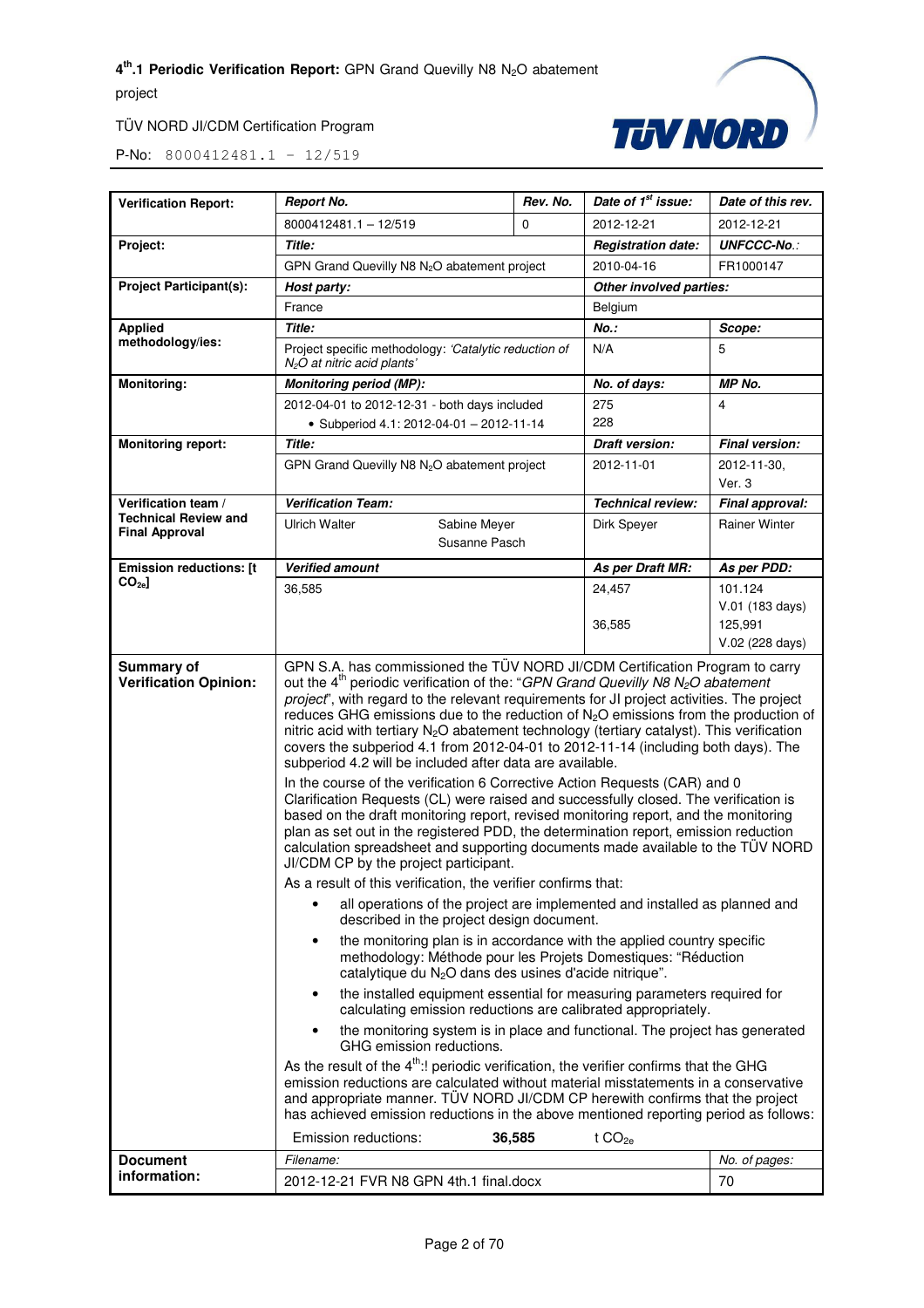P-No: 8000412481.1 – 12/519



#### **Abbreviations:**

| AIE               | <b>Accredited Independent Entity</b>                  |
|-------------------|-------------------------------------------------------|
| <b>AMS</b>        | <b>Automated Measuring System</b>                     |
| CA                | <b>Corrective Action / Clarification Action</b>       |
| CAR               | <b>Corrective Action Request</b>                      |
| <b>CDM</b>        | <b>Clean Development Mechanism</b>                    |
| <b>CL</b>         | <b>Clarification Request</b>                          |
| CO <sub>2</sub>   | <b>Carbon dioxide</b>                                 |
| CO <sub>2eq</sub> | Carbon dioxide equivalent                             |
| <b>DVM</b>        | <b>Determination and Verification Manual</b>          |
| <b>DCS</b>        | <b>Data Collection System</b>                         |
| <b>ER</b>         | <b>Emission Reduction</b>                             |
| <b>ERU</b>        | <b>Emission Reduction Units</b>                       |
| <b>FAR</b>        | <b>Forward Action Request</b>                         |
| <b>GHG</b>        | Greenhouse gas(es)                                    |
| HNO <sub>3</sub>  | <b>Nitric Acid</b>                                    |
| JI                | Joint Implementation                                  |
| MMD               | <b>Measurement and Monitoring Devices</b>             |
| MΡ                | <b>Monitoring Plan</b>                                |
| <b>MR</b>         | <b>Monitoring Report</b>                              |
| N <sub>2</sub> O  | <b>Nitrous Oxide</b>                                  |
| <b>PCS</b>        | <b>Process Control System</b>                         |
| <b>PDD</b>        | <b>Project Design Document</b>                        |
| <b>PP</b>         | <b>Project Participant</b>                            |
| QA/QC             | <b>Quality Assurance / Quality Control</b>            |
| <b>UNFCCC</b>     | United Nations Framework Convention on Climate Change |
| <b>XLS</b>        | <b>Emission Reduction Calculation Spread Sheet</b>    |
|                   |                                                       |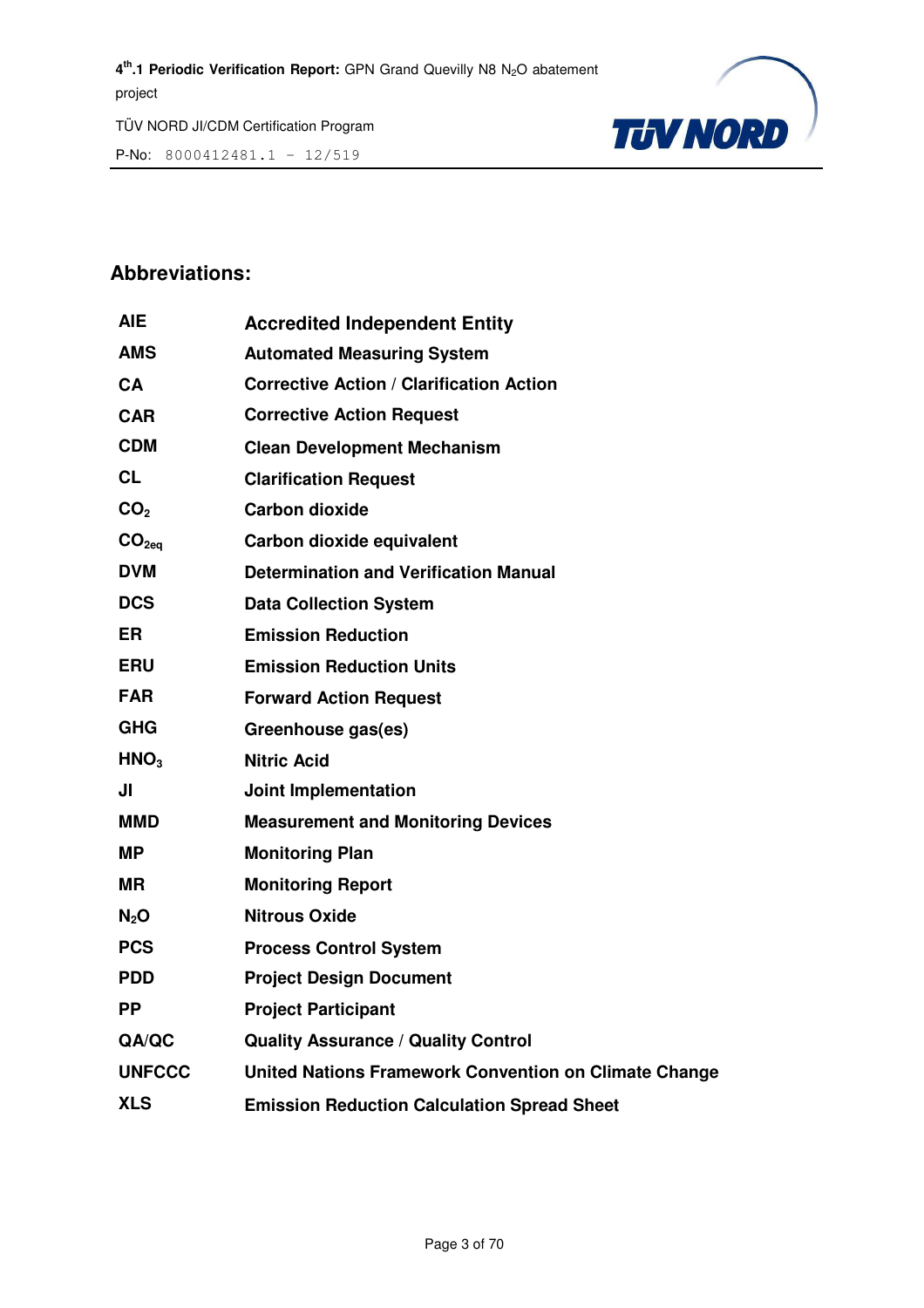P-No: 8000412481.1 – 12/519



### **Table of Contents** *Page* **Page 2014**

| 1.                                                                                                    |                                                                                                                                                                                                                                                                                                                                                      | .6                                                                   |
|-------------------------------------------------------------------------------------------------------|------------------------------------------------------------------------------------------------------------------------------------------------------------------------------------------------------------------------------------------------------------------------------------------------------------------------------------------------------|----------------------------------------------------------------------|
| 1.1.                                                                                                  | Objective                                                                                                                                                                                                                                                                                                                                            | 6                                                                    |
| 1.2.                                                                                                  | Scope                                                                                                                                                                                                                                                                                                                                                | 6                                                                    |
| 2.                                                                                                    |                                                                                                                                                                                                                                                                                                                                                      | .8                                                                   |
| 2.1.                                                                                                  | <b>Project Characteristics</b>                                                                                                                                                                                                                                                                                                                       | 8                                                                    |
| 2.2.                                                                                                  | <b>Project Verification History</b>                                                                                                                                                                                                                                                                                                                  | 8                                                                    |
| 2.3.                                                                                                  | <b>Involved Parties and Project Participants</b>                                                                                                                                                                                                                                                                                                     | 9                                                                    |
| 2.4.                                                                                                  | <b>Project Location</b>                                                                                                                                                                                                                                                                                                                              | 9                                                                    |
| 2.5.                                                                                                  | <b>Technical Project Description</b>                                                                                                                                                                                                                                                                                                                 | 9                                                                    |
| 3.<br>3.1.<br>3.2.<br>3.3.<br>3.4.<br>3.5.<br>3.6.<br>3.7.<br>3.8.<br>3.9.<br>3.10.<br>3.11.<br>3.12. | <b>Verification Steps</b><br>Contract review<br>Appointment of team members and technical reviewers<br>Publication of the Monitoring Report<br><b>Verification Planning</b><br>Desk review<br>On-site assessment<br>Draft verification reporting<br>Resolution of CARs, CLs and FARs<br>Final reporting<br><b>Technical review</b><br>Final approval | 11<br>11<br>12<br>13<br>13<br>15<br>16<br>17<br>17<br>18<br>18<br>18 |
| 4.                                                                                                    |                                                                                                                                                                                                                                                                                                                                                      |                                                                      |
| 5.<br>5.1.<br>5.2.<br>5.3.<br>5.4.<br>5.5.<br>5.6.<br>5.7.<br>5.8.                                    | Implementation of the project<br>Project history<br>Special events<br>Compliance with the monitoring plan<br>Monitoring parameters<br>Monitoring report<br><b>ER Calculation</b><br><b>Quality Management</b>                                                                                                                                        | 24<br>24<br>24<br>24<br>25<br>27<br>27<br>28                         |
| 5.9.                                                                                                  | Overall Aspects of the Verification                                                                                                                                                                                                                                                                                                                  | 28                                                                   |
| 5.10.                                                                                                 | Hints for next periodic Verification                                                                                                                                                                                                                                                                                                                 | 29                                                                   |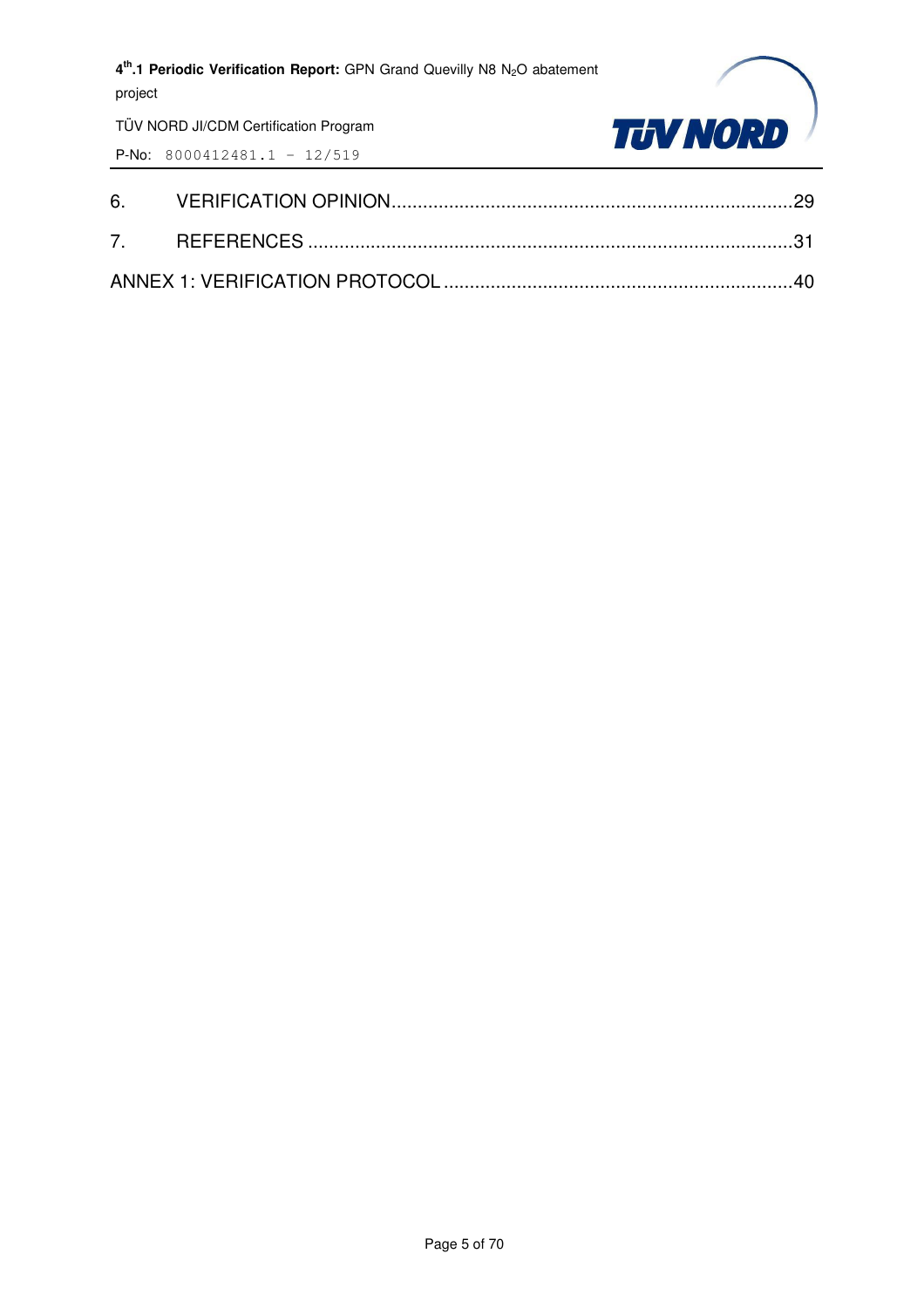TÜV NORD JI/CDM Certification Program

P-No: 8000412481.1 – 12/519



#### **1. INTRODUCTION**

GPN S.A. has commissioned the TÜV NORD JI/CDM Certification Program (CP) to carry out the  $4<sup>th</sup>$  periodic verification of the project

"GPN Grand Quevilly N8 N<sub>2</sub>O abatement project"

with regard to the relevant requirements for JI (Track 1) project activities. The verifiers have reviewed the implementation of the monitoring plan (MP) in the registered JI project number  $FR1000147^1$ .

GHG data for the monitoring period covering 2012-04-01 to 2012-12-31 has been divided into 2 subperiods:

• Subperiod  $4.1: 2012 - 04 - 01 - 2012 - 12 - 14$ ,

In this version of the report, the first subperiod 4.1 has been verified in detailed manner applying the set of requirements, audit practices and principles as required under the Determination and Verification Manual /DVM/ of the UNFCCC.

The

• Subperiod 4.2: 2012-11-15 – 2012-12-31

will be verified in a separate report after end of the monitoring period. This approach was accepted by the French DFP<sup>/conmail/</sup>.

#### *1.1. Objective*

The objective of the verification is the review and ex-post determination by an independent entity of the GHG emission reductions. It includes the verification of the:

- implementation and operation of the project activity as given in the PDD,
- compliance with applied approved monitoring plan,
- data given in the monitoring report by checking the monitoring records, the emissions reduction calculation and supporting evidence,
- accuracy of the monitoring equipment,
- quality of evidence,
- significance of reporting risks and risks of material misstatements.

#### *1.2. Scope*

The verification of this registered project is based on the project design document  $\mu_{\text{PDD}}$ , the monitoring report  $\mu_{\text{IR}}$ , emission reduction calculation spreadsheet  $\mu_{\text{SND}}$ supporting documents made available to the verifier and information collected through performing interviews and during the on-site assessment. Furthermore publicly available information was considered as far as available and required.

l 1) http://ji.unfccc.int/JIITLProject/DB/45O56GWFCPYVIRXJ8SVOQJ75WSOV58/details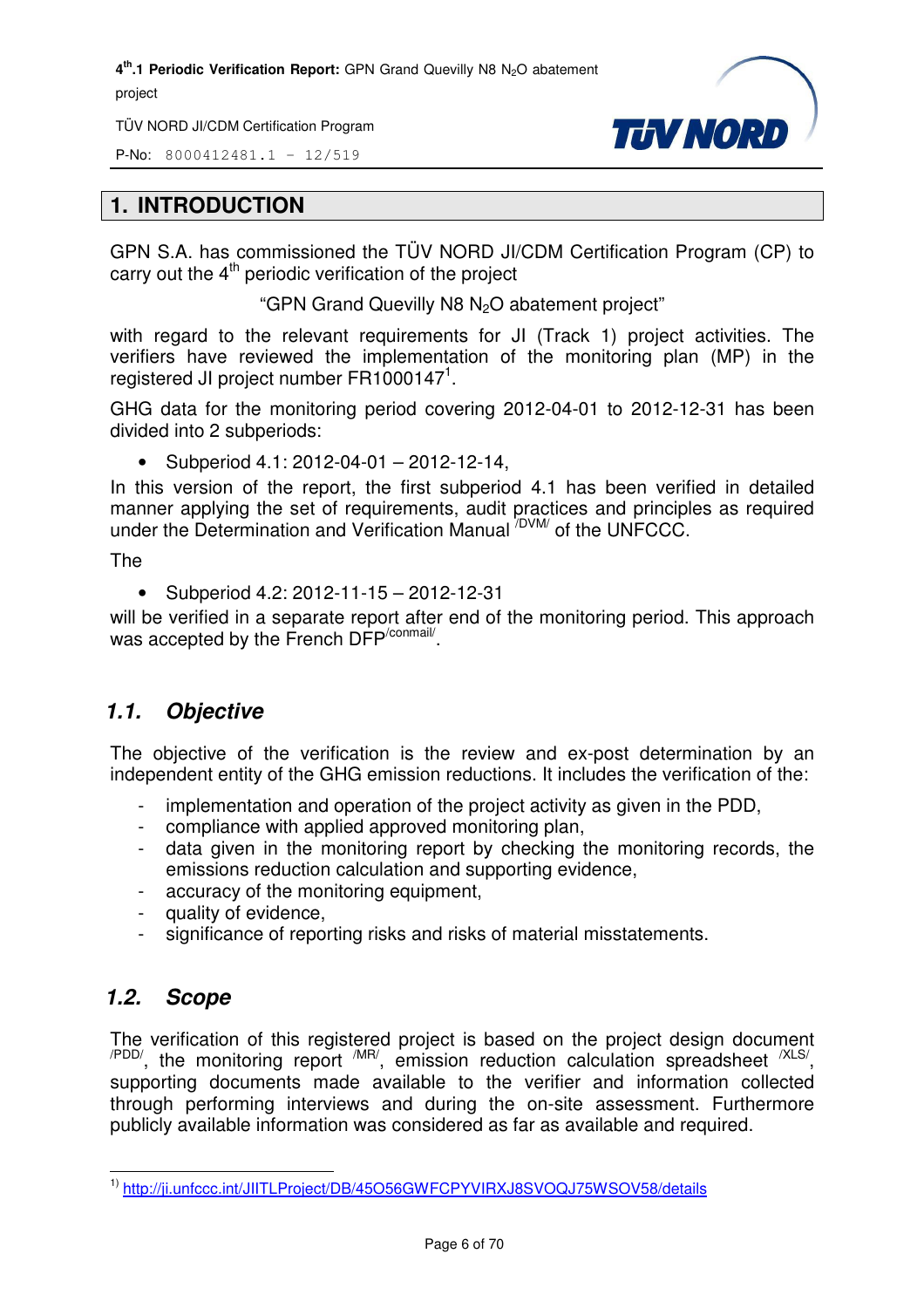TÜV NORD JI/CDM Certification Program



P-No: 8000412481.1 – 12/519

The verification is carried out on the basis of the following requirements, applicable for this project activity:

- Article 6 of the Kyoto Protocol <sup>/KP/</sup>,
- guidelines for the implementation of Article 6 of the Kyoto Protocol as presented in the Marrakesh Accords under decision  $9/CMP.1 \frac{MAV}{M}$ , and subsequent decisions made by the JISC and COP/MOP,
- other relevant rules, including the host country legislation,
- JI Validation and Verification Manual <sup>/DVM/</sup>,
- monitoring plan as given in the registered PDD<sup>/PDD/</sup>,
- Projet Domestique Methodology: "Catalytic reduction of  $N_2O$  at nitric acid plants" /METHE/ Méthode pour les Projets Domestiques: "Réduction catalytique du N2O dans des usines d'acide nitrique"/METH/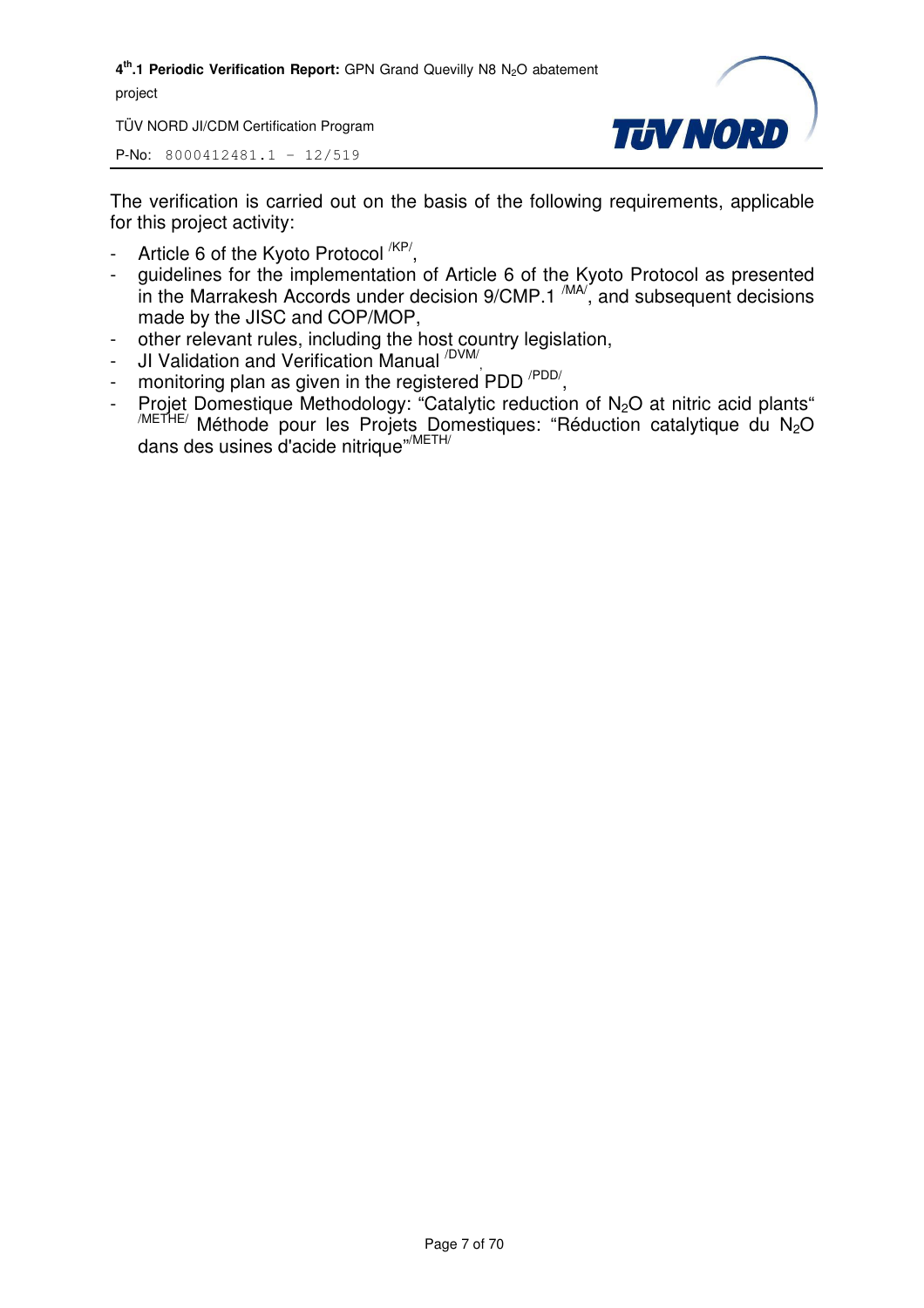P-No: 8000412481.1 – 12/519



#### **2. GHG PROJECT DESCRIPTION**

#### *2.1. Project Characteristics*

Essential data of the project is presented in the following Table 2-1.

**Table 2-1:** Project Characteristics

| Item                       | Data                                                                                              |  |  |
|----------------------------|---------------------------------------------------------------------------------------------------|--|--|
| Project title              | GPN Grand Quevilly N8 N <sub>2</sub> O abatement project                                          |  |  |
| JI Track                   | Track 1<br>Track 2<br><b>JPA</b>                                                                  |  |  |
| Project size               | Large Scale<br><b>Small Scale</b>                                                                 |  |  |
| JI Approach                | JI Specific Approach<br>Approved CDM Methodology<br>$\boxtimes$                                   |  |  |
|                            | Energy Industries (renewable-/non-renewable sources)                                              |  |  |
|                            | 2<br>Energy distribution                                                                          |  |  |
|                            | 3<br>Energy demand                                                                                |  |  |
|                            | 4<br>Manufacturing industries                                                                     |  |  |
|                            | $\boxtimes$<br>5<br>Chemical industry                                                             |  |  |
|                            | 6<br>Construction                                                                                 |  |  |
| <b>Project Scope</b>       | 7<br>Transport                                                                                    |  |  |
| (according to UNFCCC       | Mining/Mineral production<br>8                                                                    |  |  |
| sectoral scope numbers for | 9<br>Metal production                                                                             |  |  |
| CDM)                       | Fugitive emissions from fuels (solid, oil and gas)<br>10                                          |  |  |
|                            | Fugitive emissions from production and<br>consumption<br>of<br>11<br>halocarbons and hexafluoride |  |  |
|                            | 12<br>Solvents use                                                                                |  |  |
|                            | Waste handling and disposal<br>13                                                                 |  |  |
|                            | Land-use, land-use change and forestry<br>14                                                      |  |  |
|                            | 15<br>Agriculture                                                                                 |  |  |
| Methodology:               | Projet Domestique Methodology: "Catalytic reduction of $N_2O$ at                                  |  |  |
|                            | nitric acid plants"                                                                               |  |  |
| Technical Area(s):         | 5.1<br>Q:                                                                                         |  |  |
| ITL Project ID No.:        | FR1000147                                                                                         |  |  |
| Crediting period           | Renewable Crediting Period (7 y)                                                                  |  |  |
|                            | $\boxtimes$<br>Fixed Crediting Period (3 y, 1 m)                                                  |  |  |

#### *2.2. Project Verification History*

Essential events since the registration of the project are presented in the following Table 2-2.

|  |  | Table 2-2: Project verification history |  |
|--|--|-----------------------------------------|--|
|--|--|-----------------------------------------|--|

| # | Item                              | Time                           | <b>Status</b> |
|---|-----------------------------------|--------------------------------|---------------|
|   | Date of registration              | $2010 - 04 - 16$ <sup>1)</sup> |               |
| 2 | Start of crediting period         | 2009-12-08                     |               |
| 3 | 1 <sup>st</sup> Monitoring period | 2009-12-08 to                  | Verified      |
|   |                                   | 2010-10-31                     |               |
|   | 2 <sup>nd</sup> Monitoring period | 2010-11-01<br>to               | Verified      |
|   |                                   | 2011-08-10                     |               |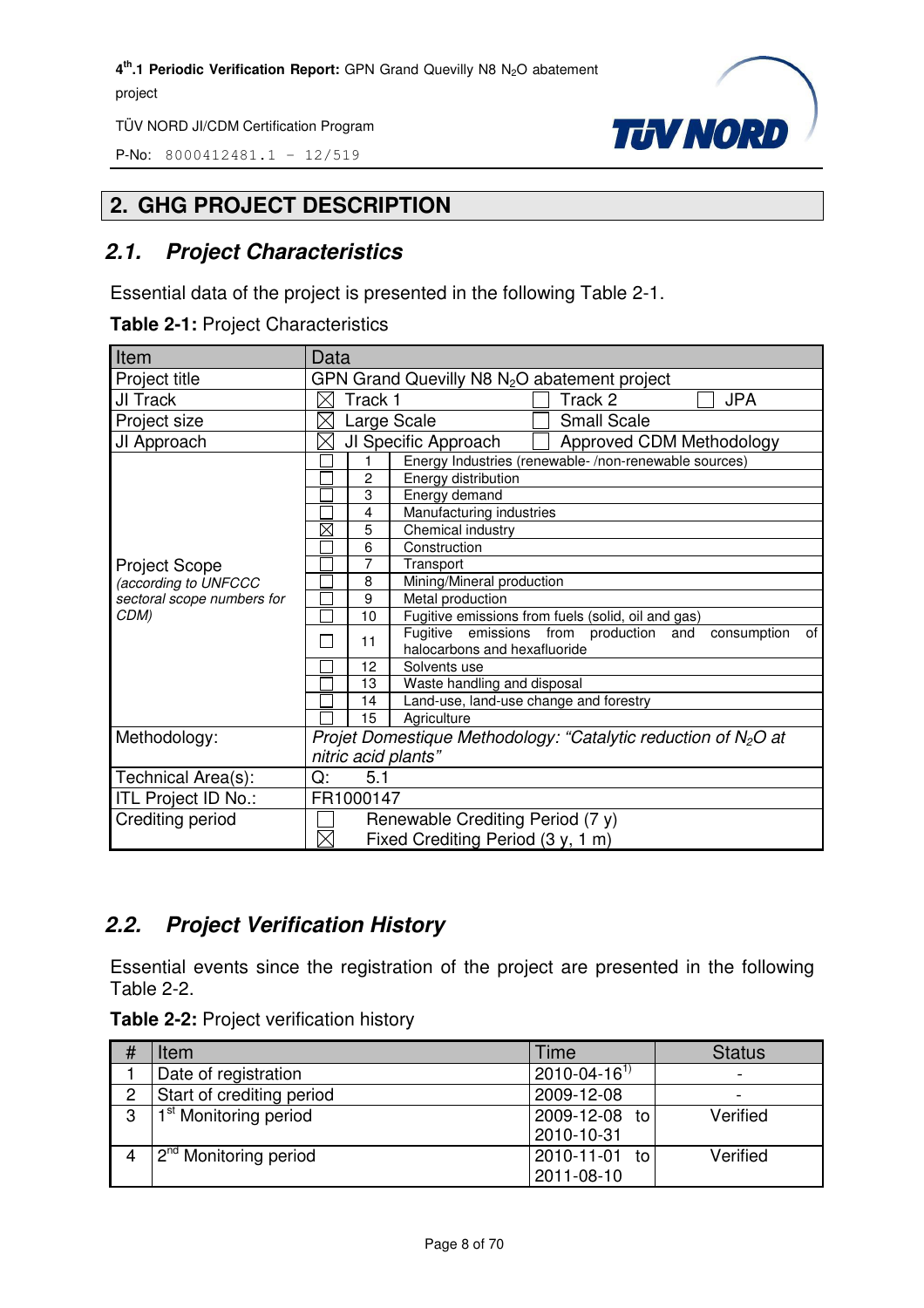

TÜV NORD JI/CDM Certification Program

P-No: 8000412481.1 – 12/519

| # | Item                                                | Time          | <b>Status</b>  |
|---|-----------------------------------------------------|---------------|----------------|
| 5 | 13 <sup>rd</sup> Monitoring period                  | 2010-08-11 to | Verified       |
|   | Subperiod 3.1: 2011-08-11 - 2011-12-31<br>$\bullet$ | 2012-03-31    |                |
|   | Subperiod 3.2: 2012-01-01 - 2012-03-31              |               |                |
| 6 | $\sqrt{4^{th}}$ Monitoring period                   | 2012-04-01    | Matter of this |
|   | Subperiod 4.1: 2012-04-01 - 2012-11-14              | 2012-11-14    | verification   |

1) Date of registration is the date of issuing of the LoA by the DFP

#### *2.3. Involved Parties and Project Participants*

The following parties to the Kyoto Protocol and project participants are involved in this project activity (Table 2-3).

**Table 2-3:** Project Parties and project participants

| Characteristic                                   | Party  | <b>Project Participant</b>          |
|--------------------------------------------------|--------|-------------------------------------|
| Host party                                       | France | GPN S.A.                            |
|                                                  | France | N.serve Environmental Services GmbH |
|                                                  | France | <b>Total Petrochemicals</b>         |
| Other Involved Party/ies   Belgium<br>(investor) |        | GPN S.A.                            |

#### *2.4. Project Location*

The details of the project location are given in table 2-4:

**Table 2-4:** Project Location

| No.                      | <b>Project Location</b>                                                                                |  |  |
|--------------------------|--------------------------------------------------------------------------------------------------------|--|--|
| <b>Host Country</b>      | France                                                                                                 |  |  |
| Region                   | North West (Haute Normandie), Département: Seine-<br>Maritime, Commune: Le Grand Quevilly (near Rouen) |  |  |
| Project location address | 30, rue de l'lindustrielle - BP 204<br>76121 Grand Quevilly Cadex                                      |  |  |
| <b>Plant Coordinates</b> | Latitude: 49°25'2.31"N<br>Longitude: 1 <sup>o</sup> 1'28.38"E                                          |  |  |

#### *2.5. Technical Project Description*

The project activity aims to reduce levels of  $N<sub>2</sub>O$  emissions from the production of nitric acid with tertiary  $N_2O$  abatement technology (tertiary catalyst).

The key parameters for the project are given in table 2-5: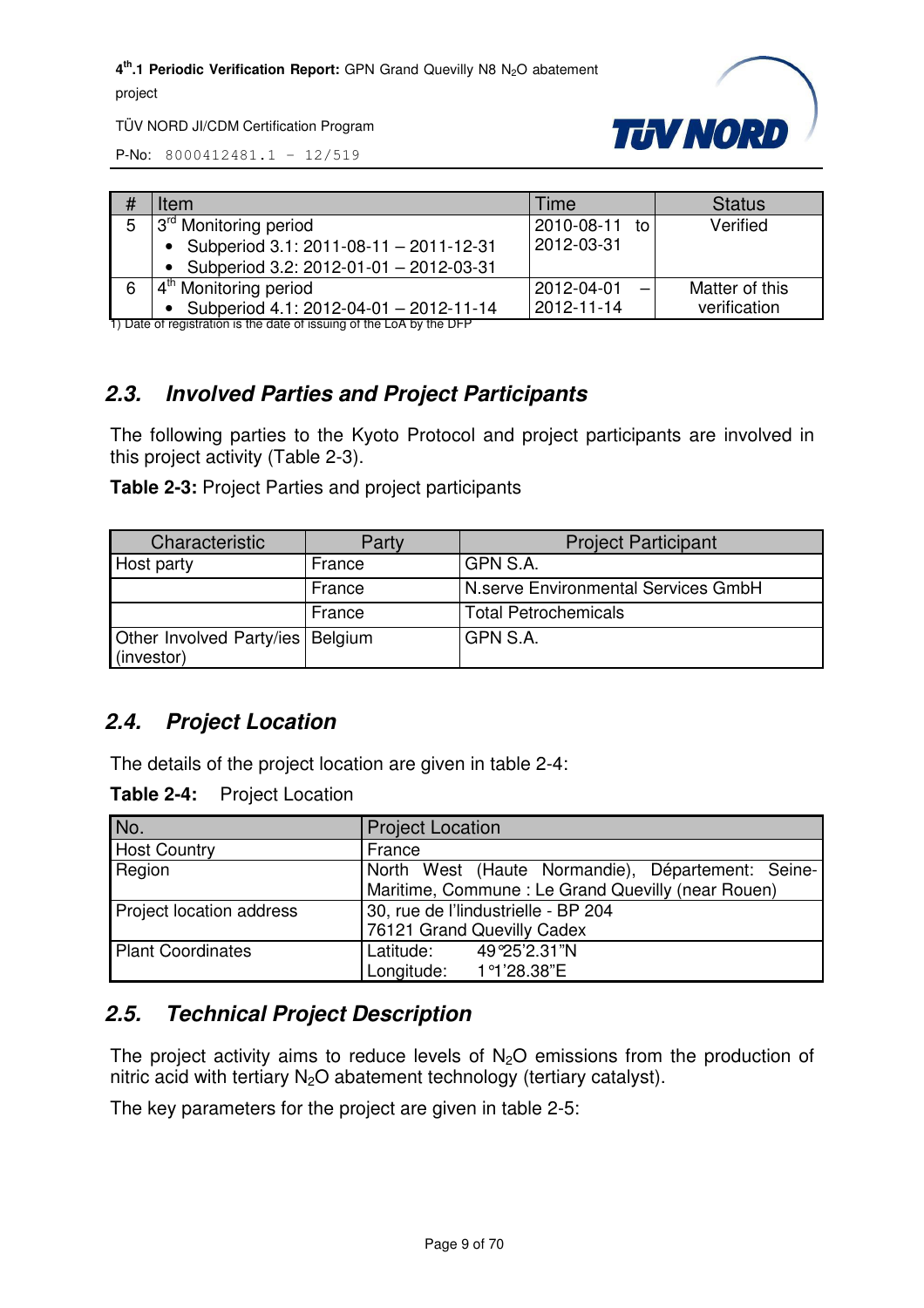P-No: 8000412481.1 – 12/519



#### **Table 2-5:** Technical data of the plant N8

| Parameter                                    | Unit                     | Value                      |
|----------------------------------------------|--------------------------|----------------------------|
| <b>Ammonia Oxidation Reactor</b>             |                          |                            |
| Manufacturer                                 | $\frac{1}{2}$            | <b>ALSTOM</b>              |
| <b>Diameter</b>                              | mm                       | 6198                       |
| Start of commercial production               |                          | <b>July 2009</b>           |
| Operating conditions as<br>per               |                          |                            |
| specifications (trip point values)           |                          |                            |
| - Temperature (min/max):                     | $\mathcal{C}$            | $810 - 870$                |
| - Temp. (minmin/maxmax):                     | $\overline{\mathbb{C}}$  | 790 - 900 (Trip points)    |
| - Pressure (min/max):                        | Bar abs                  | $2.4 - 4.9$ (security)     |
| - Ammonia to Air ratio (max)                 | Vol.-%                   | 10.5                       |
| <b>Ammonia Oxidation Catalyst</b>            |                          |                            |
| Manufacturer                                 |                          | Johnson Matthey            |
| Composition:                                 |                          | Pt/Rd/Pd                   |
| Absorber                                     |                          |                            |
| Design capacity per day                      | $t/d$ (100 %)            | 1,500                      |
| Annual production                            | t/year                   | 525,000                    |
|                                              | $(100\%)$                |                            |
| Annual operation (design)                    | days                     | 360                        |
| <b>Tertiary Catalyst</b>                     |                          |                            |
| Manufacturer                                 | $\overline{\phantom{0}}$ | GPN S.A.                   |
| Start of operation                           |                          | <b>July 2009</b>           |
| Type                                         |                          | Pelleted tertiary catalyst |
| Composition                                  |                          | Iron Zeolite               |
| Design efficiency N <sub>2</sub> O reduction | $\%$                     | >95                        |
| Design efficiency $NOx$ reduction            | $\%$                     | >80                        |
| Capacities of substituted plants             |                          |                            |
| Oissel                                       | $t/a$ (metric)           | 297,500                    |
| N <sub>5</sub>                               | $t/a$ (metric)           | 119,000                    |
| N6                                           | $t/a$ (metric)           | 119,000                    |
| N <sub>2</sub> O Analyzer (stack)            |                          |                            |
| Manufacturer                                 |                          | FT Fine Tech               |
| Type                                         | -                        | ANAFIN 5000 ORBITAL AIT    |
| <b>Measurement Principle</b>                 | $\overline{a}$           | FTIR spectrometry          |
| volume<br><b>Stack</b><br>flow<br>rate       |                          |                            |
| measurement                                  |                          |                            |
| Manufacturer                                 | -                        | Sick Maihak GmbH           |
| Type                                         | -                        | FLOWSICK 100               |
| <b>Measurement Principle</b>                 |                          | Ultrasonic                 |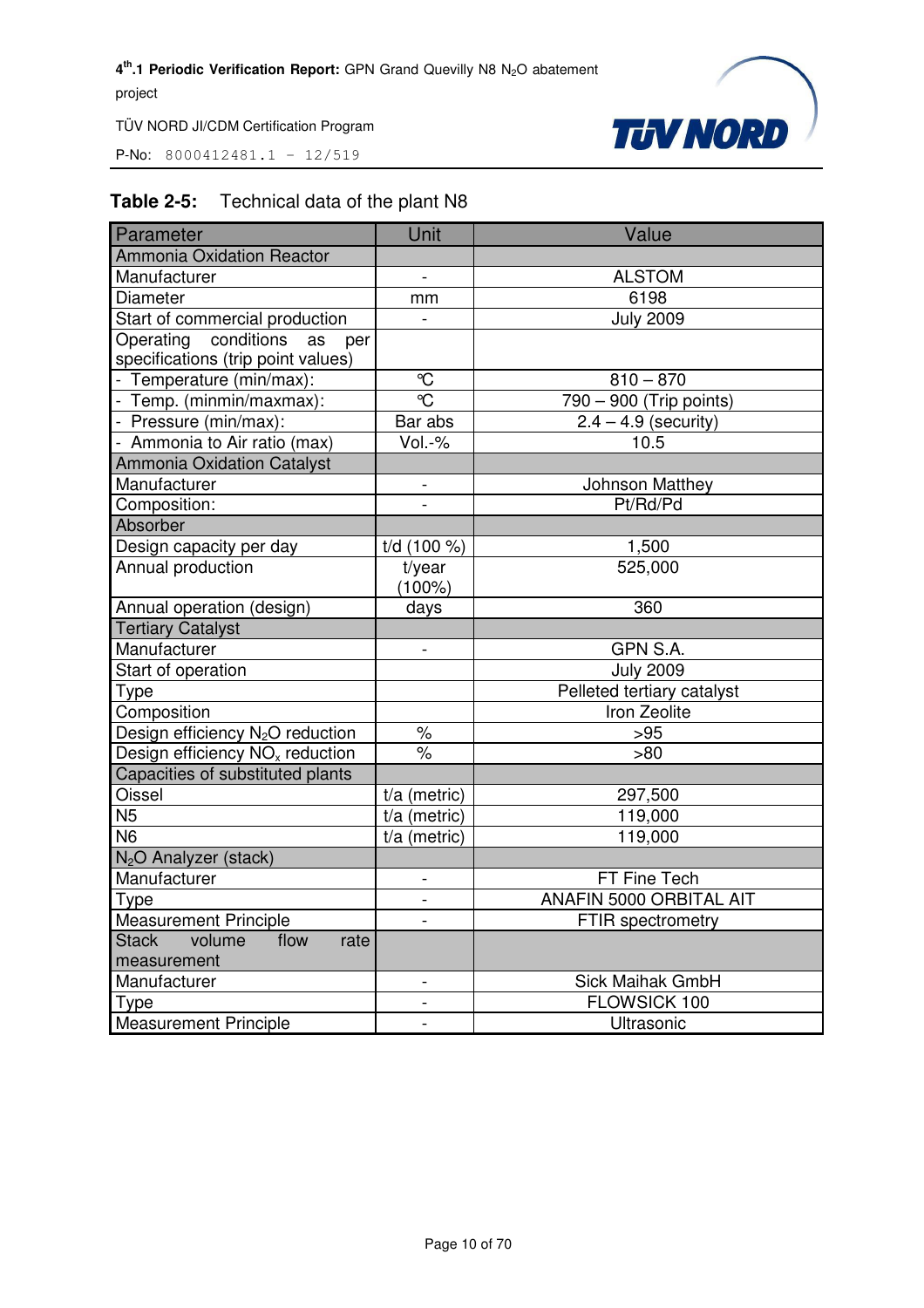TÜV NORD JI/CDM Certification Program

P-No: 8000412481.1 – 12/519



#### **3. METHODOLOGY AND VERIFICATION SEQUENCE**

#### *3.1. Verification Steps*

The verification consisted of the following steps:

- Contract review
- Appointment of team members and technical reviewers
- Publication of the monitoring report
- A desk review of the Monitoring Report<sup>MR/</sup> submitted by the client and additional supporting documents with the use of customised verification protocol <sup>/CPM/</sup> according to the Determination and Verification Manual <sup>/DVM/</sup>,
- Verification planning,
- On-Site assessment,
- Background investigation and follow-up interviews with personnel of the project developer and its contractors,
- Draft verification reporting
- Resolution of corrective actions (if any)
- Final verification reporting
- Technical review
- Final approval of the verification.

The sequence of the verification is given in the table 3.0 below:

#### **Table 3.0:** Verification sequence

| <b>Topic</b>               | <b>Time</b> |
|----------------------------|-------------|
| Assignment of verification | 2012-09-03  |
| On-site-visit              | 2012-11-13  |
| Draft reporting finalised  | 2012-11-15  |
| Final reporting finalised  | 2012-12-21  |
| Technical review finalised | 2012-12-21  |

#### *3.2. Contract review*

To assure that

• the project falls within the scopes for which accreditation is held,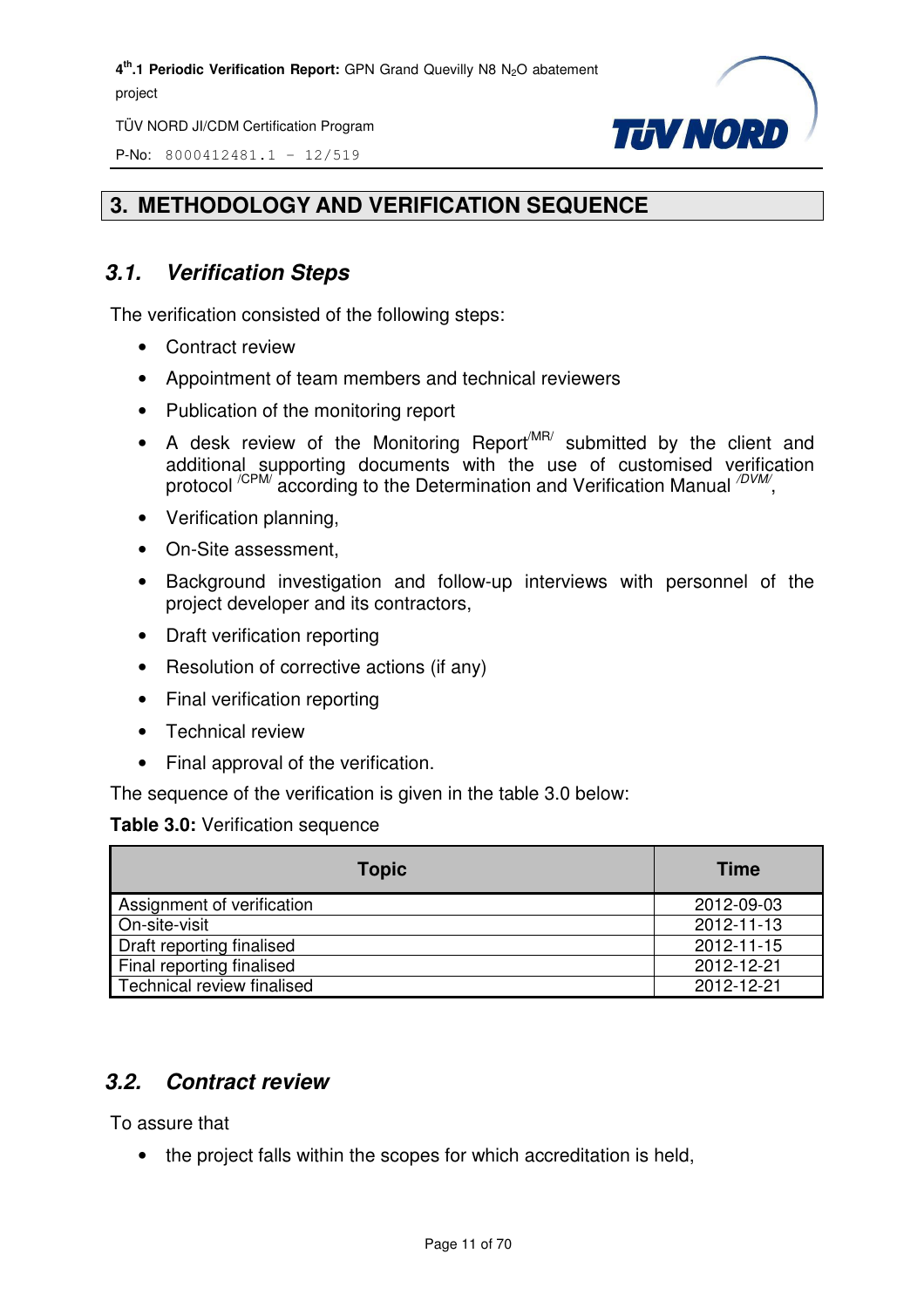TÜV NORD JI/CDM Certification Program



P-No: 8000412481.1 – 12/519

- the necessary competences to carry out the verification can be provided,
- Impartiality issues are clear and in line with the CDM accreditation requirements

a contract review was carried out before the contract was signed.

#### *3.3. Appointment of team members and technical reviewers*

On the basis of a competence analysis and individual availabilities a verification team, consistent of one team leader and 2 additional team members, was appointed. Furthermore also the personnel for the technical review and the final approval were determined.

The list of involved personnel, the tasks assigned and the qualification status are summarized in the table 3-1 below.

|                                                       | <b>Name</b>          | Company         | Function <sup>1)</sup> | Qualification<br>Chatting <sup>2)</sup><br><b>Status</b> | $\widehat{\mathcal{E}}$<br>competence<br><b>Scheme</b> | $\hat{+}$<br>competence<br>Technical | 5<br>Verification<br>competence | Host country<br>Competence | On-site visit |
|-------------------------------------------------------|----------------------|-----------------|------------------------|----------------------------------------------------------|--------------------------------------------------------|--------------------------------------|---------------------------------|----------------------------|---------------|
| $\mathbb{\underline{\boxtimes}}$ Mr.<br>$\Box$<br>Ms. | <b>Ulrich Walter</b> | TN CERT<br>GmbH | $TM^{A)}$              | LA                                                       | $\boxtimes$                                            | 5.1                                  | $\boxtimes$                     | $\mathbf{I}$               | $\boxtimes$   |
| $\Box$ Mr.<br>$\boxtimes$ Ms.                         | Sabine Meyer         | TN CERT<br>GmbH | $TM^{A)}$              | LA                                                       | $\boxtimes$                                            |                                      | $\boxtimes$                     | $\boxtimes$                | $\mathbf{I}$  |
| $\Box$ Mr.<br>$\boxtimes$ Ms.                         | Susanne Pasch        | TN CERT<br>GmbH | $TM^{A)}$              | LA                                                       | $\boxtimes$                                            |                                      | $\boxtimes$                     | П                          | $\boxtimes$   |
| $\boxtimes$ Mr.<br>Ms.<br>$\Box$                      | Dirk Speyer          | TN CERT<br>GmbH | $TR^{B)}$              | LA                                                       | $\boxtimes$                                            | 5.1                                  | $\boxtimes$                     | $\mathbf{L}$               |               |
| $\boxtimes$ Mr.<br>Ms.<br>$\Box$                      | <b>Rainer Winter</b> | TN CERT<br>GmbH | $FA^{B)}$              | <b>SA</b>                                                | $\boxtimes$                                            | 5.1                                  | $\boxtimes$                     |                            |               |

**Table 3-1:** Involved Personnel

<sup>1)</sup> TL: Team Leader; TM: Team Member, TR: Technical review; OT: Observer-Team, OR: Observer-TR; FA: Final approval

2) GHG Auditor Status: A: Assessor; LA: Lead Assessor; SA: Senior Assessor; T: Trainee; TE: Technical Expert

3) GHG auditor status (at least Assessor)

4) As per S01-MU03 or S01-VA070-A2 (such as 1.1, 1.2, …)

5) In case of verification projects

A) Team Member: GHG auditor (at least Assessor status), Technical Expert (incl. Host Country Expert or Verification Expert), not ETE

B) No team member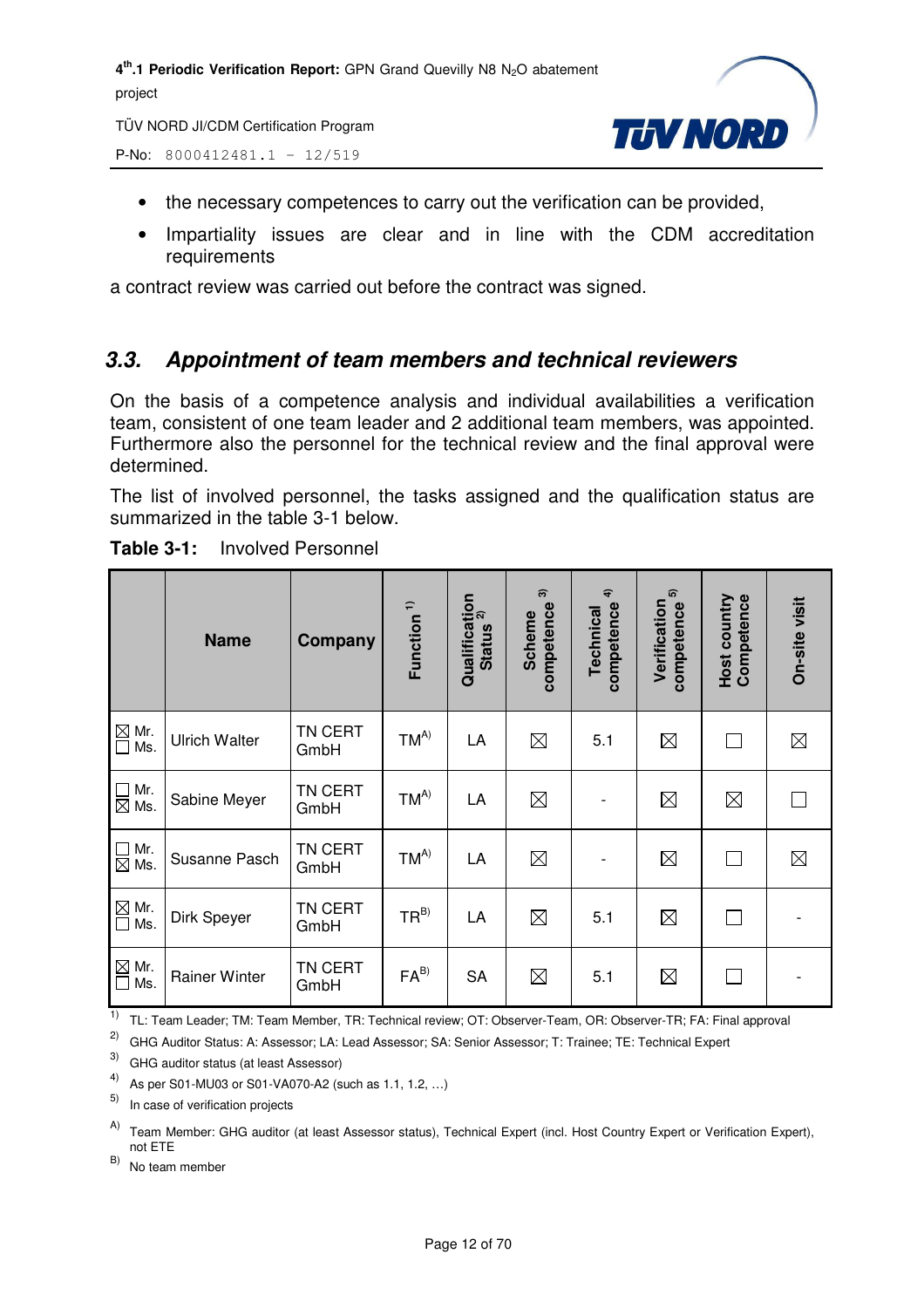TÜV NORD JI/CDM Certification Program

P-No: 8000412481.1 – 12/519



#### *3.4. Publication of the Monitoring Report*

In accordance with decision 9/CMP.1 (§ 36) the draft monitoring report, as received from the project participants, has been made publicly available on the TÜV NORD Website www.global-warming.de during a 30 days period from 2012-11-07 to 2012- 12-07. Comments received are taken into account in the course of the verification, if applicable. (No comments were received.)

#### *3.5. Verification Planning*

In order to ensure a complete, transparent and timely execution of the verification task the team leader has planned the complete sequence of events necessary to arrive at a substantiated final verification opinion.

Various tools have been established in order to ensure an effective verification planning.

Risk analysis and detailed audit testing planning

For the identification of potential reporting risks and the necessary detailed audit testing procedures for residual risk areas table A-1 is used. The structure and content of this table is given in table 3-2 below.

|  | <b>Table 3-2:</b> Table A-1; Identification of verification risk areas |
|--|------------------------------------------------------------------------|
|--|------------------------------------------------------------------------|

| Table A-1: GHG calculation procedures and management control testing / Detailed audit<br>testing of residual risk areas and random testing      |                                                                                                                                                                                                                                                                             |                                                                                                                                                                                                                            |                                                                                                                                                                                                                                                                                                                                    |                                                                                                                                           |  |
|-------------------------------------------------------------------------------------------------------------------------------------------------|-----------------------------------------------------------------------------------------------------------------------------------------------------------------------------------------------------------------------------------------------------------------------------|----------------------------------------------------------------------------------------------------------------------------------------------------------------------------------------------------------------------------|------------------------------------------------------------------------------------------------------------------------------------------------------------------------------------------------------------------------------------------------------------------------------------------------------------------------------------|-------------------------------------------------------------------------------------------------------------------------------------------|--|
| <b>Identification</b><br>of potential<br>reporting risk                                                                                         | Identification,<br>assessment and<br>testing of<br>management<br>controls                                                                                                                                                                                                   | Areas of<br>residual<br>risks                                                                                                                                                                                              | <b>Additional</b><br>verification testing<br>performed                                                                                                                                                                                                                                                                             | <b>Conclusions and</b><br><b>Areas Requiring</b><br>Improvement<br>(including<br><b>Forward Action</b><br><b>Requests</b> )               |  |
| The following<br>potential risks<br>were identified<br>and divided and<br>structured<br>according to<br>the possible<br>areas of<br>occurrence. | The potential risks<br>of raw data<br>generation have<br>been identified in<br>the course of the<br>monitoring system<br>implementation.<br>The following<br>measures were<br>taken in order to<br>minimize the<br>corresponding<br>risks.<br>The following<br>measures are | Despite the<br>measures<br>implemented<br>in order to<br>reduce the<br>occurrence<br>probability the<br>following<br>residual risks<br>remain and<br>have to be<br>addressed in<br>the course of<br>every<br>verification. | The additional<br>verification testing<br>performed is<br>described. Testing<br>may include:<br>- Sample cross<br>checking of<br>manual transfers of<br>data<br>- Recalculation<br>- Spreadsheet 'walk<br>throughs' to check<br>links and equations<br>Inspection of<br>$\overline{\phantom{a}}$<br>calibration and<br>maintenance | Having investigated<br>the residual risks,<br>the conclusions<br>should be noted<br>here. Errors and<br>uncertainties are<br>highlighted. |  |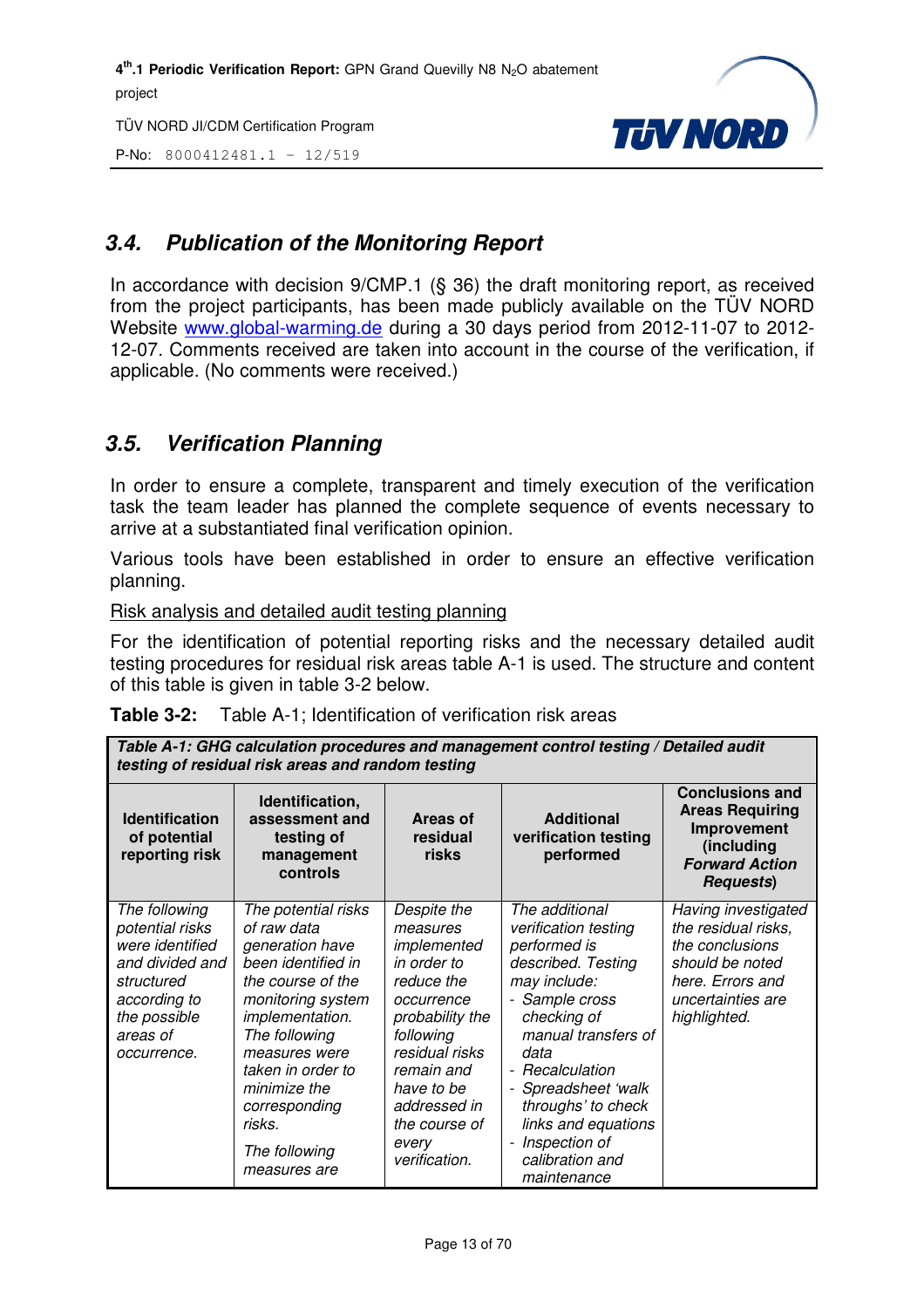

TÜV NORD JI/CDM Certification Program

P-No: 8000412481.1 – 12/519

| Table A-1: GHG calculation procedures and management control testing / Detailed audit<br>testing of residual risk areas and random testing |                                                                           |                               |                                                                                                                                                                                              |                                                                                                                             |  |
|--------------------------------------------------------------------------------------------------------------------------------------------|---------------------------------------------------------------------------|-------------------------------|----------------------------------------------------------------------------------------------------------------------------------------------------------------------------------------------|-----------------------------------------------------------------------------------------------------------------------------|--|
| <b>Identification</b><br>of potential<br>reporting risk                                                                                    | Identification,<br>assessment and<br>testing of<br>management<br>controls | Areas of<br>residual<br>risks | <b>Additional</b><br>verification testing<br>performed                                                                                                                                       | <b>Conclusions and</b><br><b>Areas Requiring</b><br>Improvement<br>(including<br><b>Forward Action</b><br><b>Requests</b> ) |  |
|                                                                                                                                            | <i>implemented:</i>                                                       |                               | records for key<br>equipment<br>- Check sampling<br>analysis results<br>Discussions with<br>process engineers<br>who have detailed<br>knowledge of<br>process<br>uncertainty/error<br>bands. |                                                                                                                             |  |

The completed table A-1 is enclosed in the annex 1 (table A-1) to this report.

#### Project specific periodic verification checklist

In order to ensure transparency and consideration of all relevant assessment criteria, a project specific verification protocol has been developed. The protocol shows, in a transparent manner, criteria and requirements, means and results of the verification. The verification protocol serves the following purposes:

- It organises, details and clarifies the requirements a JI project is expected to meet for verification
- It ensures a transparent verification process where the verifying AIE documents how a particular requirement has been proved and the result of the verification.

The basic structure of this project specific verification protocol for the periodic verification is described in table 3-3.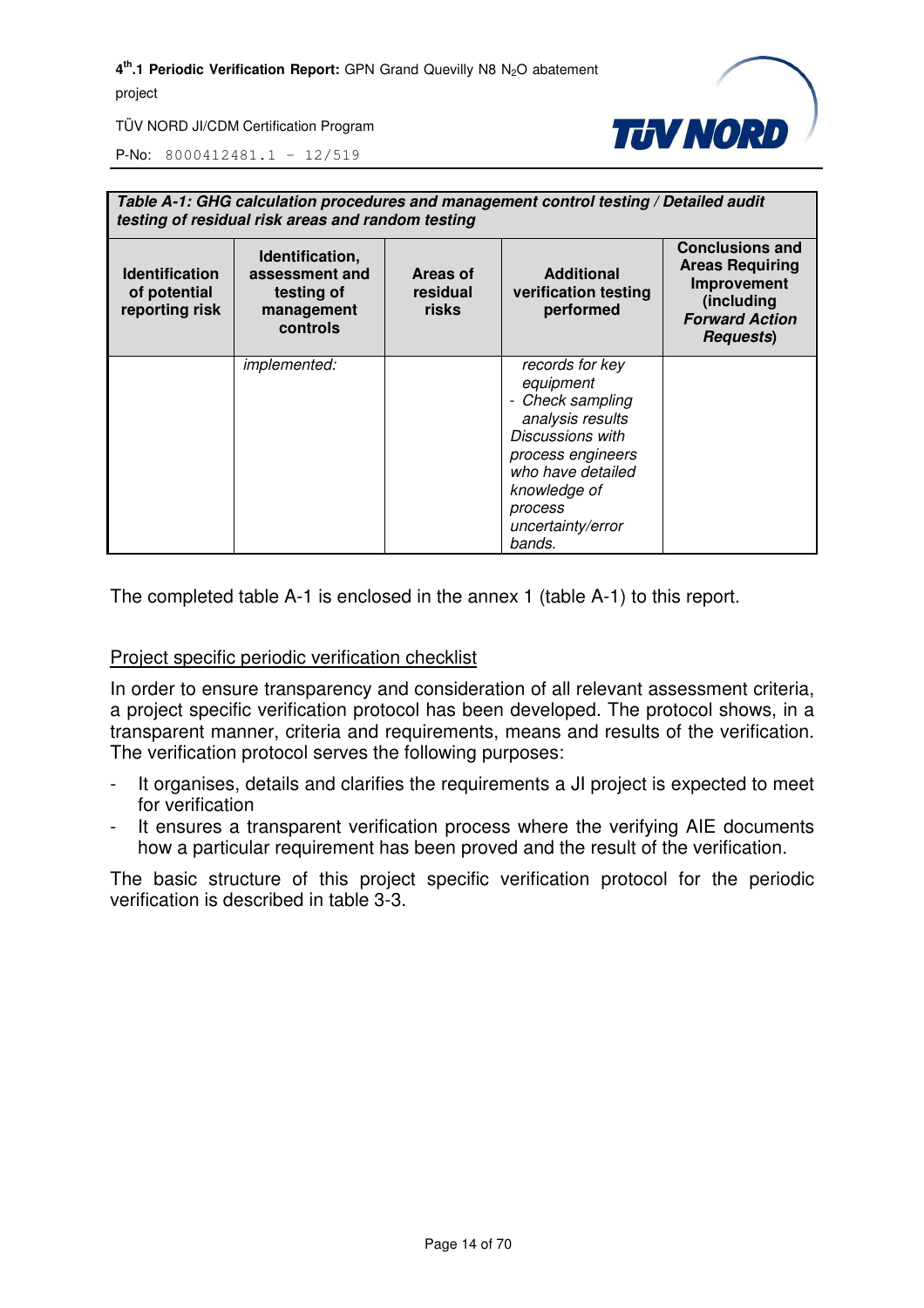P-No: 8000412481.1 – 12/519



| <b>Table A-2: Periodic verification checklist</b> |                                                                                                                                                                                                                                                                                                                                                                                                               |                                                                                                                                                                                                                             |                                                                                                            |                                                                                                                                                                                                                                                                                                                 |                                                                                                                                                                                                                                                                                 |                                                                           |
|---------------------------------------------------|---------------------------------------------------------------------------------------------------------------------------------------------------------------------------------------------------------------------------------------------------------------------------------------------------------------------------------------------------------------------------------------------------------------|-----------------------------------------------------------------------------------------------------------------------------------------------------------------------------------------------------------------------------|------------------------------------------------------------------------------------------------------------|-----------------------------------------------------------------------------------------------------------------------------------------------------------------------------------------------------------------------------------------------------------------------------------------------------------------|---------------------------------------------------------------------------------------------------------------------------------------------------------------------------------------------------------------------------------------------------------------------------------|---------------------------------------------------------------------------|
| No.                                               | $DVM^2$<br>paragraph /<br><b>Checklist</b><br><b>Item</b><br>(incl. guidance<br>for the determi-<br>nation team)                                                                                                                                                                                                                                                                                              | <b>Initial</b><br><b>Finding</b><br>(Means and<br>results of<br>assessment)                                                                                                                                                 | Ref.                                                                                                       | <b>Action</b><br>requested to<br>project<br>participant<br>(CAR, CL, FAR)                                                                                                                                                                                                                                       | <b>Review of</b><br>PP's<br>action                                                                                                                                                                                                                                              | Conclu-<br>sion                                                           |
| Number of<br>the<br>checklist<br>item             | The section<br>gives a<br>reference to<br>the relevant<br>paragraph of<br>the DVM.<br>The checklist<br>items are<br>linked to the<br>various<br>requirements<br>the project<br>should meet.<br>The checklist<br>is organised<br>in various<br>sections.<br>Each section<br>is then fur-<br>ther subdivi-<br>ded as per<br>the require-<br>ments of the<br>topic and the<br>individual<br>project<br>activity. | The section<br>is used to<br>elaborate and<br>discuss the<br>checklist item<br>in detail. It<br>includes the<br>initial<br>assessment<br>of the<br>verification<br>team and<br>how the<br>assessment<br>was carried<br>out. | Gives<br>reference<br>to the in-<br>formation<br>source on<br>which the<br>assess-<br>ment is<br>based on. | Assessment<br>based on<br>evidence<br>provided if<br>the criterion<br>is not fulfilled<br>a CAR, CL or<br>FAR (details<br>of each<br>finding are<br>elaborated in<br>chapter 4) is<br>raised<br>otherwise no<br>action is<br>requested.<br>The assess-<br>ment refers<br>to the draft<br>verification<br>stage. | Assess-<br>ment<br>based on<br>the project<br>participant<br>action in<br>response<br>to the<br>raised<br>CAR, CL<br>or FAR<br>(details of<br>each<br>finding are<br>elaborated<br>in chapter<br>4). The<br>assess-<br>ment<br>refers to<br>the final<br>verification<br>stage. | Final<br>assessment<br>at the final<br>verification<br>stage is<br>given. |

#### **Table 3-3:** Structure of the project specific periodic verification checklist

The periodic verification checklist (verification protocol) is the backbone of the complete verification starting from the desk review until final assessment. Detailed assessments and findings are discussed within this checklist and not necessarily repeated in the main text of this report.

The completed verification protocol is enclosed in the annex (table A-2) to this report.

#### *3.6. Desk review*

During the desk review all documents initially provided by the client and publicly available documents relevant for the verification were reviewed. The main documents are listed below:

<sup>&</sup>lt;u>2</u><br>2 JISC 19 Annex 4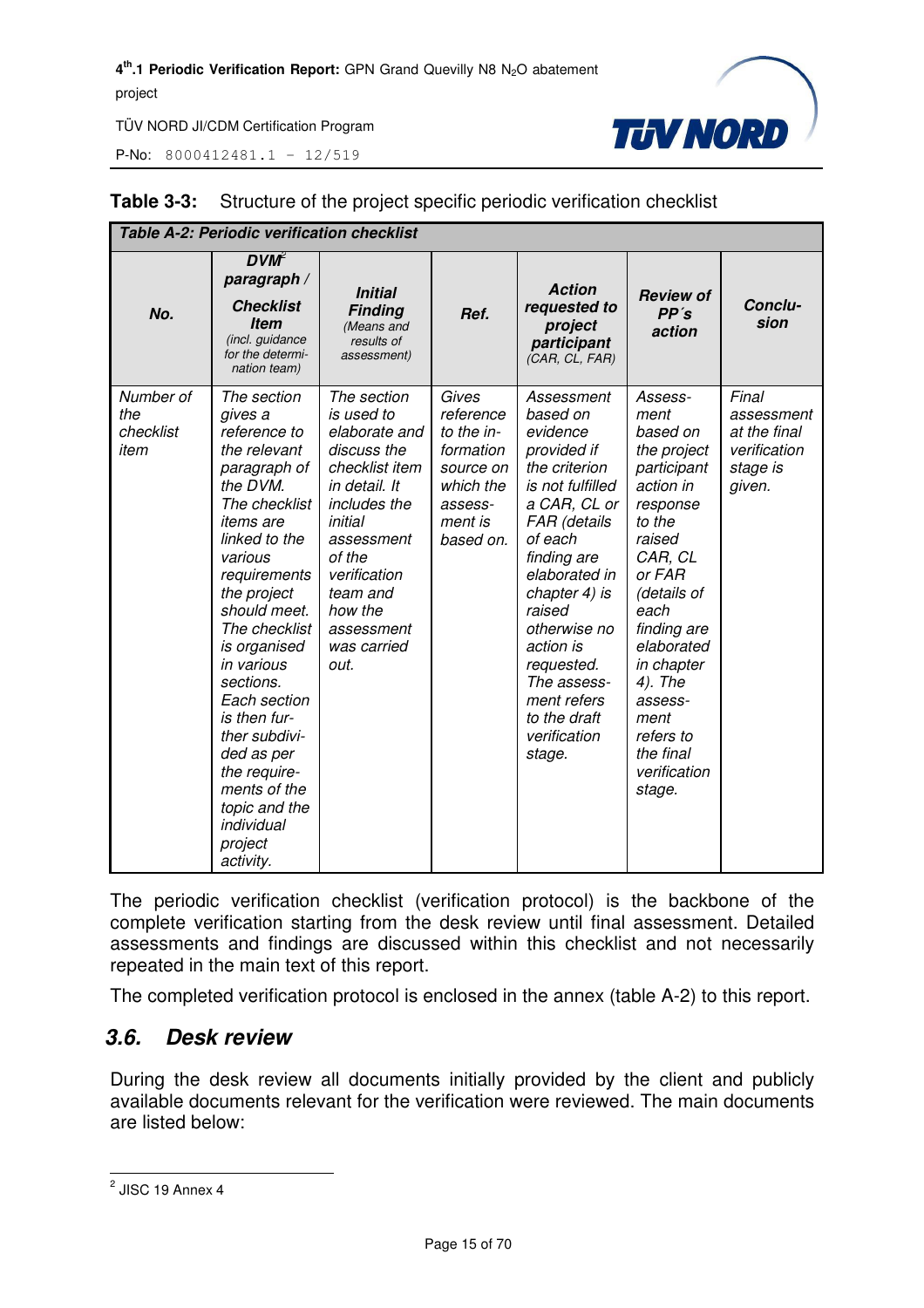TÜV NORD JI/CDM Certification Program



P-No: 8000412481.1 – 12/519

- the last revision of the PDD including the monitoring plan<sup> $PDD/$ </sup>,
- $\bullet$  the last revision of the determination report<sup> $/$ DET/</sup>,
- the monitoring report, including the claimed emission reductions for the project<sup>/MR/</sup>,
- $\bullet$  the emission reduction calculation spreadsheet<sup>/XLS/</sup>.

Other supporting documents, such as publicly available information on the UNFCCC / host country website and background information were also reviewed.

#### *3.7. On-site assessment*

As most essential part of the verification exercise it is indispensable to carry out an inspection on site in order to verify that the project is implemented in accordance with the applicable criteria. Furthermore the on-site assessment is necessary to check the monitoring data with respect to accuracy to ensure the calculation of emission reductions. The main tasks covered during the site visit include, but are not limited to:

- The on-site assessment included an investigation of whether all relevant equipment is installed and works as anticipated.
- The operating staff was interviewed and observed in order to check the risks of inappropriate operation and data collection procedures.
- Information processes for generating, aggregating and reporting the selected monitored parameters were reviewed.
- The duly calibration of all metering equipment was checked.
- The monitoring processes, routines and documentations were audited to check their proper application.
- The monitoring data were checked completely.
- The data aggregation trails were checked via spot sample down to the level of the meter recordings.

The auditors Ulrich Walter and Susanne Pasch attended the site visit.

Before and during the on-site visit the verification team performed interviews with the project participants to confirm selected information and to resolve issues identified in the document review.

Representatives of GPN N8 Nitric Acid Plant and N.serve including the operational staff of the plant were interviewed. The main topics of the interviews are summarised in Table 3-4.

| <b>Table 3-4:</b> | Interviewed persons and interview topics |  |
|-------------------|------------------------------------------|--|
|-------------------|------------------------------------------|--|

| <b>Interviewed Persons /</b><br><b>Entities</b> | <b>Interview topics</b>           |  |
|-------------------------------------------------|-----------------------------------|--|
| 1. Projects & Operations                        | - General aspects of the project  |  |
| Personnel, GPN N8                               | Technical equipment and operation |  |
| Nitric Acid Plant                               | Changes since validation          |  |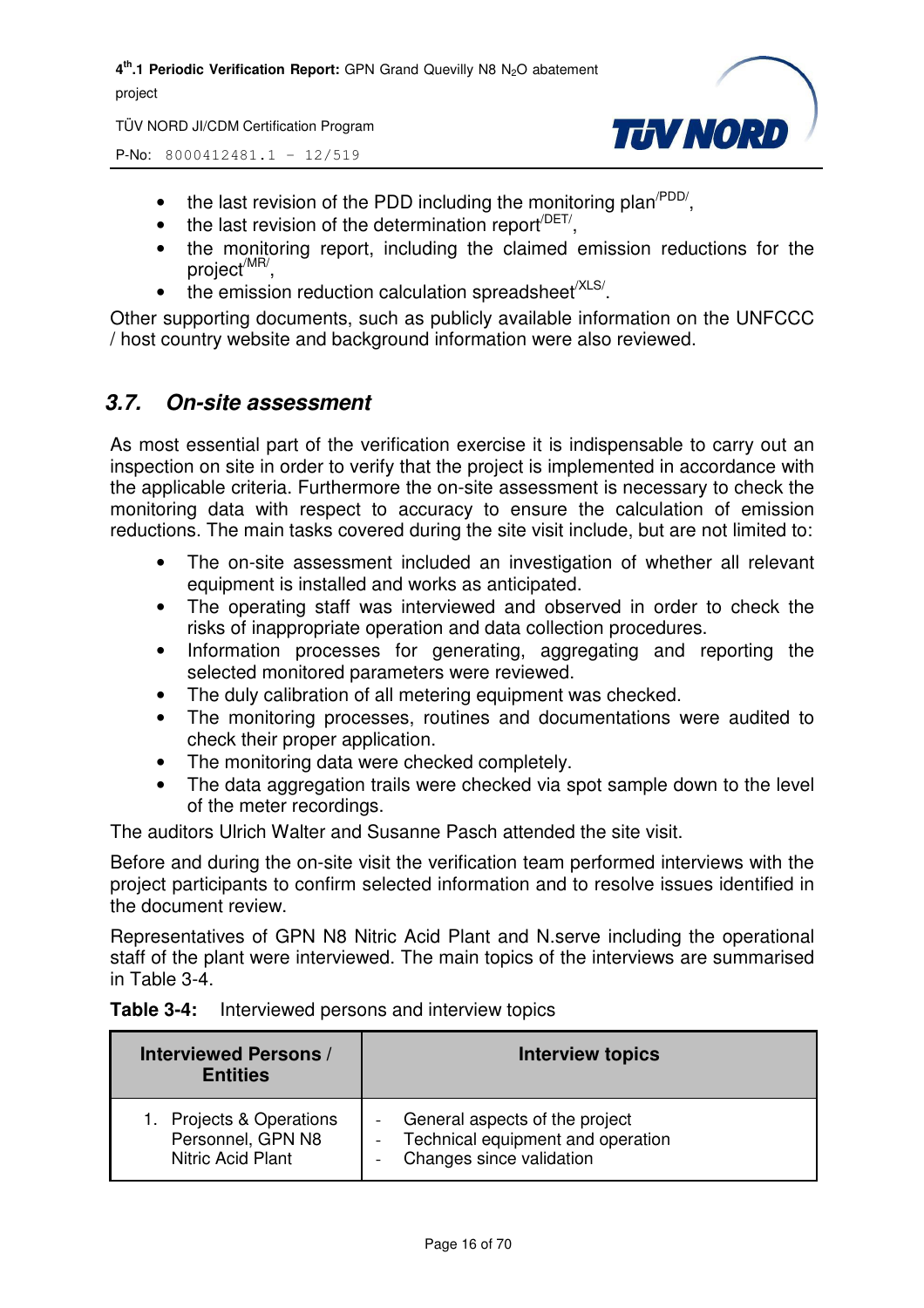

P-No: 8000412481.1 – 12/519

| <b>Interviewed Persons /</b><br><b>Entities</b> | <b>Interview topics</b>                                                                                                                                                                                                                                                                                                                                                                |
|-------------------------------------------------|----------------------------------------------------------------------------------------------------------------------------------------------------------------------------------------------------------------------------------------------------------------------------------------------------------------------------------------------------------------------------------------|
|                                                 | Calibration procedures<br>Quality management system<br>$\overline{\phantom{a}}$<br>Involved personnel and responsibilities<br>$\overline{\phantom{a}}$<br>Training and practice of the operational personnel<br>$\overline{\phantom{a}}$<br>Implementation of the monitoring plan<br>$\blacksquare$<br>Monitoring and measurement equipment<br>$\overline{\phantom{a}}$<br>Maintenance |
| 2. Consultant, N.serve                          | Remaining issues from validation<br>Monitoring data management<br>$\overline{\phantom{a}}$<br>Data uncertainty and residual risks<br>$\qquad \qquad -$<br>GHG emission reduction calculation<br>Procedural aspects of the verification<br>$\overline{\phantom{a}}$<br>Environmental aspect                                                                                             |

#### *3.8. Draft verification reporting*

On the basis of the desk review, the on-site visit, follow-up interviews and further background investigation the verification protocol is completed. This protocol together with a general project and procedural description of the verification and a detailed list of the verification findings from the draft verification report. This report is sent to the client for resolution of raised CARs, CLs and FARs.

#### *3.9. Resolution of CARs, CLs and FARs*

Non-conformities raised during the verification can either be seen as a non-fulfilment of criteria ensuring the proper implementation of a project or where a risk to deliver high quality emission reductions is identified.

Corrective Action Requests (CARs) are issued, if:

- Non-conformities with the monitoring plan or methodology are found in monitoring and reporting, or if the evidence provided to prove conformity is insufficient;
- Mistakes have been made in applying assumptions, data or calculations of emission reductions which will impair the estimate of emission reductions;
- Issues identified in a FAR during validation or previous verifications requiring actions by the project participants to be verified during verification have not been resolved.

The verification team uses the term Clarification Request (CL), which is be issued if:

• information is insufficient or not clear enough to determine whether the applicable JI requirements have been met.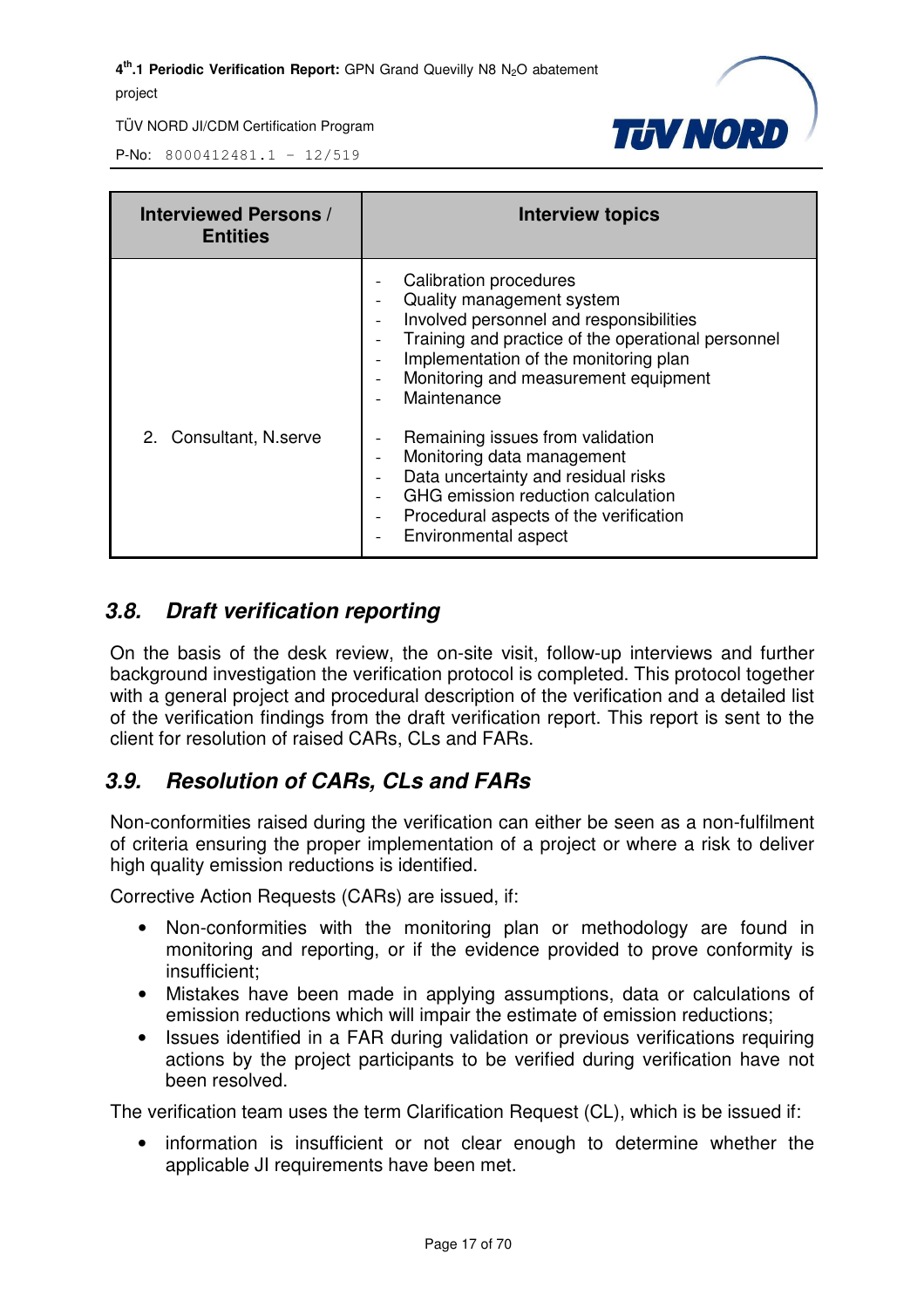TÜV NORD JI/CDM Certification Program

P-No: 8000412481.1 – 12/519



Forward Action Requests (FAR) indicate essential risks for further periodic verifications. Forward Action Requests are issued, if:

• the monitoring and reporting require attention and / or adjustment for the next verification period.

For a detailed list of all CARs, CLs and FARs raised in the course of the verification pl. refer to chapter 4.

#### *3.10. Final reporting*

Upon successful closure of all raised CARs and CLs the final verification report including a positive verification opinion can be issued. In case not all essential issues could finally be resolved, a final report including a negative verification opinion is issued.

The final report summarizes the final assessments w.r.t. all applicable criteria.

#### *3.11. Technical review*

Before submission of the final verification report a technical review of the whole verification procedure is carried out. The technical reviewer is a competent GHG auditor being appointed for the scope this project falls under. The technical reviewer is not considered to be part of the verification team and thus not involved in the decision making process up to the technical review.

As a result of the technical review process the verification opinion and the topic specific assessments as prepared by the verification team leader may be confirmed or revised. Furthermore reporting improvements might be achieved.

#### *3.12. Final approval*

After successful technical review an overall (esp. procedural) assessment of the complete verification will be carried out by a senior assessor located in the accredited premises of TÜV NORD.

After this step the request for issuance can be started.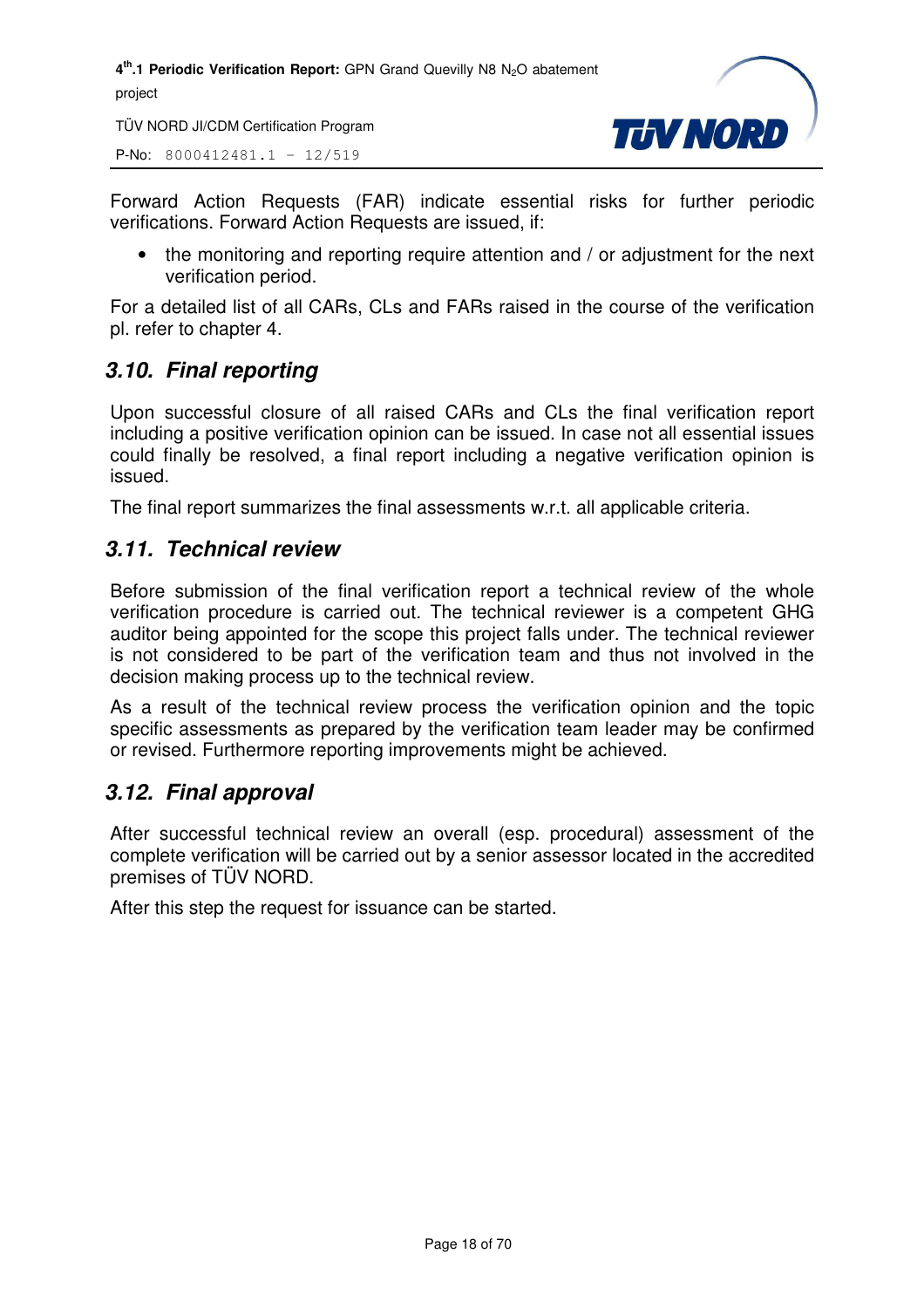TÜV NORD JI/CDM Certification Program



P-No: 8000412481.1 – 12/519

#### **4. VERIFICATION FINDINGS**

In the following paragraphs the findings from the desk review of the monitoring report<sup>/MR/</sup>, the calculation spreadsheet<sup>/XLS/</sup>, PDD<sup>/PDD/</sup>, the Determination Report<sup>/DET/</sup> and other supporting documents, as well as from the on-site assessment and the interviews are summarised.

The summary of CAR, CL and FAR issued are shown in Table 4-1:

**Table 4-1:** Summary of CAR, CL and FAR

| <b>Verification topic</b>      | No. of CAR    | No. of CL    | <b>No. of FAR</b> |
|--------------------------------|---------------|--------------|-------------------|
| A - Project Approvals          |               |              |                   |
| B - Project Implementation     | 2             | <sup>0</sup> |                   |
| C - Monitoring Plan Compliance |               | O            |                   |
| D - Monitoring Plan Revision   | $\Omega$      | O            |                   |
| $E - Data Management$          | $\mathcal{P}$ | O            |                   |
| <b>SUM</b>                     | 6             |              |                   |

The following tables include all raised CARs, CLs and FARs and the assessments of the same by the verification team. For an in depth evaluation of all verification items it should be referred to the verification protocols (see Annex).

| <b>Finding:</b>                                                                                                                                                                                          | <b>CAR A1</b>                                                                                                                                                                                                                                                             |                                                |                                                                                                                                                                                         |  |
|----------------------------------------------------------------------------------------------------------------------------------------------------------------------------------------------------------|---------------------------------------------------------------------------------------------------------------------------------------------------------------------------------------------------------------------------------------------------------------------------|------------------------------------------------|-----------------------------------------------------------------------------------------------------------------------------------------------------------------------------------------|--|
| <b>Classification</b>                                                                                                                                                                                    | <b>CAR</b>                                                                                                                                                                                                                                                                | CL                                             | <b>FAR</b>                                                                                                                                                                              |  |
| Description of finding<br>Describe the finding in unam-<br>biguous style; address<br>the I<br>context (e.g. section)                                                                                     | (FAR A1 of the recent verification report <sup>/VR3/</sup> )<br>The verifier of subsequent verification shall check that the<br>sum of registered ERUs from former verifications and the<br>ERUs of the actual period do not exceed the cap defined in<br>the French LoA. |                                                |                                                                                                                                                                                         |  |
| <b>Corrective Action #1</b><br>This section shall be filled by<br>the PP. It shall address the cor-<br>rective action taken in details.                                                                  | N/A                                                                                                                                                                                                                                                                       |                                                |                                                                                                                                                                                         |  |
| AIE Assessment #1<br>The assessment shall encom-<br>pass all open issues in annex A-<br>In case of non-closure,<br>additional corrective action and<br>AIE assessments (#2, #3, etc.)<br>shall be added. | at the end of subperiod 4.1.<br>10                                                                                                                                                                                                                                        | ensure that ERUs generated in subperiod 4.2 do | OK. The assessment has been done in Table 5.7: Relevant<br>data and outcome of ER-calculation for the subperiod 4.1 and<br>it can be confirmed that the amount of ERUs is below the cap |  |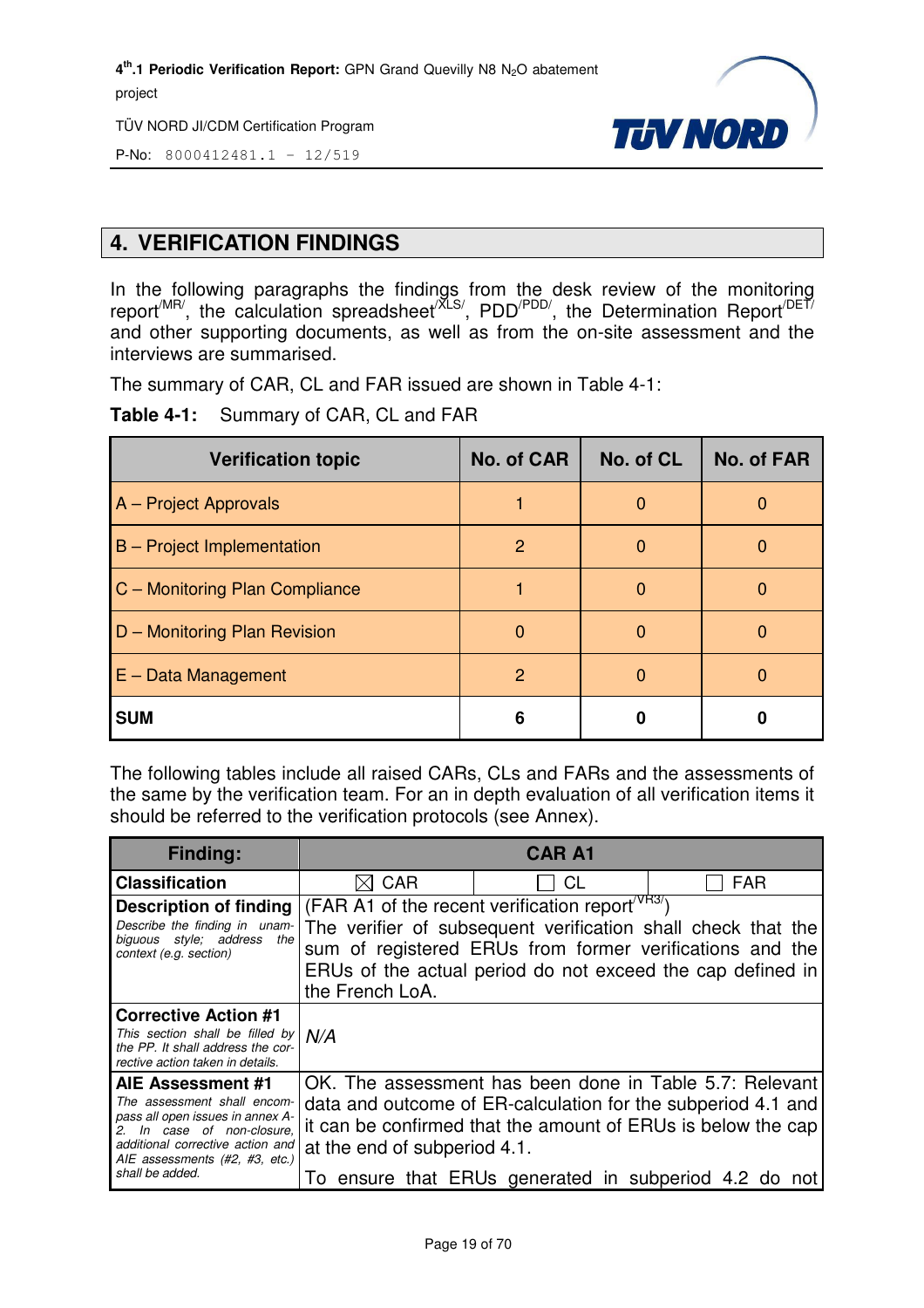

| <b>Finding:</b>                                                                                                                                                                                          | <b>CAR A1</b>                                                                                                                                                                                                                 |
|----------------------------------------------------------------------------------------------------------------------------------------------------------------------------------------------------------|-------------------------------------------------------------------------------------------------------------------------------------------------------------------------------------------------------------------------------|
|                                                                                                                                                                                                          | exceed the LoA cap, a second assessment round #2 has<br>been started.                                                                                                                                                         |
| <b>Corrective Action #2</b><br>This section shall be filled by<br>the PP. It shall address the cor-<br>rective action taken in details.                                                                  | N/A                                                                                                                                                                                                                           |
| AIE Assessment #2<br>The assessment shall encom-<br>pass all open issues in annex A-<br>In case of non-closure,<br>additional corrective action and<br>AIE assessments (#2, #3, etc.)<br>shall be added. |                                                                                                                                                                                                                               |
| <b>Conclusion</b><br>Tick the appropriate checkbox                                                                                                                                                       | To be checked during the next periodic verification<br>Appropriate action was taken<br>Project documentation was corrected correspondingly<br>Additional action should be taken<br>The project complies with the requirements |

| <b>Finding:</b>                                                                                                                                                                                                                                            | <b>CAR B1</b>                                                                                                                                                                                                                                                                                                                                      |                                                                                                                                                                                                                                                                                                                                                                                                   |  |  |
|------------------------------------------------------------------------------------------------------------------------------------------------------------------------------------------------------------------------------------------------------------|----------------------------------------------------------------------------------------------------------------------------------------------------------------------------------------------------------------------------------------------------------------------------------------------------------------------------------------------------|---------------------------------------------------------------------------------------------------------------------------------------------------------------------------------------------------------------------------------------------------------------------------------------------------------------------------------------------------------------------------------------------------|--|--|
| <b>Classification</b>                                                                                                                                                                                                                                      | $\boxtimes$ CAR                                                                                                                                                                                                                                                                                                                                    | <b>CL</b><br><b>FAR</b>                                                                                                                                                                                                                                                                                                                                                                           |  |  |
| Description of finding<br>Describe the finding in unam-<br>biguous style; address the<br>context (e.g. section)<br><b>Corrective Action #1</b><br>This section shall be filled by<br>the PP. It shall address the cor-<br>rective action taken in details. | Monitoring report:<br>1.<br>corrected.<br>2.<br>plant's AMS instead of the calculations.<br>3.<br>ΟH<br>been corrected accordingly<br>results updated accordingly.<br>3.                                                                                                                                                                           | Section 5.3.6: The units of NCSG and VSG shall be<br>Annex 1: The QAL2 factors are applied directly in the<br>Annex 1: It is not stated that OPh is used to determine<br>1. The units of NCSG and VSG in section 5.3.6 have now<br>2. The QAL2 correction factor for NCSG has now been<br>removed from the ERU calculation sheet and the<br>The pressure limits of 2.4 to 4.9 bar are used by the |  |  |
| AIE Assessment #1<br>The assessment shall encom-                                                                                                                                                                                                           | plant to determine the operational status of the plant.<br>These values are not applied in the ERU calculation<br>sheet, since this is already taken into account in the<br>raw data from the site. The trip values for OP have now<br>been added to P.4 of Annex 1. P.7 has also been<br>updated.<br>1. OK. The Units are now as per methodology. |                                                                                                                                                                                                                                                                                                                                                                                                   |  |  |
| pass all open issues in annex A-<br>2. In case of non-closure,<br>additional corrective action and<br>AIE assessments (#2, #3, etc.)<br>shall be added.                                                                                                    | the MR.                                                                                                                                                                                                                                                                                                                                            | 2. The correction with regard to the QAL factor has been<br>removed from the XLS and this is correctly stated in<br>3. OK. Trip values for OP are added to relevant section of                                                                                                                                                                                                                    |  |  |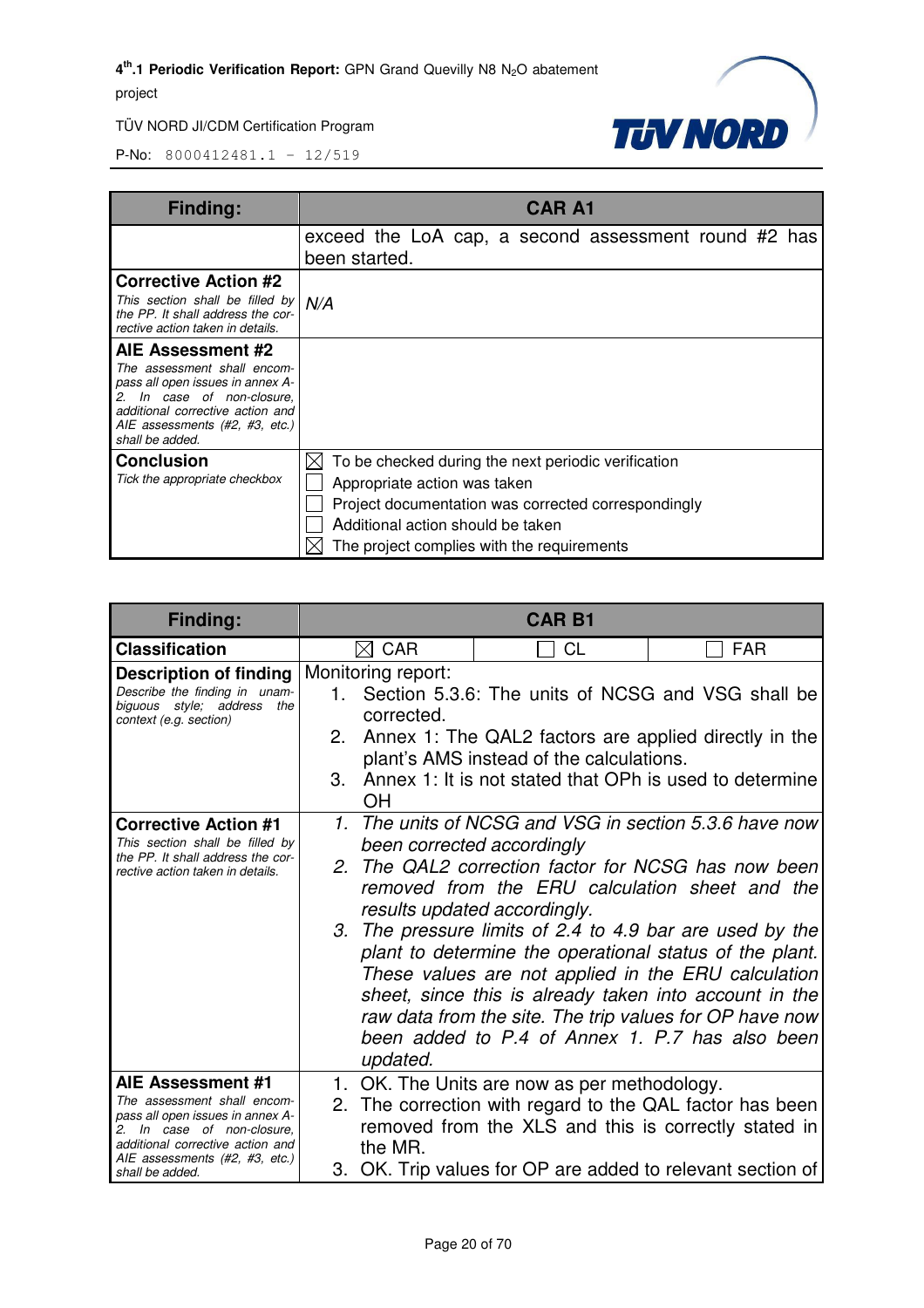

| <b>Finding:</b>               | <b>CAR B1</b>                                                   |  |
|-------------------------------|-----------------------------------------------------------------|--|
|                               | the MR                                                          |  |
| <b>Conclusion</b>             | $\boxtimes$ To be checked during the next periodic verification |  |
| Tick the appropriate checkbox | Appropriate action was taken                                    |  |
|                               | Project documentation was corrected correspondingly             |  |
|                               | Additional action should be taken                               |  |
|                               | The project complies with the requirements<br>$\times$          |  |

| Finding:                                                                                                                                                                                                       |                                                                                                                                                                                                                                       | <b>CAR B2</b>                                                                                                                                            |                                                                                                                                     |
|----------------------------------------------------------------------------------------------------------------------------------------------------------------------------------------------------------------|---------------------------------------------------------------------------------------------------------------------------------------------------------------------------------------------------------------------------------------|----------------------------------------------------------------------------------------------------------------------------------------------------------|-------------------------------------------------------------------------------------------------------------------------------------|
| <b>Classification</b>                                                                                                                                                                                          | <b>CAR</b><br>IXI                                                                                                                                                                                                                     | CL                                                                                                                                                       | FAR                                                                                                                                 |
| <b>Description of finding</b>                                                                                                                                                                                  |                                                                                                                                                                                                                                       | (FAR B2 of the former verification report <sup>/VR37</sup> )                                                                                             |                                                                                                                                     |
| Describe the finding in unam-<br>biguous style; address<br>the<br>context (e.g. section)                                                                                                                       | limit.                                                                                                                                                                                                                                |                                                                                                                                                          | It must be proven at each verification, that the plant's average<br>emission levels for the past year did not exceed the regulatory |
| <b>Corrective Action #1</b><br>This section shall be filled by<br>the PP. It shall address the cor-<br>rective action taken in details.                                                                        | N/A                                                                                                                                                                                                                                   |                                                                                                                                                          |                                                                                                                                     |
| AIE Assessment #1<br>The assessment shall encom-<br>pass all open issues in annex A-<br>In case of non-closure,<br>2.<br>additional corrective action and<br>AIE assessments (#2, #3, etc.)<br>shall be added. | The PP provided corresponding declarations of emissions to local<br>the government (Effluents Gazeux-N <sub>2</sub> O), Atelier Nitrique 8 showing<br>that the plants average emission level is always below the<br>regulatory limit. |                                                                                                                                                          |                                                                                                                                     |
| <b>Conclusion</b><br>Tick the appropriate checkbox                                                                                                                                                             | Appropriate action was taken<br>Additional action should be taken                                                                                                                                                                     | To be checked during the next periodic verification<br>Project documentation was corrected correspondingly<br>The project complies with the requirements |                                                                                                                                     |

| <b>Finding:</b>                                                                                                                                                                                                                       | <b>CAR C1</b>                                                                                                                      |    |                                                                                                                     |
|---------------------------------------------------------------------------------------------------------------------------------------------------------------------------------------------------------------------------------------|------------------------------------------------------------------------------------------------------------------------------------|----|---------------------------------------------------------------------------------------------------------------------|
| <b>Classification</b>                                                                                                                                                                                                                 | <b>CAR</b>                                                                                                                         | СL | <b>FAR</b>                                                                                                          |
| <b>Description of finding</b><br>Describe the finding in unam-<br>biguous style; address the<br>context (e.g. section)                                                                                                                | Excel-sheet<br>N8.                                                                                                                 |    | The correction factor for VSG has been applied in the<br>AMS parameterisation and also in the Excel calculation for |
| <b>Corrective Action #1</b><br>This section shall be filled by<br>the PP. It shall address the cor-<br>rective action taken in details.                                                                                               | The QAL2 correction factor for NCSG has now been removed<br>from the ERU calculation sheet and the results updated<br>accordingly. |    |                                                                                                                     |
| <b>AIE Assessment #1</b><br>The assessment shall encom-<br>pass all open issues in annex A-<br>$2.$ In case of non-closure, The XLS has correctly been revised.<br>additional corrective action and<br>AIE assessments (#2, #3, etc.) | OK.                                                                                                                                |    |                                                                                                                     |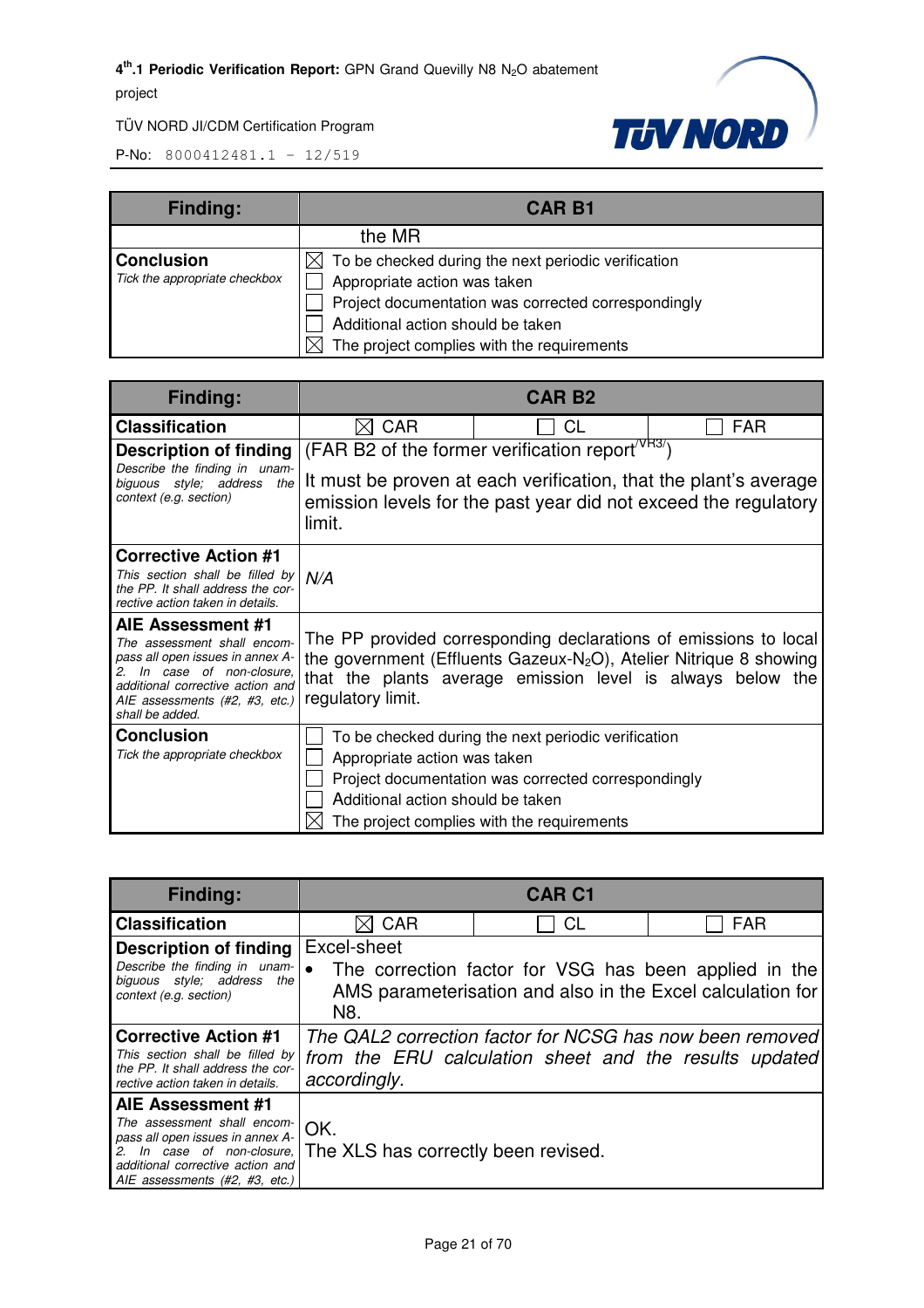

| <b>Finding:</b>                                    | <b>CAR C1</b>                                                                                                                                                                                                                 |
|----------------------------------------------------|-------------------------------------------------------------------------------------------------------------------------------------------------------------------------------------------------------------------------------|
| shall be added.                                    |                                                                                                                                                                                                                               |
| <b>Conclusion</b><br>Tick the appropriate checkbox | To be checked during the next periodic verification<br>Appropriate action was taken<br>Project documentation was corrected correspondingly<br>Additional action should be taken<br>The project complies with the requirements |

| <b>Finding:</b>                                                                                                                                                                                             | <b>CARE1</b>                                                                                                                                                                                                                                                                                                                                                                                                                                                                                                                                                                                               |  |  |
|-------------------------------------------------------------------------------------------------------------------------------------------------------------------------------------------------------------|------------------------------------------------------------------------------------------------------------------------------------------------------------------------------------------------------------------------------------------------------------------------------------------------------------------------------------------------------------------------------------------------------------------------------------------------------------------------------------------------------------------------------------------------------------------------------------------------------------|--|--|
| <b>Classification</b>                                                                                                                                                                                       | $\boxtimes$ CAR<br><b>FAR</b><br>CL                                                                                                                                                                                                                                                                                                                                                                                                                                                                                                                                                                        |  |  |
| <b>Description of finding</b><br>Describe the finding in unam-<br>biguous style; address the<br>context (e.g. section)                                                                                      | List of docs which shall be provided for the months which will<br>be included in the verification period after 2012-09-30:<br>1. Declaration of emissions to local government (Effluents<br>$Gazeux-N2O$<br>2. Certificate for calibration gas currently used at AMS<br>3. Calibration/Protocols for AMS<br>4. Weekly check of density against Nitric Acid flow meter<br>5. Comptes opnau - Production summary<br>6. Annual calibration of Nitric Acid flow meter                                                                                                                                          |  |  |
|                                                                                                                                                                                                             |                                                                                                                                                                                                                                                                                                                                                                                                                                                                                                                                                                                                            |  |  |
|                                                                                                                                                                                                             | List of docs which shall be provided in the course of<br>verification:<br>7. Valid ISO 9001 and 14001 certificate<br>8. QAL2 test due in 2012 for AMS                                                                                                                                                                                                                                                                                                                                                                                                                                                      |  |  |
| <b>Corrective Action #1</b><br>This section shall be filled by<br>the PP. It shall address the cor-<br>rective action taken in details.                                                                     | 7. The PP provided a new version of ISO 9001 and 14001<br>certificate.<br>The QAL2 test has been carried out in December 2012.<br>8.<br>The PP provided a confirmation letter issued by testing lab<br>Müller BBM which states that:<br>"Not cross sensitivity to other gases<br>The linearity passed the test<br>$\bullet$<br>comparative measurements are very similar to AMS<br>the correction factors for N2O flow, temperature,<br>pressure will not change significantly<br>The analyzer is in good conditions and work without<br>problems. So the measured values can be used for<br>calculation." |  |  |
| AIE Assessment #1<br>The assessment shall encom-<br>pass all open issues in annex A-<br>2. In case of non-closure,<br>additional corrective action and<br>AIE assessments (#2, #3, etc.)<br>shall be added. | 7. OK. The ISO certificates are valid and accepted <sup>/CERT/</sup><br>8.<br>OK. The test laboratory confirmed that the AMS passed<br>the QAL 2 test but the final report will be issued after end<br>of verification period. Also values for subperiod 4.2 do not<br>need any correction. <sup>/CONBBM/</sup>                                                                                                                                                                                                                                                                                            |  |  |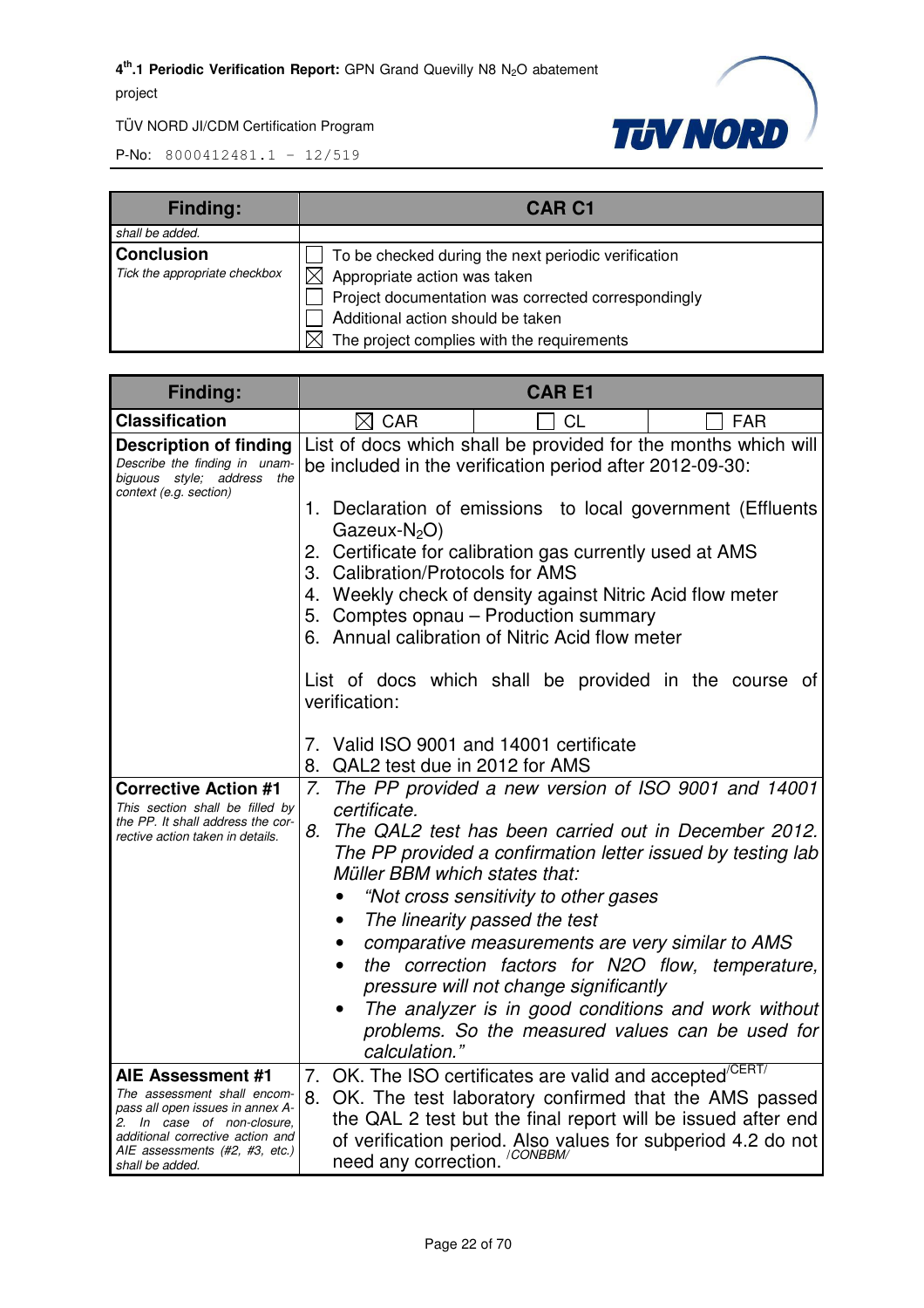

TÜV NORD JI/CDM Certification Program

| <b>Finding:</b>               | <b>CARE1</b>                                        |
|-------------------------------|-----------------------------------------------------|
| <b>Conclusion</b>             | To be checked during the next periodic verification |
| Tick the appropriate checkbox | $\boxtimes$ Appropriate action was taken            |
|                               | Project documentation was corrected correspondingly |
|                               | Additional action should be taken                   |
|                               | The project complies with the requirements          |

| Finding:                                                                                                                                                                                                    | E <sub>2</sub>                                                    |                                                                                                                                                                                    |            |
|-------------------------------------------------------------------------------------------------------------------------------------------------------------------------------------------------------------|-------------------------------------------------------------------|------------------------------------------------------------------------------------------------------------------------------------------------------------------------------------|------------|
| <b>Classification</b>                                                                                                                                                                                       | <b>CAR</b>                                                        | СL                                                                                                                                                                                 | <b>FAR</b> |
| Description of finding<br>Describe the finding in unam-<br>biguous style; address the<br>context (e.g. section)                                                                                             | verification team before verification                             | (FAR A1 of the recent verification report <sup>/VR3/</sup> )<br>The correspondence with raw data provided by the plant to<br>N.serve for data processing shall be forwarded to the |            |
| <b>Corrective Action #1</b><br>This section shall be filled by<br>the PP. It shall address the cor-<br>rective action taken in details.                                                                     |                                                                   |                                                                                                                                                                                    |            |
| AIE Assessment #1<br>The assessment shall encom-<br>pass all open issues in annex A-<br>2. In case of non-closure.<br>additional corrective action and<br>AIE assessments (#2, #3, etc.)<br>shall be added. |                                                                   |                                                                                                                                                                                    |            |
| <b>Conclusion</b><br>Tick the appropriate checkbox                                                                                                                                                          | Appropriate action was taken<br>Additional action should be taken | To be checked during the next periodic verification<br>Project documentation was corrected correspondingly<br>The project complies with the requirements                           |            |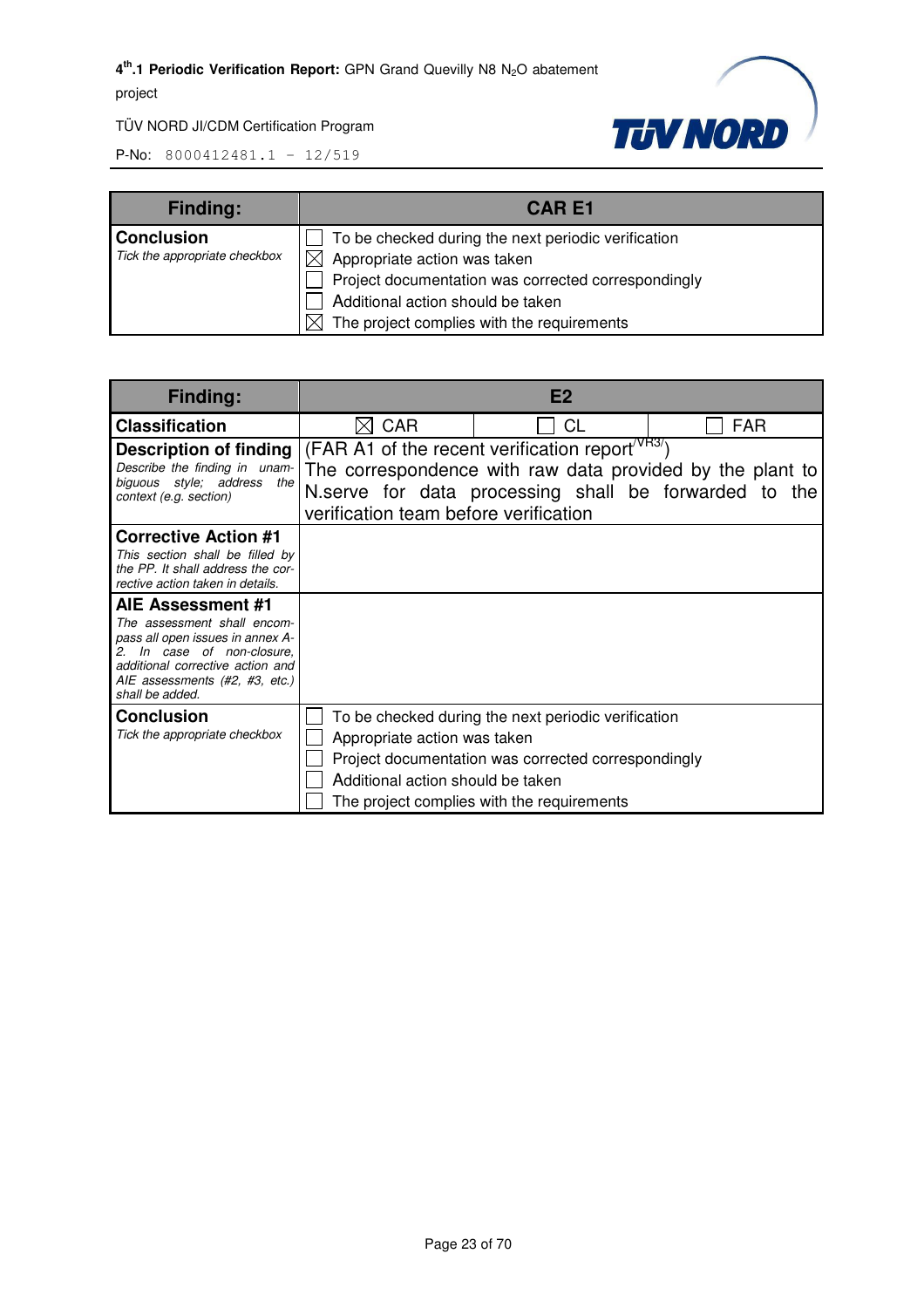TÜV NORD JI/CDM Certification Program



P-No: 8000412481.1 – 12/519

#### **5. SUMMARY OF VERIFICATION ASSESSMENTS**

The following paragraphs include the summary of the final verification assessments after all CARs and CRs are closed out. For details of the assessments pl. refer to the discussion of the verification findings in chapter 4 and the verification protocol (Annex 1).

#### *5.1. Implementation of the project*

During the verification a site visit was carried out. On the basis of this site visit and the reviewed project documentation it can be confirmed that w.r.t. the realized technology, the project equipments, as well as the monitoring and metering equipment, the project has been implemented and operated as described in the registered PDD.

#### *5.2. Project history*

During the determination the AIE raised issues that could not be closed or resolved during the validation stage. For this purpose following FAR have been raised.

#### **FAR A1 (CAR A1 of this report)**

The verifier of subsequent verification shall check that the sum of registered ERUs from former verifications and the ERUs of the actual period do not exceed the cap defined in the French LoA.

#### **FAR B2 (CAR B2 of this report):**

It must be proven at each verification, that the plant's average emission levels for the past year did not exceed the regulatory limit.

#### **FAR E2 (CAR E2 of this report)**

The correspondence with raw data provided by the plant to N.serve for data processing shall be forwarded to the verification team before verification for plant N8.

#### *5.3. Special events*

Some events have been taken place, which influenced the N<sub>2</sub>O-emissions from the plant and as an effect of this, catalyst performance and  $N_2O$  release to the atmosphere. The PP provided an overview of the events, which was spotchecked by the verifier<sup>/EXCEL/</sup>.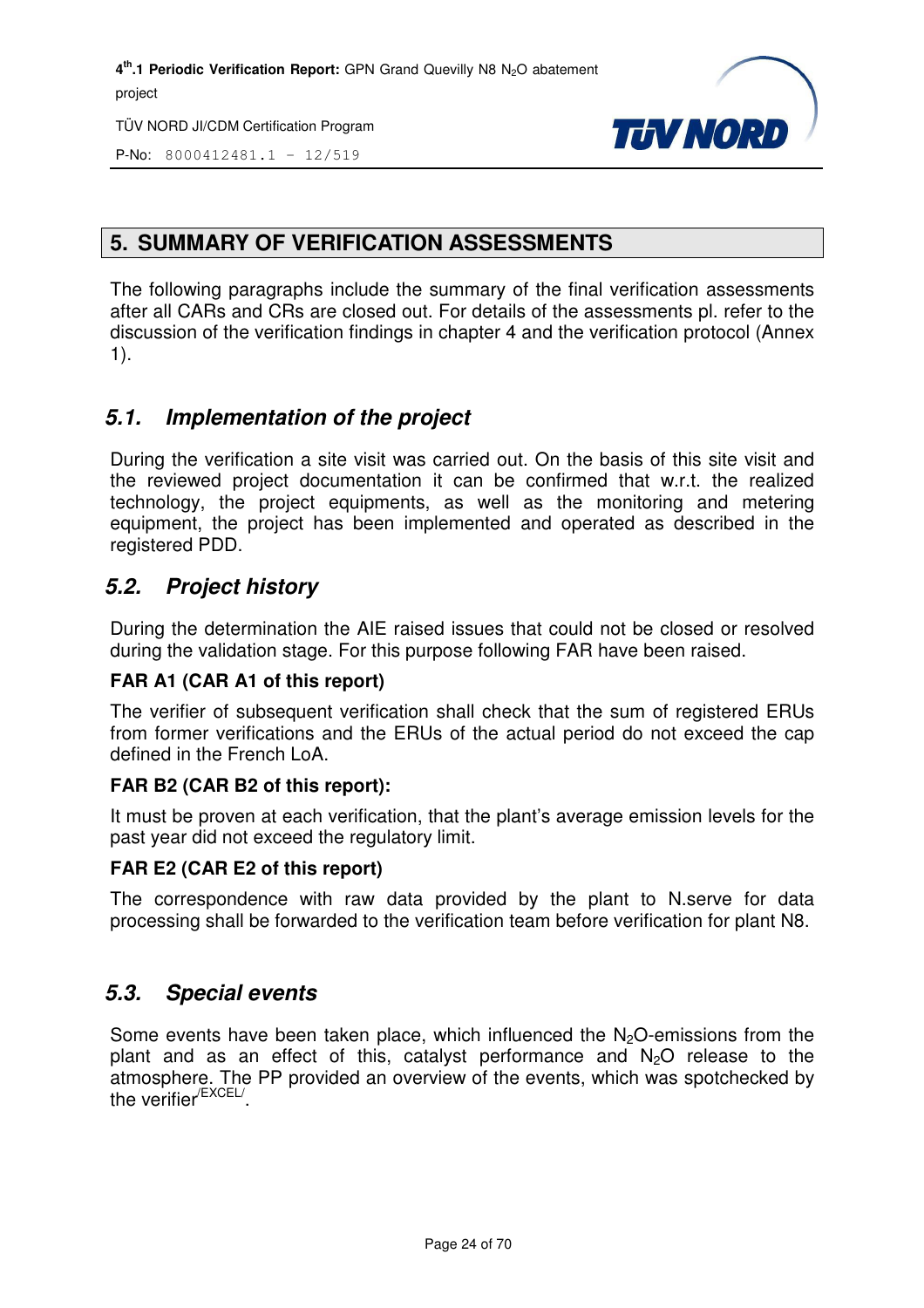

P-No: 8000412481.1 – 12/519

| <b>Date</b>            |                                                                                                                                |        |  |
|------------------------|--------------------------------------------------------------------------------------------------------------------------------|--------|--|
| <b>Start</b>           | <b>Event</b>                                                                                                                   | Reason |  |
| 2012                   |                                                                                                                                |        |  |
| 04-26                  |                                                                                                                                |        |  |
| 05 (complete May)      |                                                                                                                                |        |  |
| 06 (complete June)     |                                                                                                                                |        |  |
| 07 (complete July)     | Detailed info has been provided to the verification team but due<br>to confidentiality issues not been included in this report |        |  |
| 08-20/21               |                                                                                                                                |        |  |
| $09-11$                |                                                                                                                                |        |  |
| $09-13$                |                                                                                                                                |        |  |
| 09-13-17               |                                                                                                                                |        |  |
| $09-17$<br>. .<br>-- - |                                                                                                                                |        |  |

Table 5.3.: Special events

#### *5.4. Compliance with the monitoring plan*

The monitoring system and all applied QA/QC procedures are completely in compliance to the registered monitoring plan.

| <b>Parameter</b>                   | <b>Measurement device</b>                                |                                                                                            | <b>QA/QC-Measures</b>                                   |
|------------------------------------|----------------------------------------------------------|--------------------------------------------------------------------------------------------|---------------------------------------------------------|
|                                    |                                                          | Last                                                                                       | <b>Next</b>                                             |
| N <sub>2</sub> O                   | <b>FTIR Fine Tech</b><br>See: Remark below               | Calibration:<br>2012-01-04<br>$(AST)^{/AST/}$<br>December 2012<br>$(QAL2)^{\text{CONBBM}}$ | N/A since this is<br>the last<br>verification<br>period |
| NAP [t $HNO3$ ]                    | MicroMotion   Calibration:<br>Emerson<br><b>CMF 300L</b> | 2011-09-02                                                                                 | Subsequent<br>year <sup>*</sup>                         |
| Calibration gas:<br>100 ppm $N_2O$ | <b>BX14211F</b><br>No:<br><b>Bottle</b><br>/BOTTLE8/     | Opened:<br>2012-04-18                                                                      | Valid:<br>2014-03-31                                    |

Table 5.4.: QA/QC-measures

\*not carried out at date of on site visit

#### *5.5. Monitoring parameters*

During the verification all relevant monitoring parameters (as listed in the PDD) have been verified with regard to the appropriateness of the applied measurement / determination method, the correctness of the values applied for ER calculation, the accuracy, and applied QA/QC measures. The results as well as the verification procedure are described parameter-wise in the project specific verification checklist.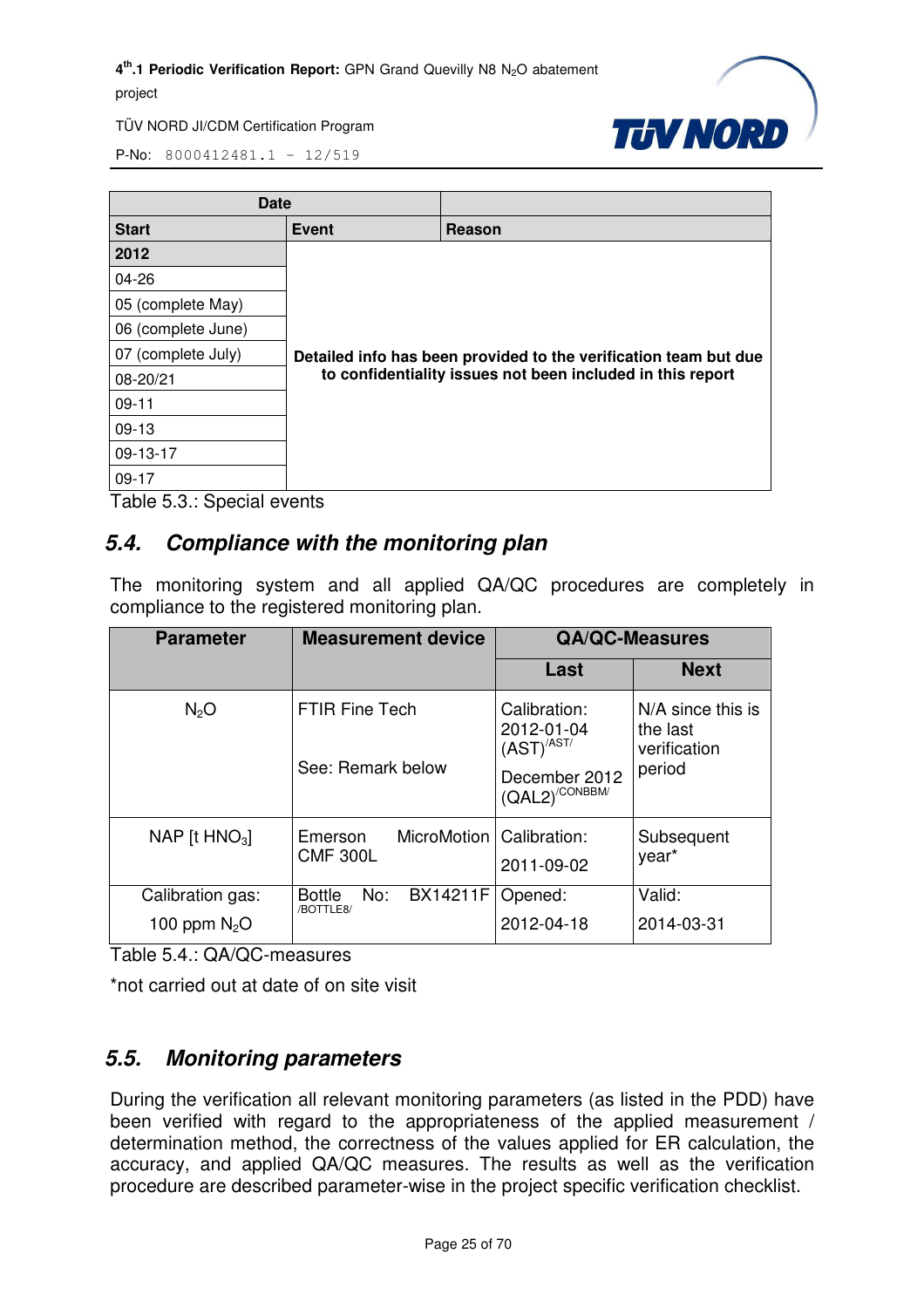TÜV NORD JI/CDM Certification Program



P-No: 8000412481.1 – 12/519

After appropriate corrections were carried out by the project participant in the course of this verification, it can be confirmed that all monitoring parameters have been measured / determined without material misstatements and in line with all applicable standards and relevant requirements.

| <b>Parameter:</b> | Unit:                              | <b>Applied value:</b>                          |
|-------------------|------------------------------------|------------------------------------------------|
| NCSG <sub>n</sub> | mgN <sub>2</sub> O/Nm <sup>3</sup> |                                                |
|                   | 52.50                              | mean                                           |
|                   | $0.00*$                            | limit<br>of<br>confidence<br>lower<br>interval |
|                   | 125.11                             | confidence<br>limit<br>of<br>upper<br>interval |
| $VSG_n$           | $[Nm^3/h]$                         |                                                |
|                   | 180,306.23                         | mean                                           |
|                   | 148,232.00                         | limit<br>confidence<br>of<br>lower<br>interval |
|                   | 215,801.00                         | confidence<br>limit<br>of<br>upper<br>interval |

Table 5.5.1.1: Upper/Lower limits and mean value of NCSG and VSG according to

statistical analysis applied for ER-calculation for sub-period 4.1.

\*The value is negative acc. to statistical evaluation but rounded to zero because a negative result is factual impossible.

| <b>Parameter:</b> | Unit:                                   | <b>Applied value:</b>                                 |
|-------------------|-----------------------------------------|-------------------------------------------------------|
| OH <sub>n</sub>   | [h]                                     | 1,483                                                 |
| NAP <sub>n</sub>  | [t $HNO3$ ]                             | 78,546                                                |
| <b>OT</b>         | ଂଠା                                     | Not applicable                                        |
| <b>AIFR</b>       | '%]                                     | Not applicable                                        |
| <b>TSG</b>        | `℃]                                     | Not applicable                                        |
| <b>PSG</b>        | [Pa]                                    | Not applicable                                        |
| $EF_n$            | [ $kgN2O/tHNO3$ ]                       | According to formula:                                 |
|                   |                                         | $EF_n = (PE_n / NAP_n),$<br>the<br>result is: 0.18050 |
| $EF_{BM}$         | [kg $N_2O$ /tHNO <sub>3</sub> ]         | 1.85 kg $N_2$ O/tHNO <sub>3</sub>                     |
| $EF_{reg}$        | [kgN <sub>2</sub> O/tHNO <sub>3</sub> ] | $max.$ N <sub>2</sub> O-emissions<br>The              |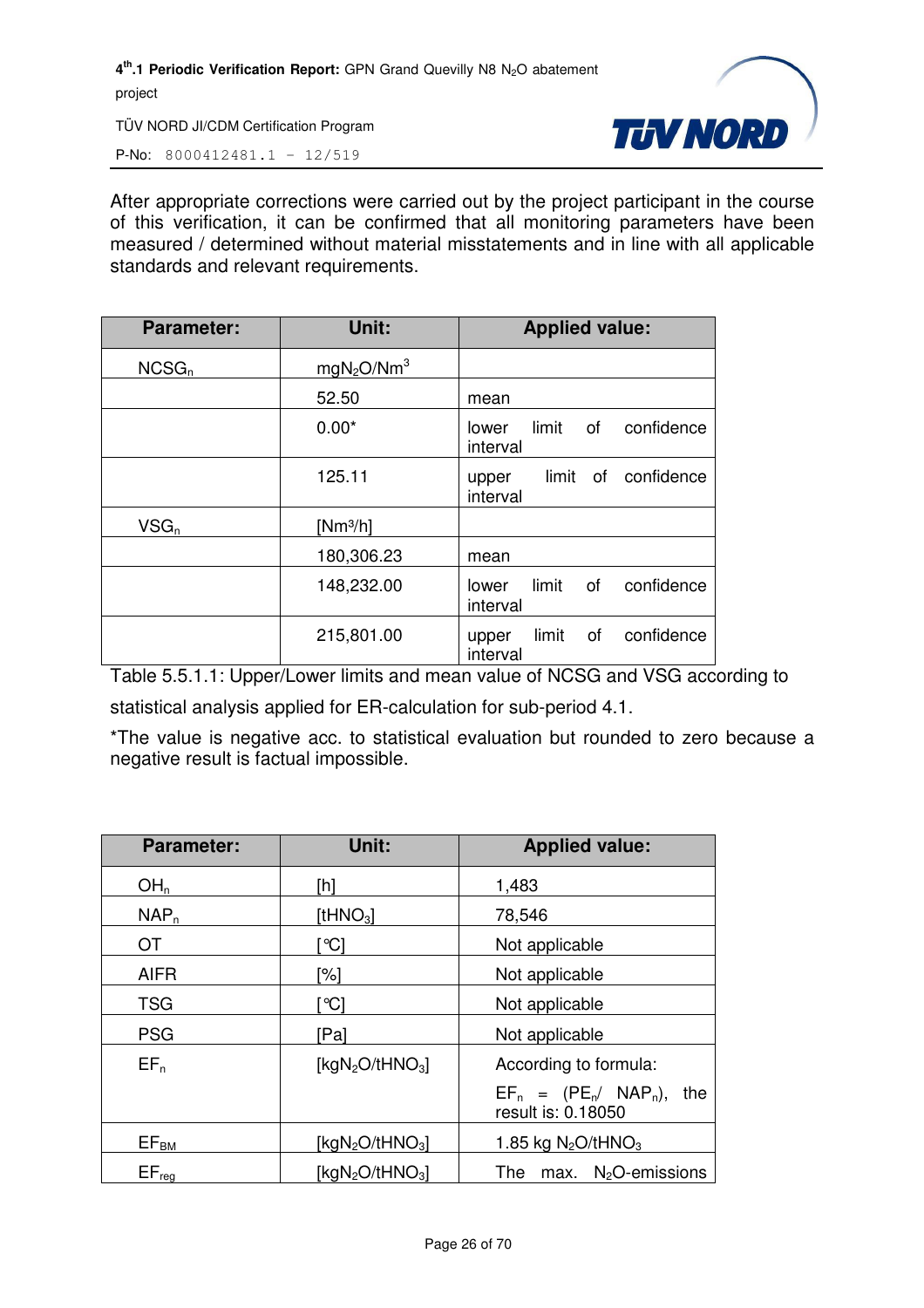TÜV NORD JI/CDM Certification Program



P-No: 8000412481.1 – 12/519

| <b>Parameter:</b> | Unit:       | <b>Applied value:</b>                        |
|-------------------|-------------|----------------------------------------------|
|                   |             | the<br>local<br>are set by<br>government as: |
|                   |             | 2.47 kg (not valid in this<br>period)        |
| PE,               | [ $kgN2O$ ] | 14,177.34                                    |

Table 5.5.2.1: Monitored plant parameter/input for ER calculation for Subperiod 4.1

#### *5.6. Monitoring report*

A draft monitoring report was submitted to the verification team by the project participants. The team has made this report publicly available prior to the start of the verification activities. No comments were received.

During the verification, mistakes and needs for clarification were identified. The PP has carried out the requested corrections so that it can be confirmed that the monitoring report is complete and transparent and in accordance with the registered PDD and other relevant requirements.

#### *5.7. ER Calculation*

During the verification mistakes in the ER calculation were identified. Corresponding CARs were raised. A revised ER calculation was prepared by the PP and presented to the verification team. All raised issues were addressed appropriately so that all corresponding CARs/CLs could be closed out. Thus it is confirmed that the ER calculation is overall correct.

Relevant data for ER-calculation are:

| <b>Parameter</b>                                                                                                      | Value          | Unit                                 |
|-----------------------------------------------------------------------------------------------------------------------|----------------|--------------------------------------|
| Nitric Acid Production (100% concentrate)                                                                             | 78,546         | tHNO <sub>3</sub>                    |
| <b>Project Emissions</b>                                                                                              | 14,177.34      | tCO <sub>2</sub> e                   |
| Increasing of PE in case the overall uncertainty<br>of the monitoring equipment is higher than<br>7.5 % METH':        | $\overline{1}$ | ℅                                    |
| Permitted uncertainty:<br>7,5%<br>Uncertainty acc. to QAL2 <sup>/QAL2/, /CONBBM/</sup> .<br>8,5%<br>1,0%<br>Increase: |                |                                      |
| <b>Emission Factor</b>                                                                                                | 0.18050        | kgN <sub>2</sub> O/tHNO <sub>3</sub> |
| Governmental ERU deduction                                                                                            | 10             | %                                    |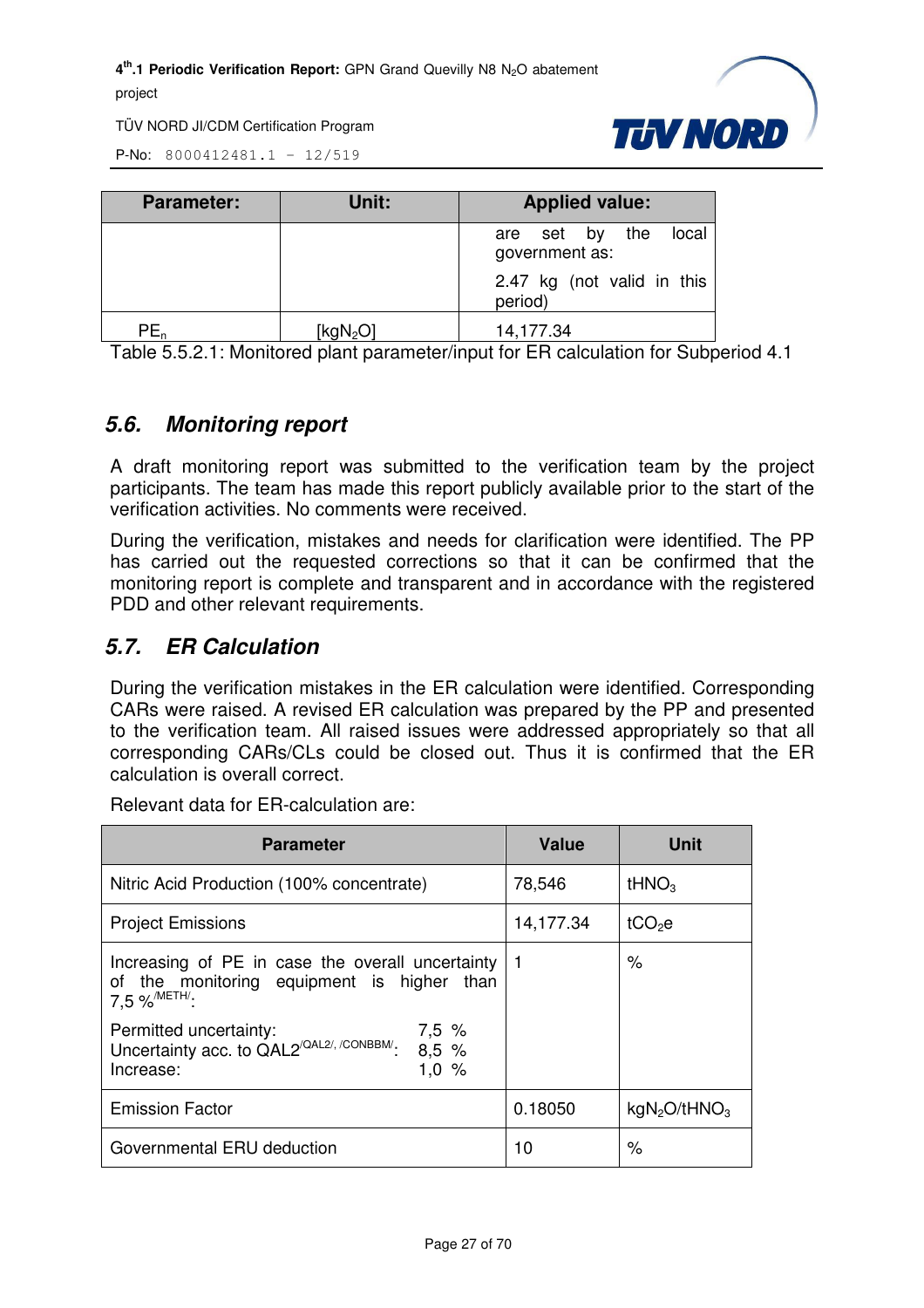

TÜV NORD JI/CDM Certification Program

P-No: 8000412481.1 – 12/519

| <b>Parameter</b>                                                              | <b>Value</b> | <b>Unit</b>        |
|-------------------------------------------------------------------------------|--------------|--------------------|
| <b>Emission Reductions Subperiod 4.1</b>                                      | 36,585       | tCO <sub>2</sub> e |
| <b>Emission Reductions Subperiod 4.2</b>                                      | N/A          | $tCO2$ e           |
| Reduction this 4 <sup>th</sup><br>period<br>Emissions<br>(after<br>deduction) | 36,585       | tCO <sub>2</sub> e |
| Emissions Reduction 3 <sup>rd</sup> period (after deduction)                  | 59,504       | tCO <sub>2</sub> e |
| Emission Reductions $2^{nd}$ period (after deduction)                         | 110,747      | $tCO2$ e           |
| Emission Reduction 1 <sup>st</sup> period (after deduction)                   | 125,810      | tCO <sub>2</sub> e |
| Sum of emission reductions with governmental<br>reduction of 10%              | 296,069      | tCO <sub>2e</sub>  |
| LoA-cap <sup><math>LOA</math></sup> (with deduction)                          | 795,579      | tCO <sub>2</sub> e |
| Max. emission reduction below cap                                             | Yes          |                    |

Table 5.7: Data for ER-calculation

#### *5.8. Quality Management*

Quality Management procedures for measurements, collection and compilation of data, data storage and archiving, calibration, maintenance and training of personnel in the framework of this JI project activity have been defined. The procedures defined can be assessed as appropriate for the purpose.

#### *5.9. Overall Aspects of the Verification*

All necessary and requested documentation was provided by the project participants so that a complete verification of all relevant issues could be carried out.

Access was granted to all installations of the plant which are relevant for the project performance and the monitoring activities.

No issues have been identified indicating that the implementation of the project activity and the steps to claim emission reductions are not compliant with the UNFCCC / host country criteria and relevant guidance provided by the COP/CMP and the JISC (clarifications and/or guidance).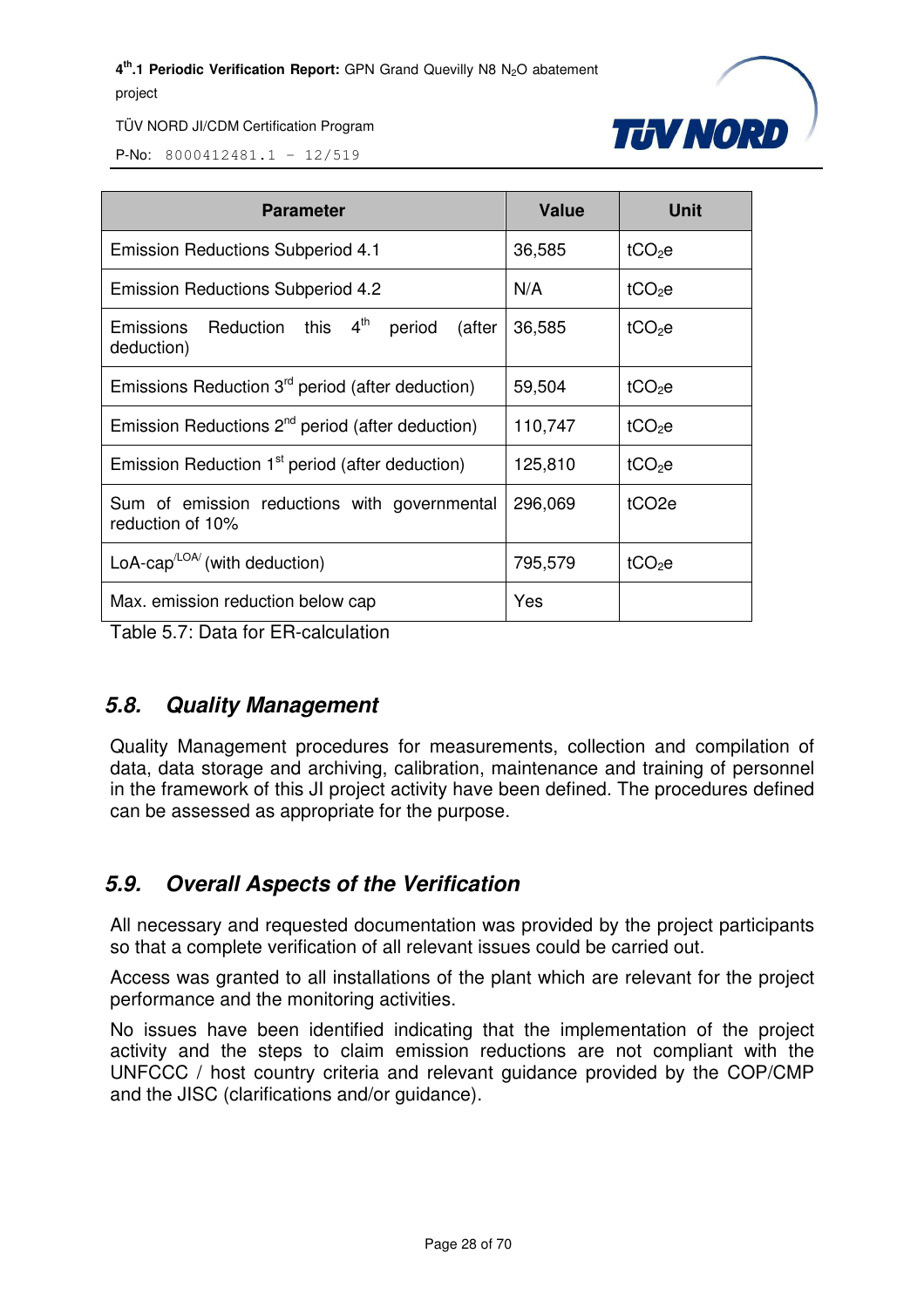TÜV NORD JI/CDM Certification Program

P-No: 8000412481.1 – 12/519



#### *5.10. Hints for next periodic Verification*

None, since this is the assessment of the final verification period.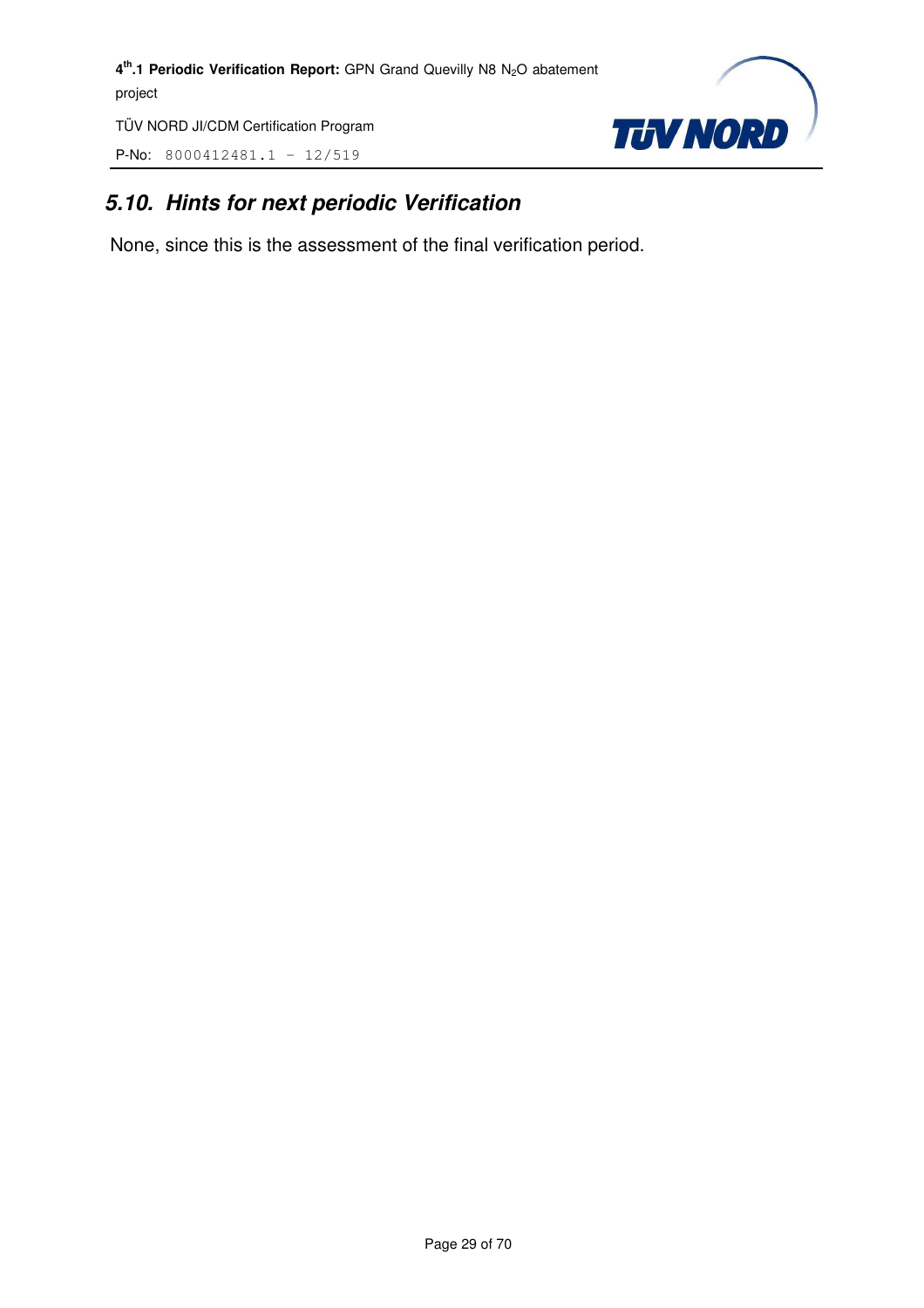TÜV NORD JI/CDM Certification Program



P-No: 8000412481.1 – 12/519

#### **6. VERIFICATION OPINION**

GPN S.A. has commissioned the TÜV NORD JI/CDM Certification P Program to carry out the GPN S.A. has commissioned the TUV NORD JI/CDM Certification Program to carry out the<br>4<sup>th</sup>.1 periodic verification of the: "*GPN Grand Quevilly N8 N<sub>2</sub>O abatement project*", with regard to the relevant requirements for JI project activities. The project reduces GHG emissions due to the reduction of  $N_2O$  emissions from the production of nitric acid with tertiary N<sub>2</sub>O abatement technology (tertiary catalyst). This verification covers the subperiod 4.1 from 2012-04-01 to 2012-11-14 (including both days). The subperiod 4.2 will be included after data are available. 4.1 from 2012-04-01 to 2012-11-14 (including both days). The subperiod 4.2 will be included<br>after data are available.<br>In the course of the verification 6 Corrective Action Requests (CAR) and 0 Clarification

Requests (CL) were raised and successfully closed. The verification is based on the draft Requests (CL) were raised and successfully closed. The verification is based on the draft<br>monitoring report, revised monitoring report, and the monitoring plan as set out in the registered PDD, the determination report, emission reduction calculation spreadsheet and supporting documents made available to the TÜV NORD JI/CDM CP by the project participant.

As a result of this verification, the verifier confirms that:

- all operations of the project are implemented and installed as planned and described in the project design document.
- the monitoring plan is in accordance with the applied country specific methodology: Méthode pour les Projets Domestiques: "Réduction catalytique du N <sup>2</sup>O dans des usines d'acide nitrique".
- the installed equipment essential for measuring parameters required for calculating emission reductions are calibrated appropriately.
- the monitoring system is in place and functional. The project has generated GHG emission reductions.

As the result of the  $4<sup>th</sup>$ .1 periodic verification, the verifier confirms that the GHG emission reductions are calculated without material misstatements in a conservative and appropriate manner. TUV NORD JI/CDM CP herewith confirms that the project has achieved emission reductions in the above mentioned reporting period as follows:

Emission reductions: **36,585 585** t CO2e

including a deduction of 10% according to the Arrêté du 2 mars 2007.

Essen, 2012-12-21

Essen, 2012-12-21

Ulrich Walter TÜV NORD JI/CDM CP Verification Team Leader

 $62$ 

Rainer Winter TÜV NORD JI/CDM CP Final Approval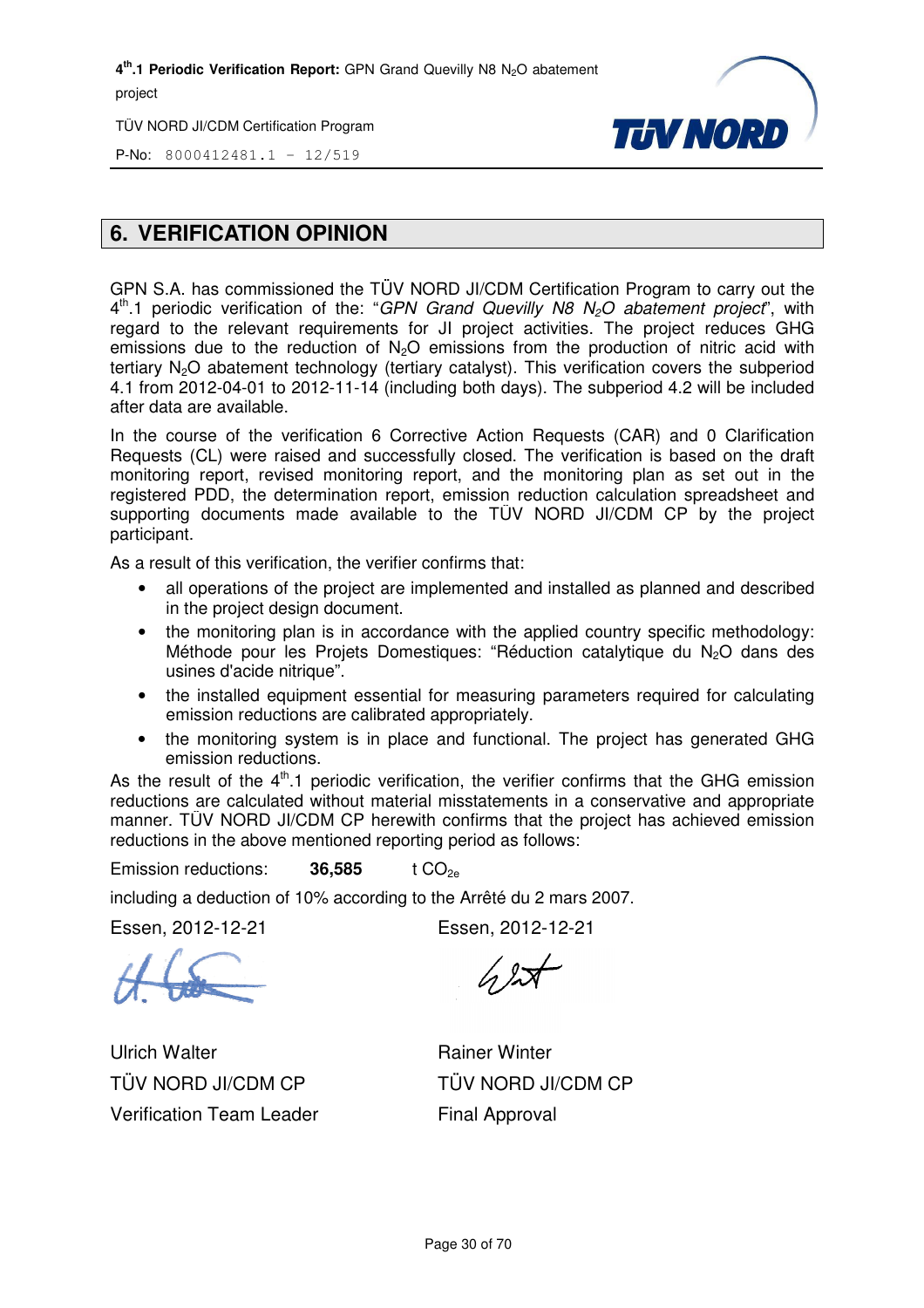

P-No: 8000412481.1 – 12/519

#### **7. REFERENCES**

#### **Table 7-1:** Documents provided by the project participant(s)

| <b>Reference</b> | <b>Document</b>                                                                                                                                                                                                                                                                                                                                                              |  |  |  |
|------------------|------------------------------------------------------------------------------------------------------------------------------------------------------------------------------------------------------------------------------------------------------------------------------------------------------------------------------------------------------------------------------|--|--|--|
| AP/              | Decree of the DRIRE (Direction Régionale de l'Industrie, de la Recherche et<br>de l'Environnement) from 04/04/2009 setting the limits for $N_2O$ -emissions for<br>the N8-plant to 2.47 kg/tHNO <sub>3</sub> .                                                                                                                                                               |  |  |  |
| /APS/            | <b>Prescriptions Complementaires</b><br>(Plant permission (decree) of N5, N6, N7, N8 indicates the plant capacity of<br>HNO <sub>3</sub>                                                                                                                                                                                                                                     |  |  |  |
| /AST/            | AST-report on performance tests and calibration of the automatic<br>measuring system for $N_2O$ of acid plant Line N8, No.: M87 750/2,<br>dated 2011-03-21<br>AST-report on performance tests and calibration of the automatic<br>measuring system for $N_2O$ of acid plant Line N8, carried out on 2012-<br>01-04, No.: M96311/02, dated 2012-03-22                         |  |  |  |
| /BILANXLS/       | BILAN HNO3 BALANCE-1_20110706.xls sheet for calculation of mass<br>balance                                                                                                                                                                                                                                                                                                   |  |  |  |
| /BOOK/           | Quality document: Procedure d'Exploitation Environnement, Chapitre<br>07<br>N°02 Rejets N <sub>2</sub> O, Consignes d'exploitation et projet domestique Rev.:<br>0,<br>dated: 2010-11-25.<br>This procedure outlines the main constraints and rules imposed on the<br>project by legislation in relation to emissions of $N_2O$ from the production plant<br>of nitric acid. |  |  |  |
| /BOTTLE8/        | Calibration gas certificate for N8 plant, all in period of validity                                                                                                                                                                                                                                                                                                          |  |  |  |
| /CAPN8/          | Units characteristics sheet of plant N8 showing the design capacity of Nitric<br>Acid.                                                                                                                                                                                                                                                                                       |  |  |  |
| /CAT/            | Fiche de données de sécurité (safety sheet according to GHS standard) of<br>the abatement catalyst, issued by Yara on 2008-01-16                                                                                                                                                                                                                                             |  |  |  |
| /CERT/           | ISO 9001, 14001 Certificates, issued by AFNOR, valid until 2015-11-11                                                                                                                                                                                                                                                                                                        |  |  |  |
| /CONBBM/         | Confirmation letter issued by certified testing laboratory Müller BBM GmbH<br>on 2012-12-20 which states that:<br>"Not cross sensitivity to other gases<br>The linearity passed the test                                                                                                                                                                                     |  |  |  |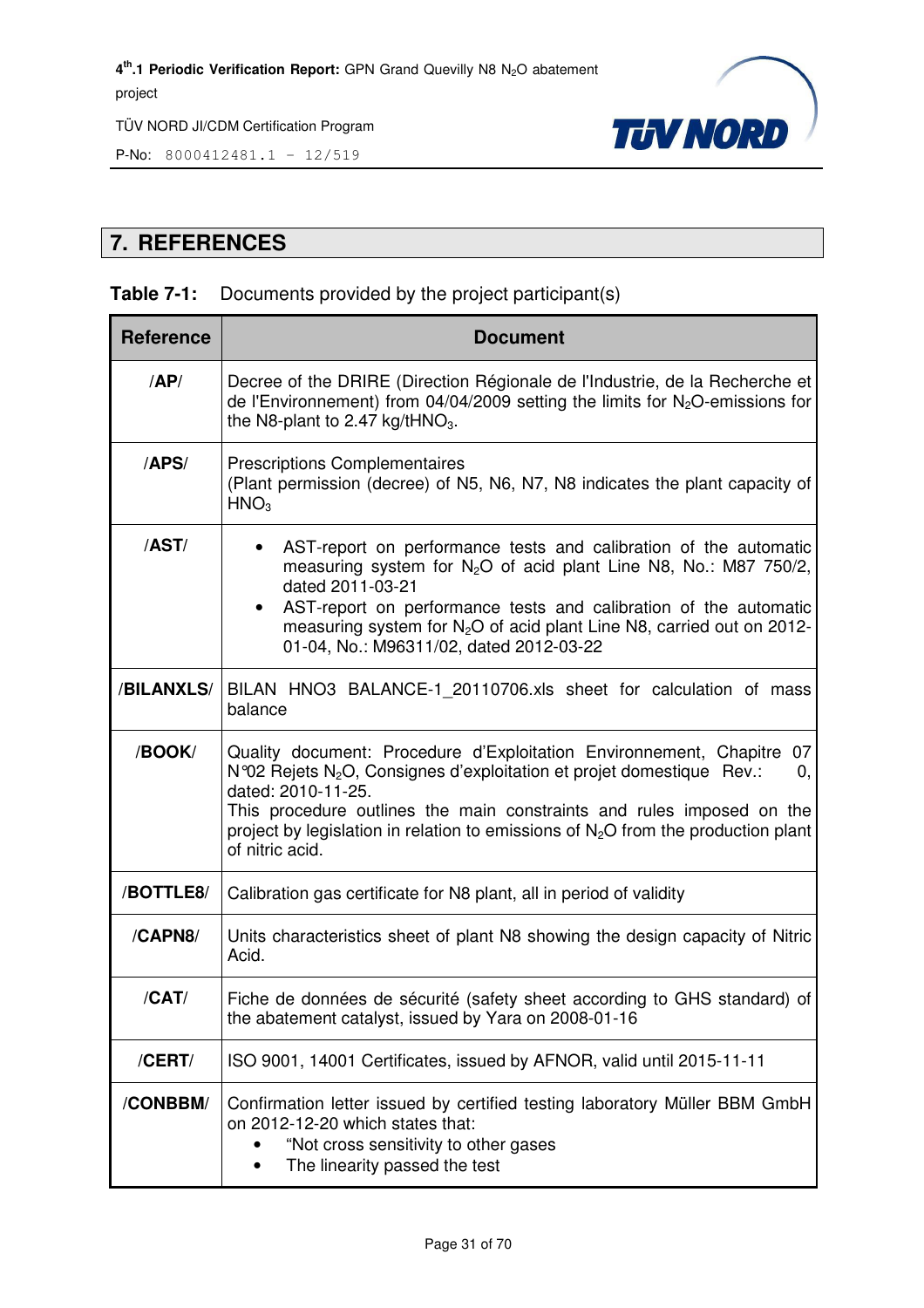TÜV NORD JI/CDM Certification Program



| <b>Reference</b> | <b>Document</b>                                                                                                                                                                                                                                                                                                                                                                                                                                                                                                                                                      |  |  |  |  |
|------------------|----------------------------------------------------------------------------------------------------------------------------------------------------------------------------------------------------------------------------------------------------------------------------------------------------------------------------------------------------------------------------------------------------------------------------------------------------------------------------------------------------------------------------------------------------------------------|--|--|--|--|
|                  | comparative measurements are very similar to AMS<br>the correction factors for N2O flow, temperature, pressure will not<br>change significantly<br>The analyzer is in good conditions and work without problems. So the<br>measured values can be used for calculation."                                                                                                                                                                                                                                                                                             |  |  |  |  |
| /CONMAIL/        | Mail of the French DFP, (Autorité Nationale Désignée pour les Projets de<br>Développement Propre du Protocole de Kyoto Point Focal Désigné pour les<br>Projets de Mise en Oeuvre Conjointe), dated 2012-11-29, confirming the<br>approach of dividing the monitoring period in two separate subperiods with<br>only one on-site visit.                                                                                                                                                                                                                               |  |  |  |  |
| /DDA/            | Demande d'Autorisation d'Exploiter<br>(Plant permission (decree) of N8 from 15/12/2006 indicates the 100 % plant<br>capacity of 1,500 tonnes $HNO3/year$ ).                                                                                                                                                                                                                                                                                                                                                                                                          |  |  |  |  |
| /DECLA/          | Declaration of emissions to local government (Effluents Gazeux-N <sub>2</sub> O), Atelier<br>Nitrique 8<br>2012                                                                                                                                                                                                                                                                                                                                                                                                                                                      |  |  |  |  |
| /DN8B/           | Technical drawing of the Ammonia-Boiler of Plant N8                                                                                                                                                                                                                                                                                                                                                                                                                                                                                                                  |  |  |  |  |
| /DVOLN8/         | Technical description of the $HNO3$ -volume flow meter of plant N 8, Micro<br><b>Motion ELITE</b>                                                                                                                                                                                                                                                                                                                                                                                                                                                                    |  |  |  |  |
| /EB52/           | UNFCCC EB 52, Annex 60: Guidelines for assessing compliance with the<br>calibration frequency requirements, (Version 01)                                                                                                                                                                                                                                                                                                                                                                                                                                             |  |  |  |  |
| /FICHE/          | Fiche renseignement carte de controle -Analyseurs Nitrique, control cards<br>for AMS                                                                                                                                                                                                                                                                                                                                                                                                                                                                                 |  |  |  |  |
| /FICHE8/         | Fiche de vie – analysateur Nitrique 7 (Control card for $N_2O$ -analyser<br>of plant N8 with completely documented weekly maintenance works<br>SAP based follow up of maintenance work ("plan d'entretien")                                                                                                                                                                                                                                                                                                                                                          |  |  |  |  |
| /LOA/            | Host country<br>LoA issued by the French "Ministère de l'Écologie, de l'Énergie, du<br>Développement Durable et de la Mer, en charge des Technologies<br>vertes et des Négociations sur le climat" on 2010-04-16, Ref-No.:<br>10007194 to GPN S.A. and N.serve Environmental services<br>LoA issued by the French "Ministère de l'Écologie, de l'Énergie, du<br>Développement Durable et de la Mer, en charge des Technologies<br>vertes et des Négociations sur le climat" on 2011-07-20, Ref-No.: 11-<br>0756 5E DNbis to Total Petrochemicals<br>Investor country |  |  |  |  |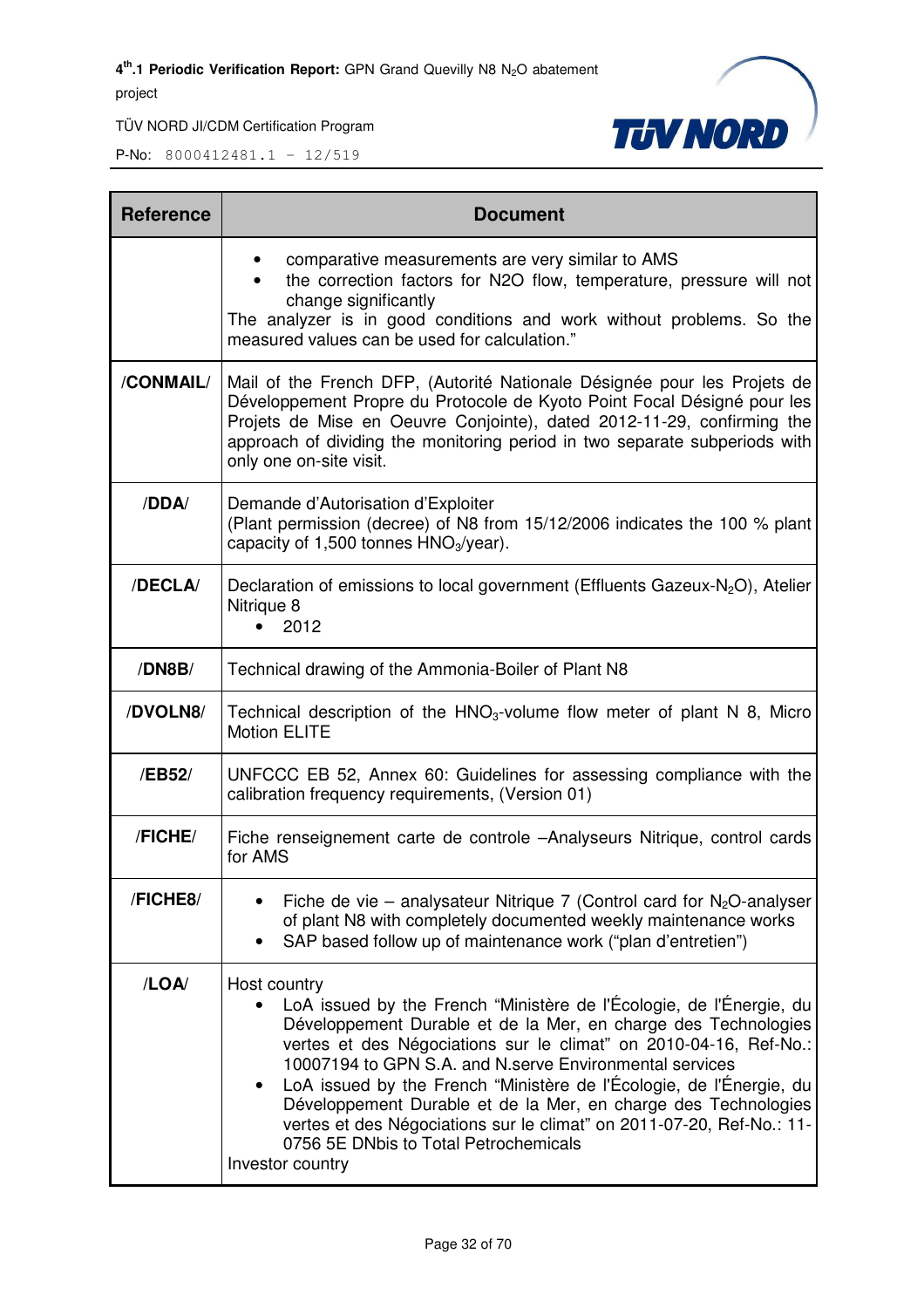

| <b>Reference</b> | <b>Document</b>                                                                                                                                                                                                                                                                                                                                                                                                                                     |  |  |  |
|------------------|-----------------------------------------------------------------------------------------------------------------------------------------------------------------------------------------------------------------------------------------------------------------------------------------------------------------------------------------------------------------------------------------------------------------------------------------------------|--|--|--|
|                  | LoA issued by the National Climate Commission of Belgium on 2010-<br>$\bullet$<br>12-03, Ref-No.: NKC/DFP/3 to GPN S.A.                                                                                                                                                                                                                                                                                                                             |  |  |  |
| /MANUAL/         | Procedure: Manuel Maintenance Travaux Neufs: Procedures Techniques<br>Projet Domestique, Version No.2, 15.402.00 (Description of the organization,<br>instructions and department procedures implemented in the framework of<br>domestic projects), dated 2011-11                                                                                                                                                                                   |  |  |  |
| /MR/             | Initial and published Monitoring report of GHGs emission reductions<br>No. 4 "GPN Grand Quevilly N8 N <sub>2</sub> O abatement project", version 1,<br>dated 2012-11-01 issued by N.serve.<br>Final Monitoring report of GHGs emission reductions No. 4.1 "GPN<br>$\bullet$<br>Grand Quevilly N8 N <sub>2</sub> O abatement project", version 3, dated 2012-11-<br>30 issued by N.serve.<br>- Including data from $2012 - 01 - 04 - 2012 - 11 - 14$ |  |  |  |
| <b>/NAPFS/</b>   | Flow Sheet of Nitric Acid Production Plant N8, Rev. 1 from 08/2007 (Doc.-<br>No.: 1A0010-PFD-0010-0001).                                                                                                                                                                                                                                                                                                                                            |  |  |  |
| /ORGPD/          | Organisation projets domestiques (Survey of personnel organisation of the<br>JI-project), issued by the GPN plant on 2010-11-18.                                                                                                                                                                                                                                                                                                                    |  |  |  |
| /P&IN8           | Pipe and Installation sheet of N8 plant.                                                                                                                                                                                                                                                                                                                                                                                                            |  |  |  |
| /PART/           | Attestation de participation (participation certificate of plant staff on<br>maintenance work at the AMS, dated 2011-06-30                                                                                                                                                                                                                                                                                                                          |  |  |  |
| /PROC1/          | Quality procedure: Organisation de la Cellule Analysateur pour le Suivi de<br>analysateur securite (IPS) environment Qualité (Organisation of maintenance<br>of the AMS), TEIN/12/300                                                                                                                                                                                                                                                               |  |  |  |
| /PROC10/         | Projet domestique (Procedure of organisation, ENV/2/0006 domestic<br>project), dated 2011-09-12, Rev 1 (Description of the organisation which was<br>implemented for the domestic project between the operators, the<br>maintenance and the environment department, extract from Environment<br>Quality handbook SYS/1/0001                                                                                                                         |  |  |  |
| /PROC11/         | Quality document ENV_2_0006_A3 dated 2011-09-12, Rev. 0, Check od<br>project data (plausibility check)                                                                                                                                                                                                                                                                                                                                              |  |  |  |
| /PROC12/         | Quality document describing the mass balance procedure DTU/2/0001,<br>dated 2011-02-11, Rev. 0                                                                                                                                                                                                                                                                                                                                                      |  |  |  |
| /PROC2/          | Plan de controle suivi de analysateurs à lèmission des Nitriques N7, 8 (Plan<br>(Procedure) of Mainenance of AMS), MEI 2 1200                                                                                                                                                                                                                                                                                                                       |  |  |  |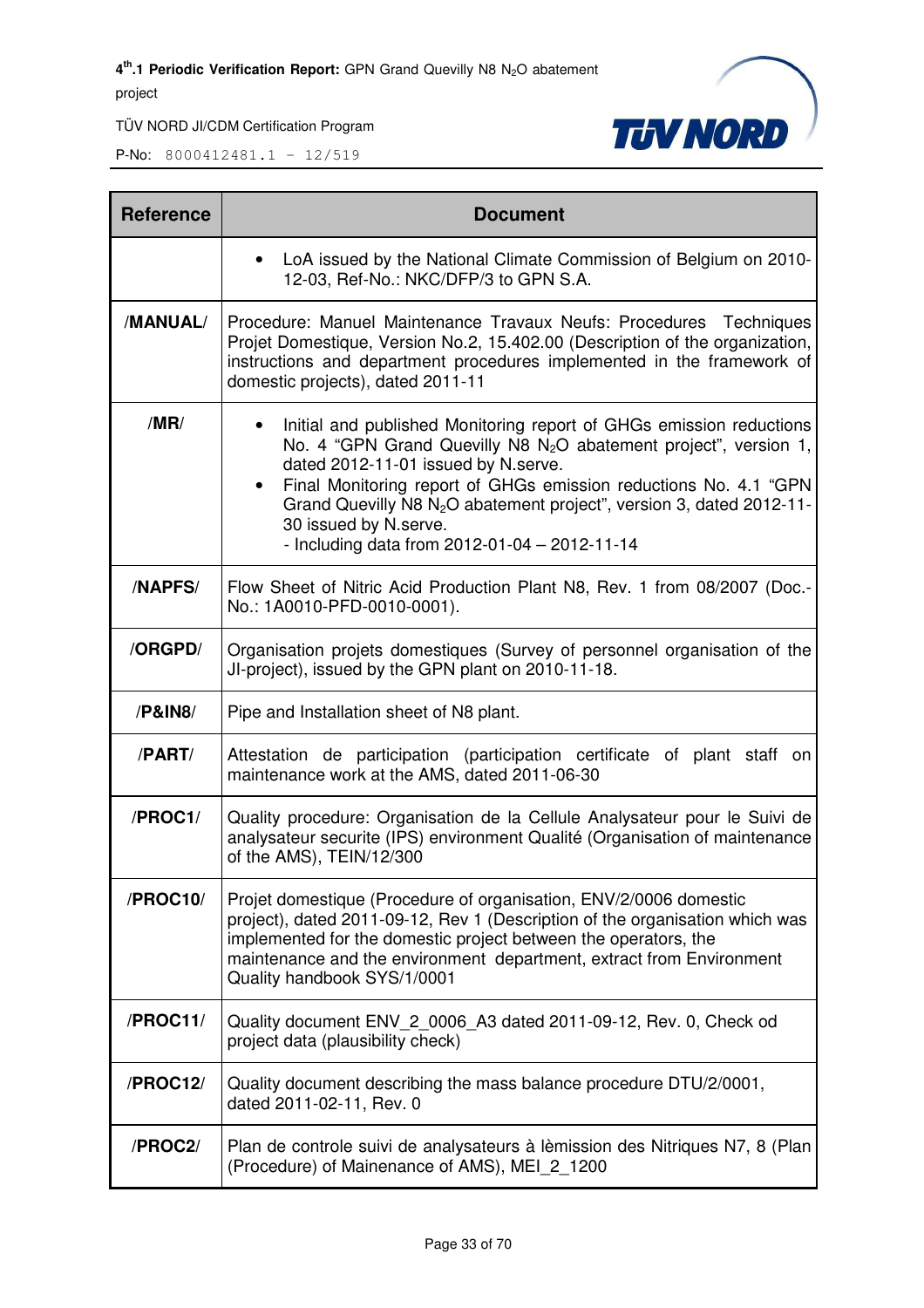TÜV NORD JI/CDM Certification Program



| <b>Reference</b> | <b>Document</b>                                                                                                                                                                                    |  |  |  |
|------------------|----------------------------------------------------------------------------------------------------------------------------------------------------------------------------------------------------|--|--|--|
| /PROC3/          | Verification des Analyseurs FTIR (Calibration procedure of the AMS $(N_2O - N_1)$<br>Analysator), MEI 3 1221, Rev 4, dated 2009-11-24                                                              |  |  |  |
| /PROC4/          | Procedure – Gestion des documents maitrises des enregistrements,<br>(document management system), AQ/2/0001, Rev 19, dated 2011-10-03                                                              |  |  |  |
| /PROC5/          | Programme individual de formation au poste de travail (Individual program<br>for training on workplace), Rev 9, dated 2011-10-21                                                                   |  |  |  |
| /PROC6/          | Elaboration, execution et suivi du plan de formation (Development,<br>Implementation and monitoring plan for training of plan staff), RH 2 0303,<br>Rev 10, dated 2011-10-20                       |  |  |  |
| /PROC7/          | Mode operatoire – Debitmetres Etalonnage verification (Procedures for<br>calibration of $HNO3$ flow meters), ELMR/3/017                                                                            |  |  |  |
| /PROC8/          | Mode operatoire – Bilan N <sub>2</sub> O (Quality document regarding N <sub>2</sub> O emissions<br>from the GPN nitric acids plants), ENV/3/1121, dated 2011-12-26, version 8                      |  |  |  |
| /PROC98/         | Mode-operatoire – Verification des analysateurs FTIR (Quality document<br>related to the calibration of the $N_2O$ -analyser at N8 plant)                                                          |  |  |  |
| /PROD/           | Output reporting of the plant for management issues (Comptes Opnau)                                                                                                                                |  |  |  |
| /QAL2CAL8/       | Report on performance tests and calibration of the AMS, report No.: M82<br>881/1, issued by Müller BBM on 2009-12-18                                                                               |  |  |  |
| /QAL2INST/       | QAL2 check of correct installation of the AMS, report No.: M83 984/3, issued<br>by Müller-BBM on 2010-08-09                                                                                        |  |  |  |
| /RAW-XLS/        | N8 aug<br>N8 jul<br>N8 jun<br>N8 nov<br>N8 april<br>N8 may<br>2012.xls<br>2012.xls<br>2012.xls<br>2012.xls<br>2012.xls<br>2012.xls<br>$\mathbf x$<br>ш<br>N8 oct<br>N8 sep<br>2012.xls<br>2012.xls |  |  |  |
| /SPIE CON1/      | Mémoire technique et organisationnel, dated 2009-10-01 (Definition of scope<br>of contract <sup>/CONSPIE/</sup> ).                                                                                 |  |  |  |
| /SPIE5/          | Contrat analysateurs 2010 - Annexe 5: definition des<br>travaux<br>de<br>maintenance courante (Technical specification of global contract <sup>/CONSPIE/</sup> )                                   |  |  |  |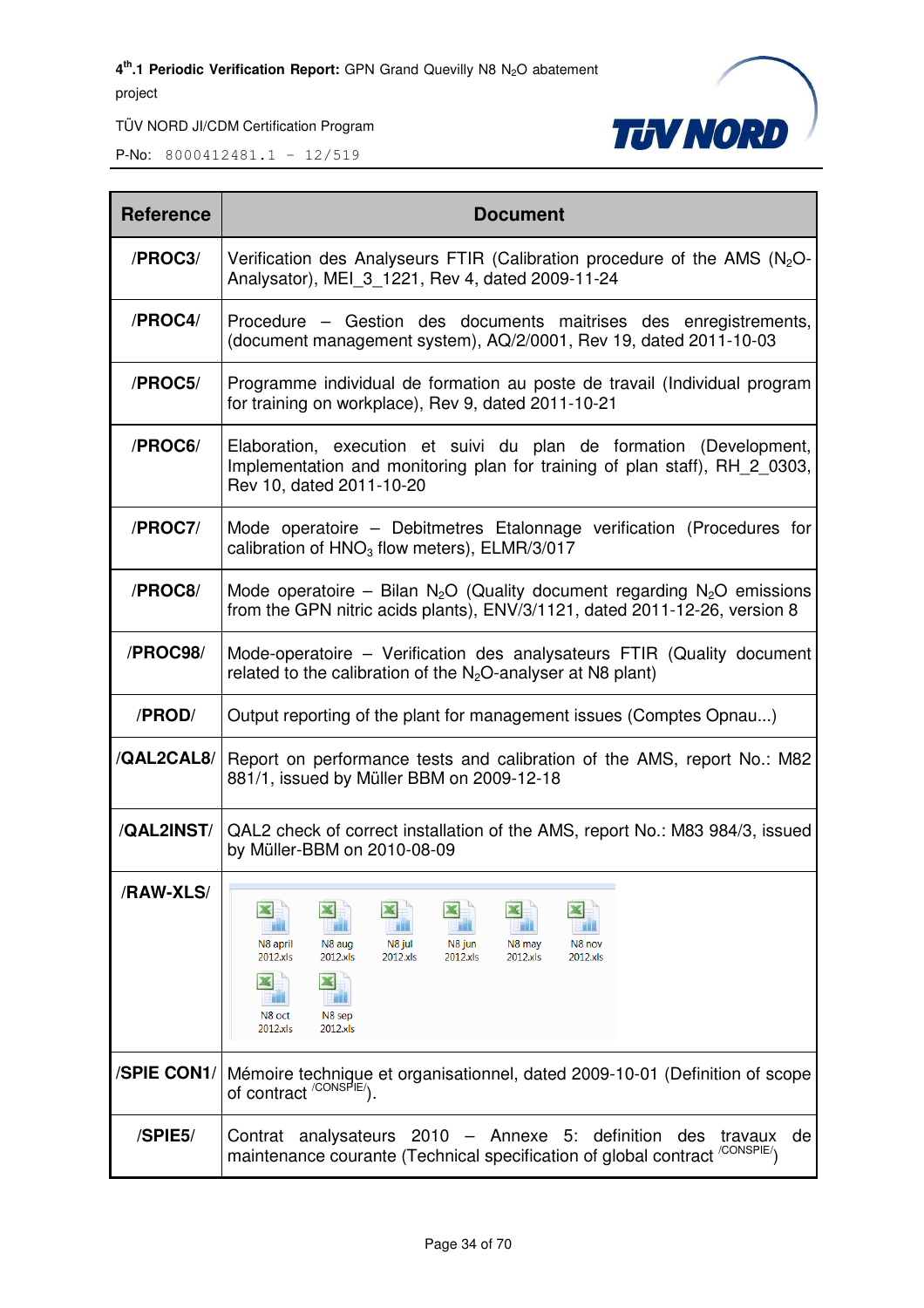



P-No: 8000412481.1 – 12/519

| <b>Reference</b> | <b>Document</b>                                                                                                                                                                                                                    |  |  |  |  |
|------------------|------------------------------------------------------------------------------------------------------------------------------------------------------------------------------------------------------------------------------------|--|--|--|--|
| /SPIECON/        | Contrat de maintenance (Refreshed contract between GPN and SPIE<br>regarding maintenance of MMD equipment), dated October 2010                                                                                                     |  |  |  |  |
| /STACK/          | Drawing No. 55 100-Plan 40 with stack diameter (external 2032 mm,<br>thickness of metal plates is between 8 and 12 mm)                                                                                                             |  |  |  |  |
| /TRAIN/          | Module 4: le System d'echantillonage (Training course for maintenance<br>works, with staff of ESPIE and GPN, signed by the attendances)                                                                                            |  |  |  |  |
| /TRAIN2/         | FineTech – Certificat d'aptitude (2 days service training for Mr. Pascal<br>Fauquet), dated 2008-03-28                                                                                                                             |  |  |  |  |
| /TRAIN2/         | Attestation de presence (Different certificates of participation in a training<br>course: Maintenance of analysers, level 2 and 3)                                                                                                 |  |  |  |  |
| /TRIPN8/         | Tableau des securities: Nitrique 8 (List of trip point values of N8 plant)                                                                                                                                                         |  |  |  |  |
| /XLS/            | 1. Initial version: ERU Excel<br>calculation<br>spreadsheet<br>(Calc_N04_V01_GPN_N8_20121031)<br>2. Final: ERU Excel calculation<br>spreadsheet<br>(Calc_N04_V03_GPN_N8_20121119)<br>- Including data from 2012-01-04 - 2012-11-14 |  |  |  |  |

#### **Table 7-2:** Background investigation and assessment documents

| <b>Reference</b> | <b>Document</b>                                                                                                                                                                                                   |  |  |  |
|------------------|-------------------------------------------------------------------------------------------------------------------------------------------------------------------------------------------------------------------|--|--|--|
| /14181/          | European Standard DIN EN 14181: "Stationary source emissions - Quality<br>assurance of automated measuring systems                                                                                                |  |  |  |
| /AM0034/         | Approved baseline and monitoring methodology AM0034: "Catalytic<br>reduction of N <sub>2</sub> O inside the ammonia burner of nitric acid plants", version 3.4                                                    |  |  |  |
| /AR/             | Arrêté du 2 mars 2007 of the 'Ministère de l'écologie et du développement<br>durable (Implementation of the JI-Guidelines in France)                                                                              |  |  |  |
| /BACK/           | Background paper: "N <sub>2</sub> O EMISSIONS FROM ADIPIC ACID AND NITRIC<br>PRODUCTION", Good Practice Guidance and Uncertainty<br>ACID<br>Management in National Greenhouse Gas Inventories issued by the NGGIP |  |  |  |
| <b>/BELGIUM/</b> | Rules established by the National Climate Commission for the submission of<br>an application for approval for a project activity                                                                                  |  |  |  |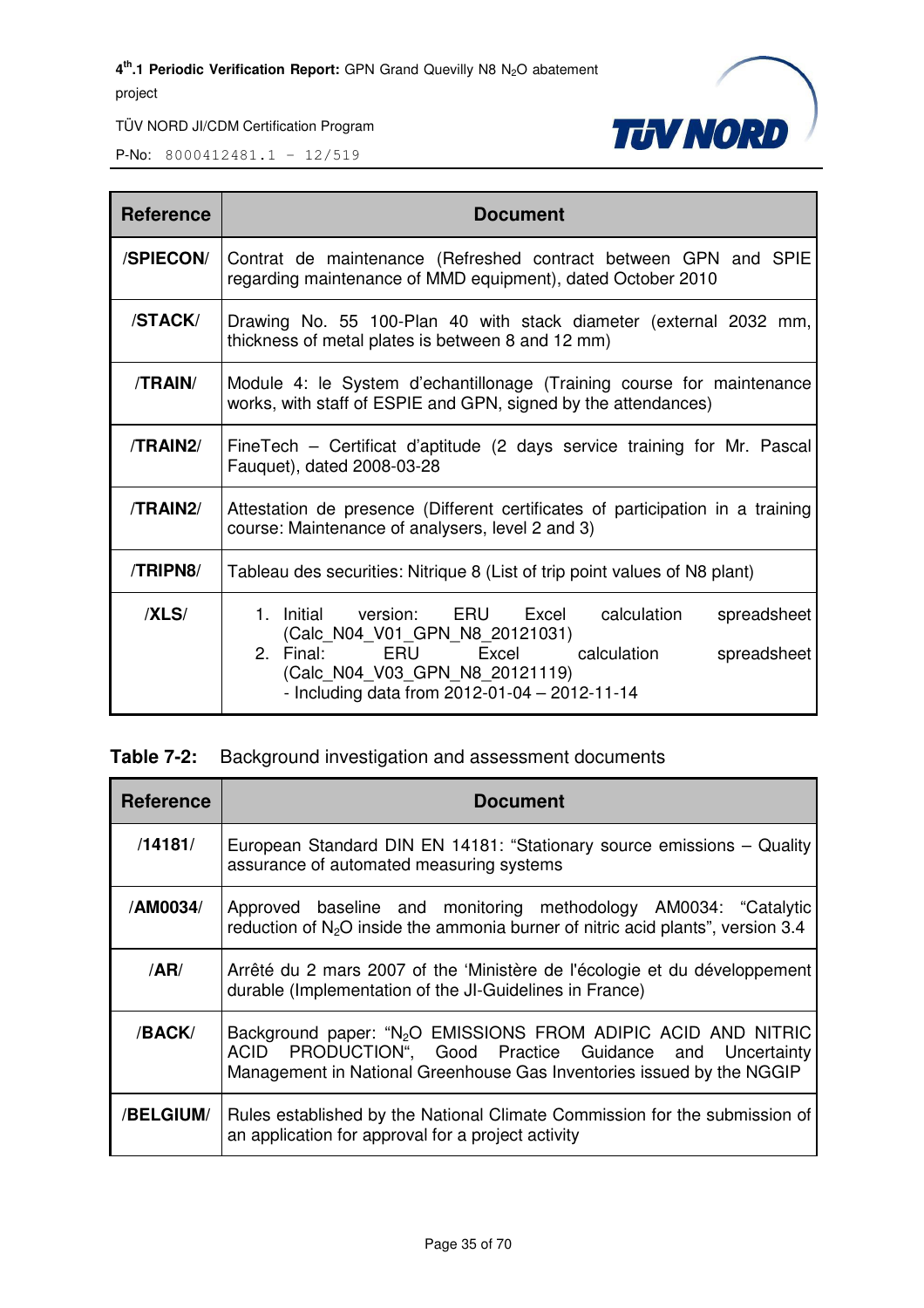

| <b>Reference</b> | <b>Document</b>                                                                                                                                                                                                                                                                                                                |  |  |  |  |
|------------------|--------------------------------------------------------------------------------------------------------------------------------------------------------------------------------------------------------------------------------------------------------------------------------------------------------------------------------|--|--|--|--|
| /BREF/           | Reference Document on Best Available Techniques for the Manufacture of<br>Large Volume Inorganic Chemicals - Ammonia, Acids and Fertilisers                                                                                                                                                                                    |  |  |  |  |
| /BUS/            | Description of I/A module for AMS data collection                                                                                                                                                                                                                                                                              |  |  |  |  |
| /CPM/            | TÜV NORD JI / CDM CP Manual (incl. CP procedures and forms)                                                                                                                                                                                                                                                                    |  |  |  |  |
| /DET/            | Final JI Determination Report: GPN Grand Quevilly N8 $N_2O$ Abatement<br>Project, Report No.: 8000373119 - 09/265, dated 2010-04-28, issued by<br>tüv Nord                                                                                                                                                                     |  |  |  |  |
| /DVM/            | JI Determination and Verification Manual                                                                                                                                                                                                                                                                                       |  |  |  |  |
| /GUIDE/          | Guidance: Developing a CDM or JI project to reduce greenhouse gas<br>emissions, issued by the:<br>French Ministry for Economy, Industry and Employment<br>French Ministry for Ecology, Energy, Sustainable Development and Town<br>$\bullet$<br>and Country Planning<br><b>French Global Environment Facility</b><br>$\bullet$ |  |  |  |  |
| IPCC/            | 1996 IPCC Guidelines for National Greenhouse Gas Inventories: work<br>1.<br>book<br>2. 2006 IPCC Guidelines for National Greenhouse Gas Inventories: work<br>book                                                                                                                                                              |  |  |  |  |
| /KP/             | Kyoto Protocol (1997)                                                                                                                                                                                                                                                                                                          |  |  |  |  |
| /MA/             | Decision 3/CMP. 1 (Marrakesh - Accords)                                                                                                                                                                                                                                                                                        |  |  |  |  |
| /METH/           | Méthode pour les Projets Domestiques<br>Réduction catalytique du $N2O$ dans des usines d'acide nitrique<br>(Projet Domestique Methodology: Catalytic reduction of N <sub>2</sub> O at nitric acid<br>plants)                                                                                                                   |  |  |  |  |
| /METHE/          | Projet Domestique Methodology<br>Catalytic reduction of $N_2O$ at nitric acid plants (Translation of $^{METH}$ )                                                                                                                                                                                                               |  |  |  |  |
| /PDD/            | Project Design Document Version 03 dated 2009-08-06 "GPN Grand<br>Quevilly N8 N <sub>2</sub> O abatement project"                                                                                                                                                                                                              |  |  |  |  |
| /OTN8/           | Diagram of parameter OT - Extract of ERU-calculation Excel-sheet                                                                                                                                                                                                                                                               |  |  |  |  |
| /NCSGN8/         | Diagram of parameter NCSG - Extract of ERU-calculation Excel-sheet                                                                                                                                                                                                                                                             |  |  |  |  |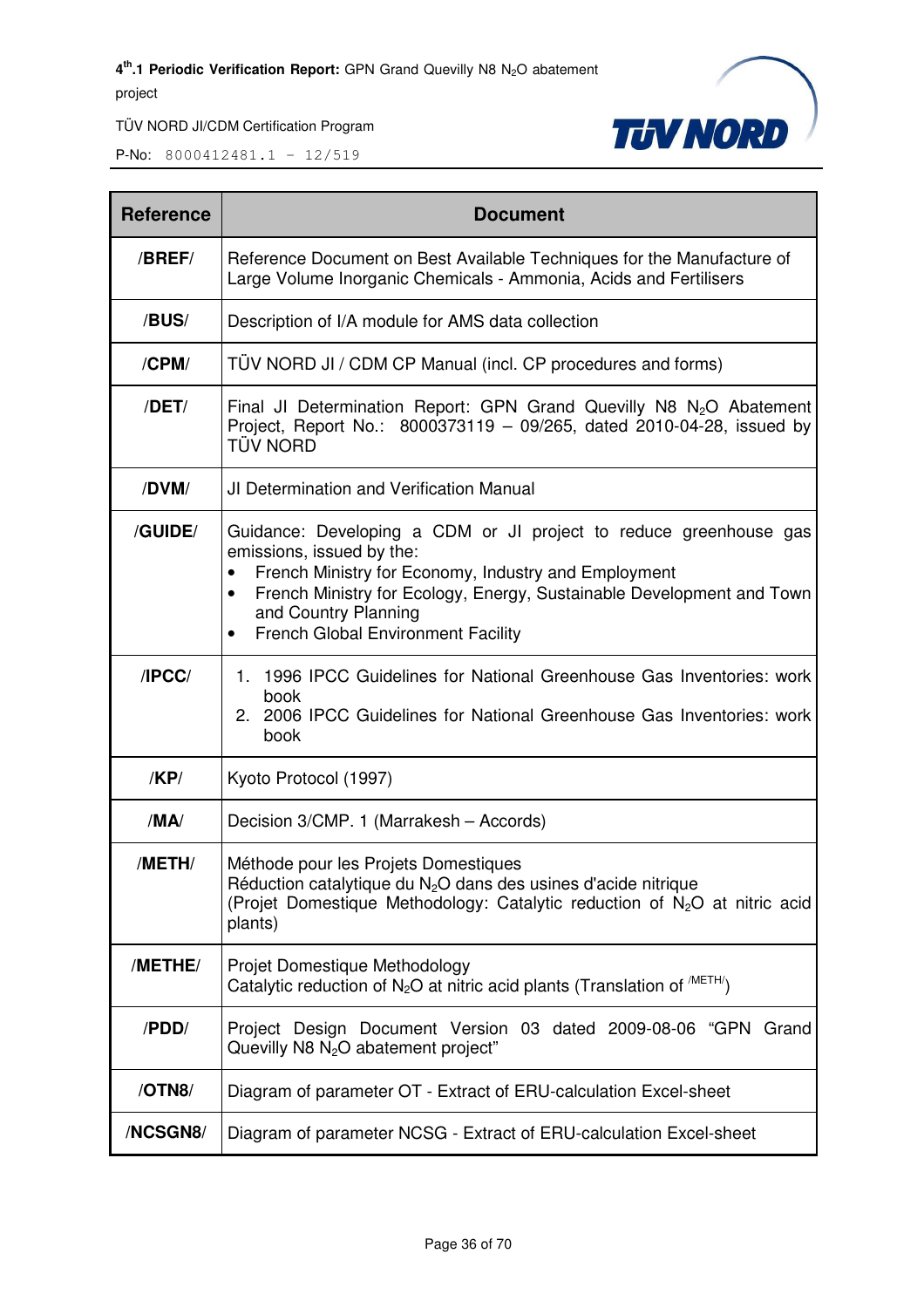

P-No: 8000412481.1 – 12/519

#### **Table 7-3:** Websites used

| <b>Reference</b> | Link                                                          | Organisation                                                                                                                                                          |  |  |
|------------------|---------------------------------------------------------------|-----------------------------------------------------------------------------------------------------------------------------------------------------------------------|--|--|
| /bref/           | http://eippcb.jrc.ec.europa.eu/<br>reference/                 | Website of the European Commission, Joint<br>Research Centre, Institute for Prospective<br>Technological Studies (Provision of BAT-<br>Reference documents)           |  |  |
| /dehst/          | http://www.dehst.de                                           | German Emissions Trading Authority (DEHSt)<br>at the Federal Environment Agency                                                                                       |  |  |
| /dfp/            | http://www.developpement-<br>durable.gouv.fr/                 | Ministère de l'Écologie, de l'Énergie,<br>du<br>Développement Durable et de la Mer, en<br>charge des Technologies<br>vertes<br>et des<br>Négociations sur le climat   |  |  |
| /douane/         | http://www.douane.gouv.fr/da<br>ta/file/6146.pdf              | Web-file regarding $N_2O$ emission taxation.                                                                                                                          |  |  |
| /gw/             | http://www.global-<br>warming.de/                             | TÜV Nord platform hosting projects open for<br>comments at the determination stage                                                                                    |  |  |
| $/$ ipcc $/$     | www.ipcc-nggip.iges.or.jp                                     | <b>IPCC</b> publications                                                                                                                                              |  |  |
| /                | http://www.legifrance.gouv.fr/                                | Site of the Legifrance (La service public de la<br>diffusion du droit)                                                                                                |  |  |
| /mist/           | http://www.ecologie.gouv.fr/M<br>ethodologies-de-projets.html | Ministère de l'Écologie, de l'Énergie,<br>du<br>de<br>Développement<br>durable<br>et<br>la<br>Mer<br>(Ministry<br>of<br>ecology<br>sustainable<br>and<br>development) |  |  |
| $/$ nfg $/$      | http://www.effet-de-<br>serre.gouv.fr/accueil                 | Mission interministérielle sur l'effet de serre<br>(French<br>Inter-Ministry<br>Mission<br>the<br>on<br>Greenhouse Effect)                                            |  |  |
| /unfccc/         | http://ji.unfccc.int                                          | JI-SC                                                                                                                                                                 |  |  |

| <b>Table 7-4:</b> | List of interviewed persons |  |
|-------------------|-----------------------------|--|
|-------------------|-----------------------------|--|

| <b>Reference</b> | Mol <sup>1</sup> | <b>Name</b>                        | <b>Organisation / Function</b>  |
|------------------|------------------|------------------------------------|---------------------------------|
| /IM01/           |                  | $\boxtimes$ Mr.   Patrick Le Calvé | <b>GPN N8 Nitric Acid Plant</b> |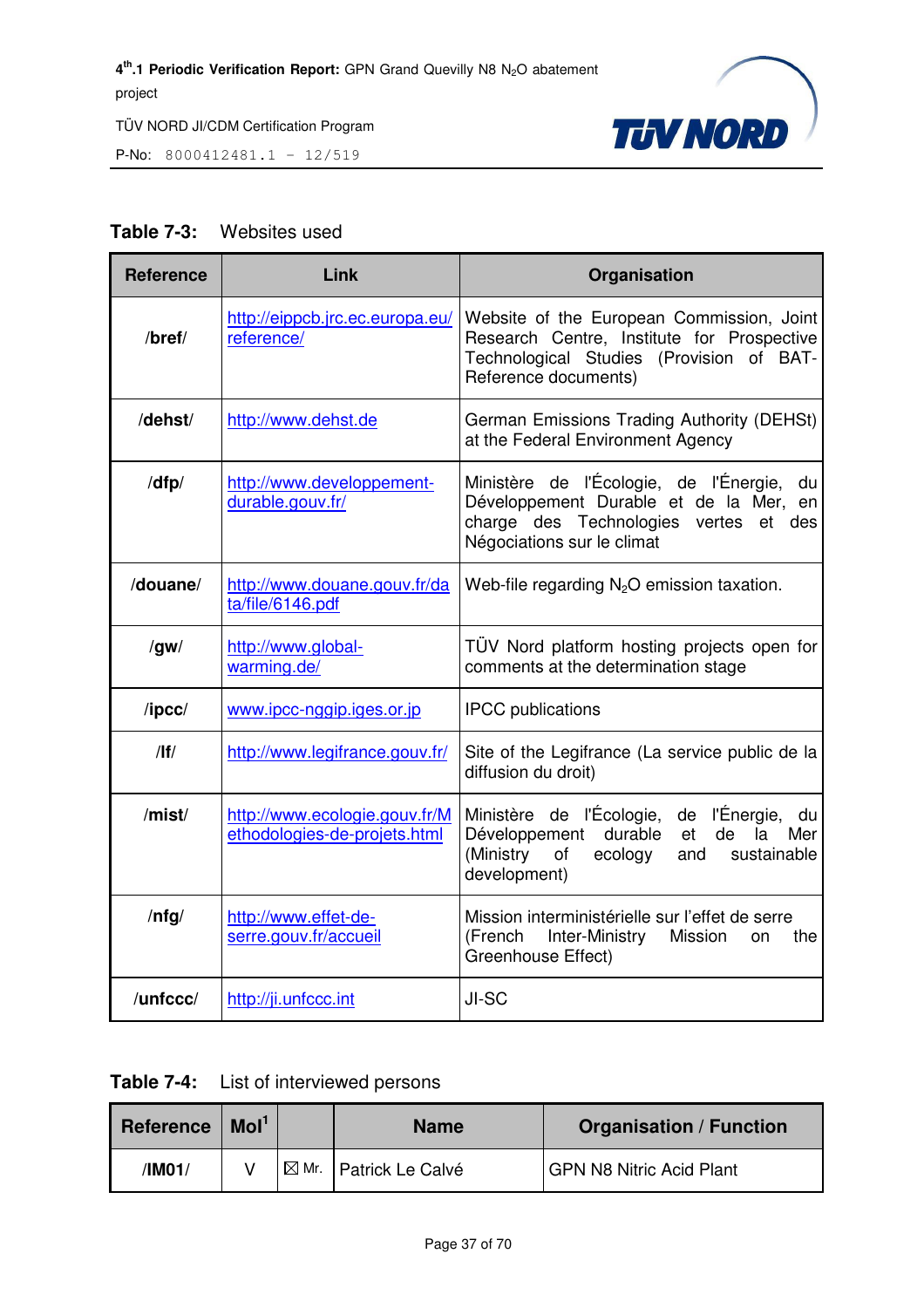

TÜV NORD JI/CDM Certification Program

P-No: 8000412481.1 – 12/519

| <b>Reference</b> | Mol <sup>1</sup> |                         | <b>Name</b>             | <b>Organisation / Function</b>                               |  |
|------------------|------------------|-------------------------|-------------------------|--------------------------------------------------------------|--|
|                  |                  | $\square$ Ms            |                         | (Technical Director)                                         |  |
| /IM01/           | $\vee$           | $\boxtimes$ Mr.<br>□ Ms | <b>Bertrand Walle</b>   | <b>GPN N8 Nitric Acid Plant</b><br>(Coordinator JI-Projects) |  |
| /IM01/           | $\vee$           | Mr.<br>$\boxtimes$ Ms.  | Isabelle Martinieau     | GPN N8 Nitric Acid Plant<br>(Quality/Environmental manager)  |  |
| /IMO1/           | $\vee$           | $\boxtimes$ Mr.<br>□Ms. | Pascal Fauguet          | <b>GPN N8 Nitric Acid Plant</b><br>(Maintenance Engineeer)   |  |
| /IM01/           | $\vee$           | $\boxtimes$ Mr.<br>□Ms. | Pierre Henri Chretien   | <b>GPN N8 Nitric Acid Plant</b><br>(Plant Manager)           |  |
| /IM01/           | $\vee$           | Mr.<br>$\boxtimes$ Ms.  | <b>Nathalie Pierin</b>  | GPN N7 Nitric Acid Plant<br>(Staff)                          |  |
| /IM01/           | $\vee$           | Mr.<br>$\boxtimes$ Ms.  | Rebecca Cardani-Strange | N.serve<br>(Project manager)                                 |  |

1) Means of Interview: (**T**elephone, **E**-Mail, **V**isit)

# **ANNEX**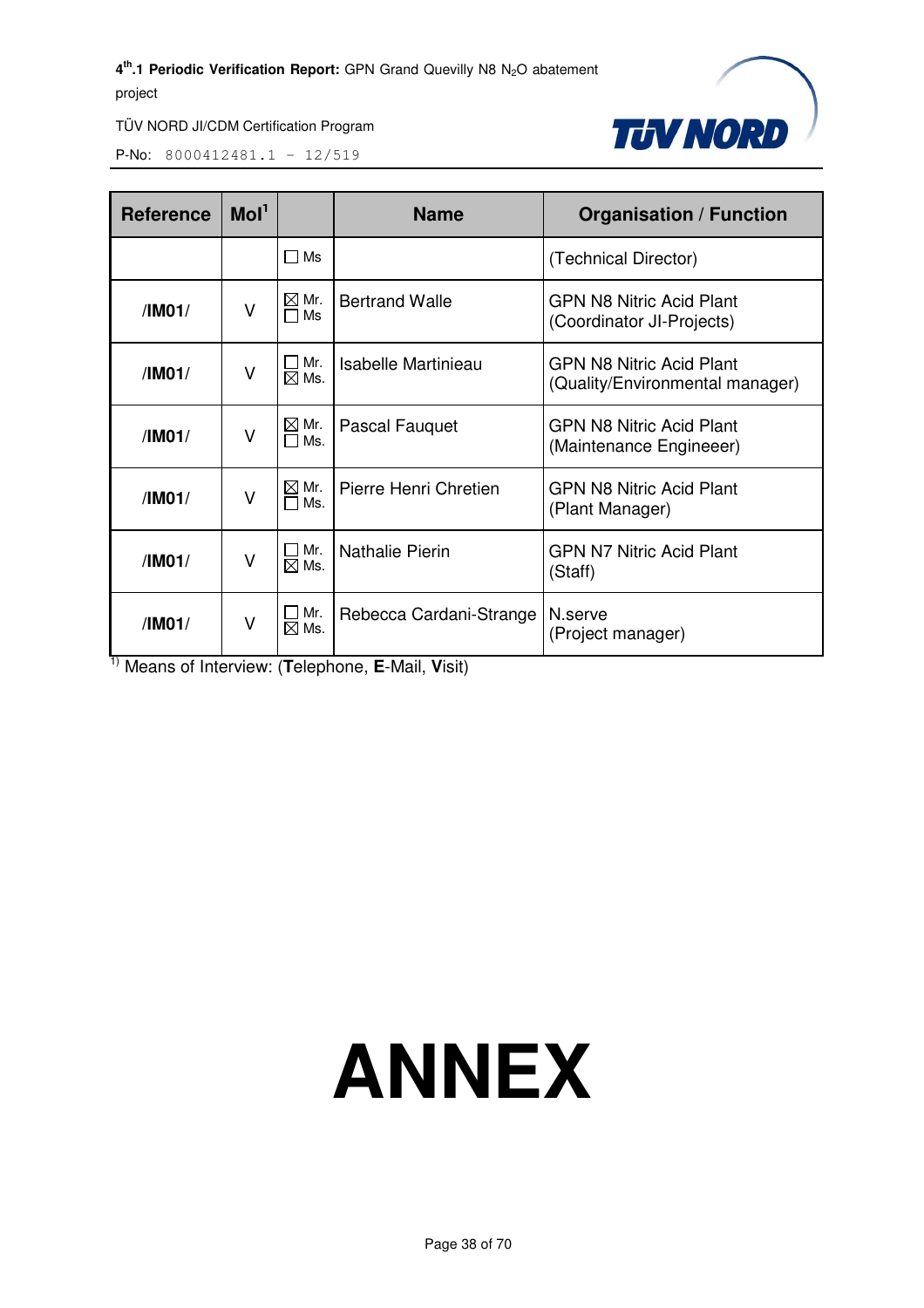P-No: 8000412481.1 – 12/519



## **A1:** Verification Protocol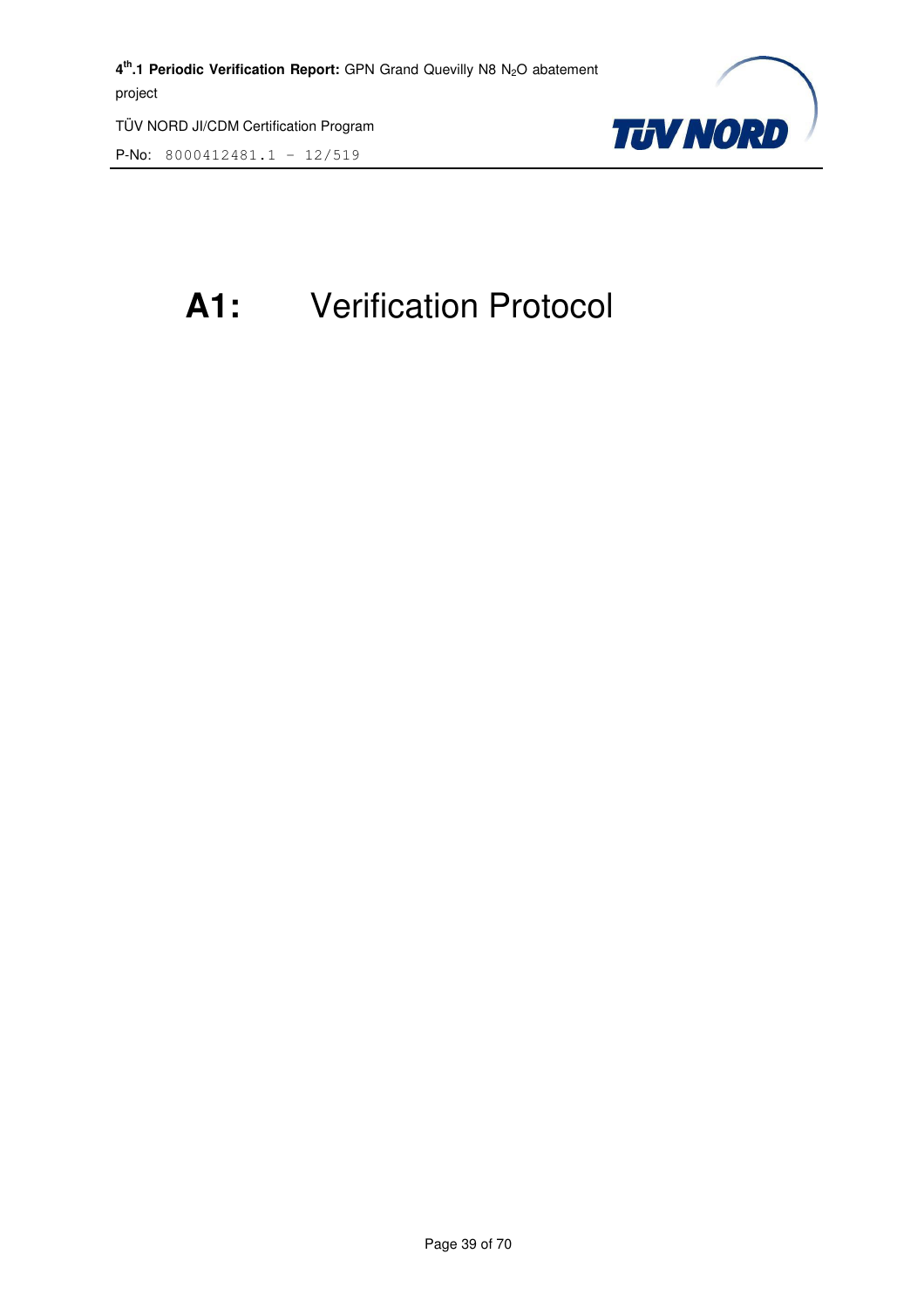P-No: 8000412481 – 12/519



#### **ANNEX 1: VERIFICATION PROTOCOL**

**Table A-1:** GHG calculation procedures and management control testing / detailed audit testing of residual risk areas and random testing

|                 | <b>Identification of</b><br>potential reporting risk                              | Identification,<br>assessment and testing<br>of management controls                                         | Areas of residual risks                                                                                                  | <b>Additional verification</b><br>testing                                                         | <b>Conclusions and</b><br><b>Areas Requiring</b><br>Improvement<br>(including Forward<br><b>Action Requests)</b> |  |  |  |  |  |
|-----------------|-----------------------------------------------------------------------------------|-------------------------------------------------------------------------------------------------------------|--------------------------------------------------------------------------------------------------------------------------|---------------------------------------------------------------------------------------------------|------------------------------------------------------------------------------------------------------------------|--|--|--|--|--|
|                 | Raw data generation                                                               |                                                                                                             |                                                                                                                          |                                                                                                   |                                                                                                                  |  |  |  |  |  |
| $\bullet$<br>I۰ | Installation of<br>measuring equipment                                            | Installation<br>оf<br>modern<br>$\bullet$<br>the<br>and state<br>of<br>art<br>equipment                     | • Inadequate<br>installation<br>operation of the monitoring<br>equipment                                                 | • Site – visit (maintenance<br>dept., gas supplier)                                               | • See Table A-2                                                                                                  |  |  |  |  |  |
| I۰              | Dysfunction of<br>installed equipment<br>Maloperation by<br>operational personnel | <b>Process</b><br>control<br>$\bullet$<br>automation<br>Internal data review                                | • Inadequate<br>exchange<br>of<br>equipment<br>• Change of personnel                                                     | • Check of equipment<br>• Check of technical data<br>sheets<br>$\bullet$ Check<br>suppliers<br>0f |                                                                                                                  |  |  |  |  |  |
| l o             | Downtimes of<br>equipment                                                         | Regular visual inspect-<br>$\bullet$<br>ions of installed equip-                                            | • Undetected<br>measurement<br>errors                                                                                    | information / guarantees<br>calibration<br>$\bullet$ Check<br>of                                  |                                                                                                                  |  |  |  |  |  |
| I۰              | Exchange of<br>equipment                                                          | ment<br>Only skilled and trained                                                                            | • Inappropriateness<br>0f<br>Management<br>system                                                                        | records, if applicable<br>• Check of maintenance                                                  |                                                                                                                  |  |  |  |  |  |
| le              | Change of<br>measurement<br>equipment<br>characteristic                           | personnel operates the<br>relevant equipment<br>Daily raw data checks<br>$\bullet$<br>Immediate exchange of | procedures w.r.t. monitoring<br>requirements<br>(e.g.<br>plan<br>substitute value strategies)<br>• Non-application<br>of | records<br>• Counter-check<br>of raw<br>data<br>and<br>commercial<br>data                         |                                                                                                                  |  |  |  |  |  |
| $\bullet$       | Insufficient accuracy<br>Change of                                                | dysfunctional<br>equipment                                                                                  | management<br>system<br>procedures                                                                                       | $\bullet$ Check<br>JI<br>manage-<br>of<br>ment system                                             |                                                                                                                  |  |  |  |  |  |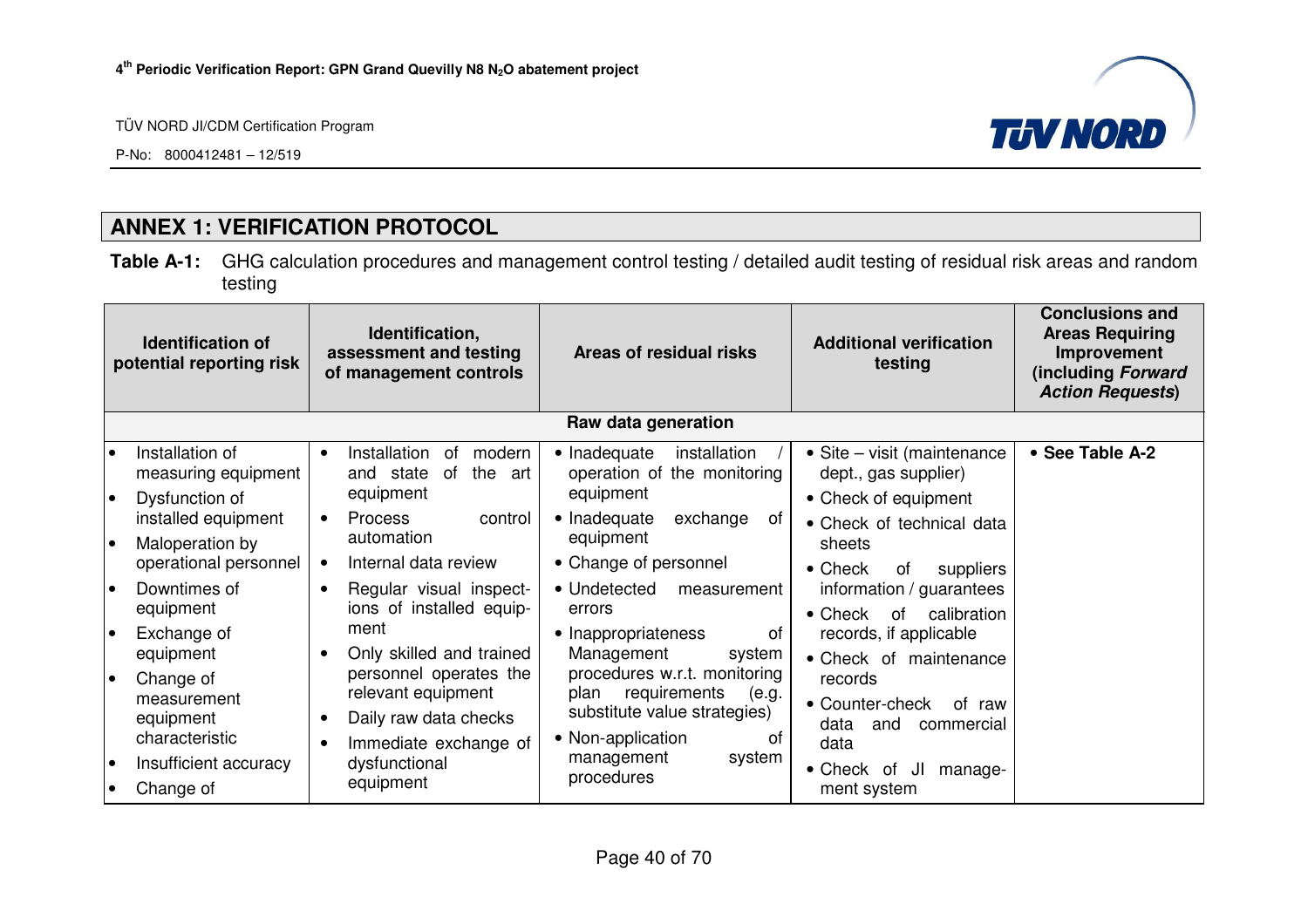



| <b>Identification of</b><br>potential reporting risk                                                                                                                                                       | Identification,<br>assessment and testing<br>of management controls                                                                                                                                                                                       | Areas of residual risks                                                                                                                                                                                                                                                  | <b>Additional verification</b><br>testing                                                                                                                                                                                                                                              | <b>Conclusions and</b><br><b>Areas Requiring</b><br>Improvement<br>(including Forward<br><b>Action Requests)</b> |
|------------------------------------------------------------------------------------------------------------------------------------------------------------------------------------------------------------|-----------------------------------------------------------------------------------------------------------------------------------------------------------------------------------------------------------------------------------------------------------|--------------------------------------------------------------------------------------------------------------------------------------------------------------------------------------------------------------------------------------------------------------------------|----------------------------------------------------------------------------------------------------------------------------------------------------------------------------------------------------------------------------------------------------------------------------------------|------------------------------------------------------------------------------------------------------------------|
| technology<br>Accuracy of values<br>$\bullet$<br>supplied by Third<br>Parties                                                                                                                              | is<br>Stand-by<br>duty<br>$\bullet$<br>organized<br>Training<br>$\bullet$<br>Internal<br>audit<br>$\bullet$<br>procedures<br>Internal<br>check<br>of<br>QA/QC<br>0f<br>measures<br>involved Third Parties                                                 | • Insufficient accuracy<br>QA/QC<br>• Inappropriate<br>measures of Third Parties                                                                                                                                                                                         | $\bullet$ Check<br>JI<br><b>of</b><br>related<br>procedures<br>• Application<br>of<br>JI<br>management<br>system<br>procedures<br>• Check of trainings<br>• Check of responsibilities<br>QA/QC<br>$\bullet$ Check<br>of<br>documentation / eviden-<br>ces of involved Third<br>Parties |                                                                                                                  |
|                                                                                                                                                                                                            |                                                                                                                                                                                                                                                           | Raw data collection and data aggregation                                                                                                                                                                                                                                 |                                                                                                                                                                                                                                                                                        |                                                                                                                  |
| Wrong data transfer<br>from raw data to daily<br>and monthly<br>aggregated reporting<br>forms<br><b>IT Systems</b><br>Spread sheet<br>$\bullet$<br>programming<br>Manual data<br>$\bullet$<br>transmission | Cross-check of data<br>$\bullet$<br>Plausibility checks<br>of<br>various parameters.<br>Appropriate<br>archiving<br>$\bullet$<br>system<br>Clear<br>allocation<br>οf<br>responsibilities<br>JI<br>Application<br>of<br>Management<br>system<br>procedures | • Unintended usage of old<br>data that has been revised<br>• Incomplete documentation<br>corrections<br>$\bullet$ Ex-post<br>of<br>records<br>• Ambiguous<br><b>of</b><br>sources<br>information<br><b>of</b><br>• Non-application<br>system<br>management<br>procedures | $\bullet$ Check<br>of<br>data<br>aggregation steps<br>• Counter-calculation<br>• Data integrity checks by<br>means of graphical data<br>analysis and calculation<br>of specific performance<br>figures<br>• Check of management<br>system certification                                | • See Table A-2                                                                                                  |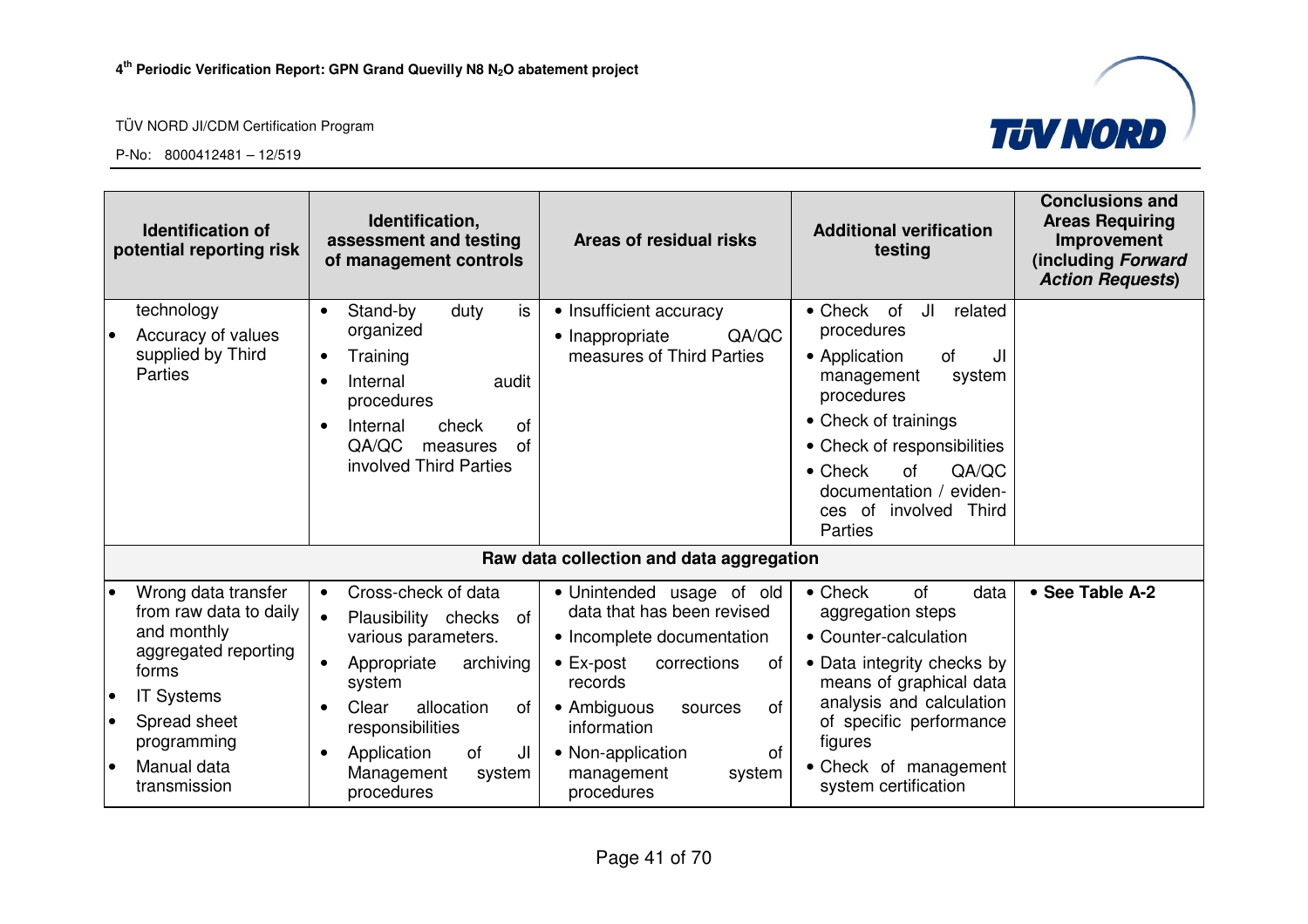



| <b>Identification of</b><br>potential reporting risk                 | Identification,<br>assessment and testing<br>of management controls                                                                                                 | Areas of residual risks                                                                                                                                                                                                                                                                              | <b>Additional verification</b><br>testing                                                                                                        | <b>Conclusions and</b><br><b>Areas Requiring</b><br>Improvement<br>(including Forward<br><b>Action Requests)</b> |
|----------------------------------------------------------------------|---------------------------------------------------------------------------------------------------------------------------------------------------------------------|------------------------------------------------------------------------------------------------------------------------------------------------------------------------------------------------------------------------------------------------------------------------------------------------------|--------------------------------------------------------------------------------------------------------------------------------------------------|------------------------------------------------------------------------------------------------------------------|
| Data protection<br>$\bullet$<br>Responsibilities                     | standard<br>Usage<br>of<br>$\bullet$<br>software<br>solutions<br>(Spreadsheets)<br>Limited access to IT<br>systems<br>Data<br>protection<br>$\bullet$<br>procedures | • Manual<br>data<br>transfer<br>mistakes<br>• Unintended<br>change<br>0t<br>spread sheet programming<br>or data base entries<br>• Problems<br>by<br>caused<br>updating/upgrading<br>or<br>change of applied software                                                                                 | • Check of data archiving<br>system<br>• Check of application of<br>Management<br>system<br>procedures                                           |                                                                                                                  |
|                                                                      |                                                                                                                                                                     | Other calculation parameters                                                                                                                                                                                                                                                                         |                                                                                                                                                  |                                                                                                                  |
| Emission factors,<br>$\bullet$<br>oxidation factors,<br>coefficients | The values and<br>data<br>$\bullet$<br>applied<br>sources<br>are<br>defined in the PDD and<br>monitoring plan                                                       | • Unintended<br>intended<br>or<br>Modification<br>of calculation<br>parameters<br>• Wrong application of values<br>• Misinterpretations of<br>the<br>applied methodology and/<br>or the PDD<br>• Missing<br>of<br>update<br>applicable<br>regulatory<br><b>IPCC</b><br>framework<br>(e.g.<br>values) | • Update-check<br>of<br>regulatory framework<br>• Countercheck<br><b>of</b><br>the<br>applied MP in the MR<br>against the<br>approved<br>version | • See Table A-2                                                                                                  |
|                                                                      |                                                                                                                                                                     | <b>Calculation Methods</b>                                                                                                                                                                                                                                                                           |                                                                                                                                                  |                                                                                                                  |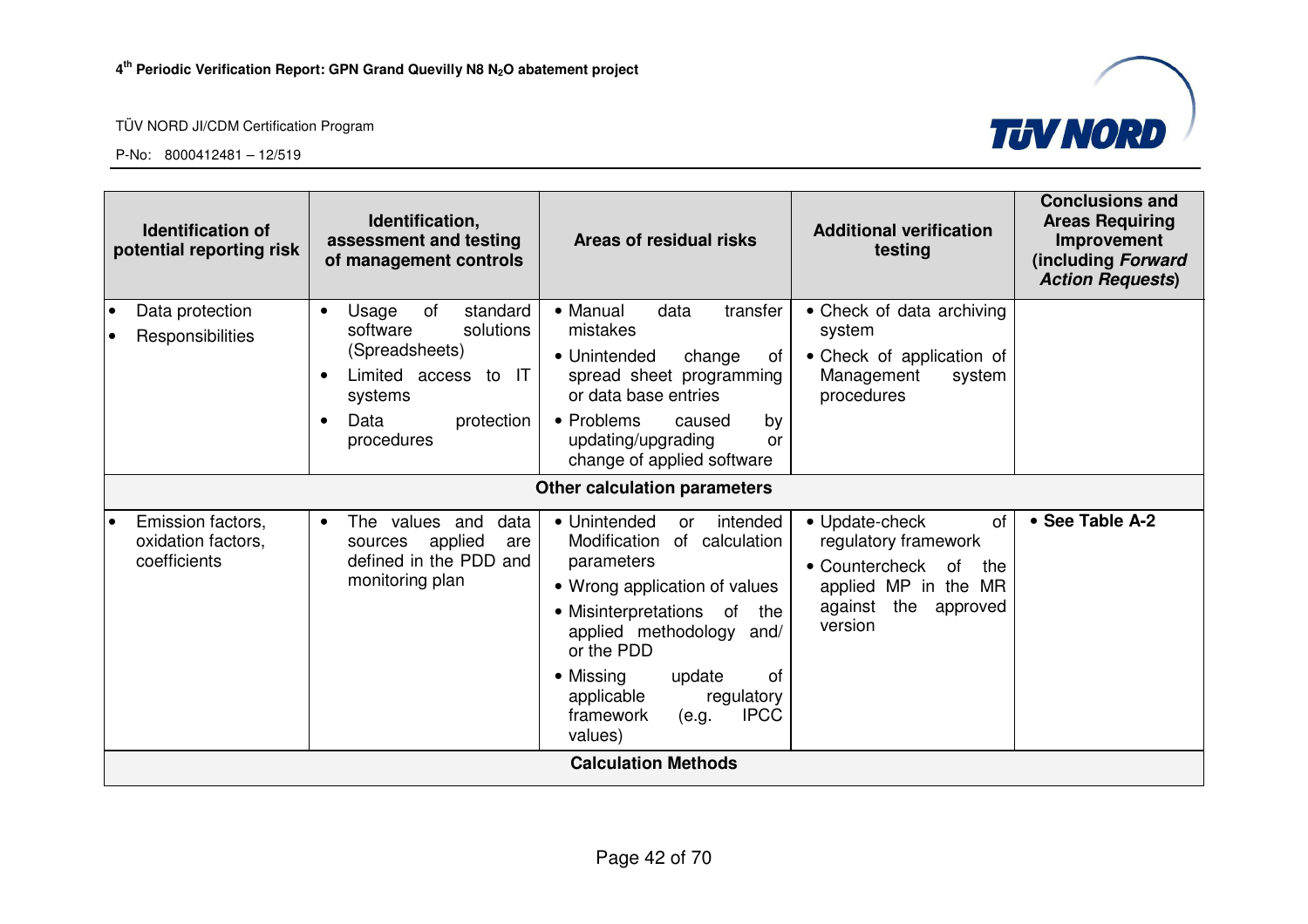

|    | <b>Identification of</b><br>potential reporting risk                                                                                              | Identification,<br><b>Additional verification</b><br>Areas of residual risks<br>assessment and testing<br>testing<br>of management controls                                                                                                                                                                                                                                                                                                                            | <b>Conclusions and</b><br><b>Areas Requiring</b><br>Improvement<br>(including Forward<br><b>Action Requests)</b> |
|----|---------------------------------------------------------------------------------------------------------------------------------------------------|------------------------------------------------------------------------------------------------------------------------------------------------------------------------------------------------------------------------------------------------------------------------------------------------------------------------------------------------------------------------------------------------------------------------------------------------------------------------|------------------------------------------------------------------------------------------------------------------|
|    | Applied formulae<br>Miscalculation<br>Mistakes in spread-<br>sheet calculation                                                                    | calculation<br>miscal-<br>• Countercheck on<br>Advanced<br>$\bullet$ The<br>danger<br>of<br>$\bullet$<br>basis of own calculation.<br>and reporting tools<br>culation<br>only<br>be<br>can<br>minimized.<br>A JI coordinator is in<br>• Spread<br>sheet<br>charge of the JI related<br>trough.<br>calculations<br>• Plausibility checks<br>Usage of<br>tested<br>• Check of plots<br>counterchecked<br>Excel<br>spreadsheets<br>Involvement of external<br>consultants | • See Table A-2<br>the<br>walk-                                                                                  |
|    |                                                                                                                                                   | <b>Monitoring reporting</b>                                                                                                                                                                                                                                                                                                                                                                                                                                            |                                                                                                                  |
| le | Data transfer to the<br>author of the<br>monitoring report<br>Data transfer to the<br>monitoring report<br>Unintended use of<br>outdated versions | JI<br>• The danger of data transfer<br>• Counter<br>experienced<br>check<br>An<br>$\bullet$<br>consultant<br>mistakes can<br>evidences provided.<br>only<br>is<br>be<br>minimized<br>responsible<br>for<br>$\bullet$ Audit<br>0f<br>monitoring reporting.<br>• Inappropriate application of<br>application<br>JI QMS procedures are<br>QMS procedures<br>defined                                                                                                       | • See Table A-2<br>with<br>procedure                                                                             |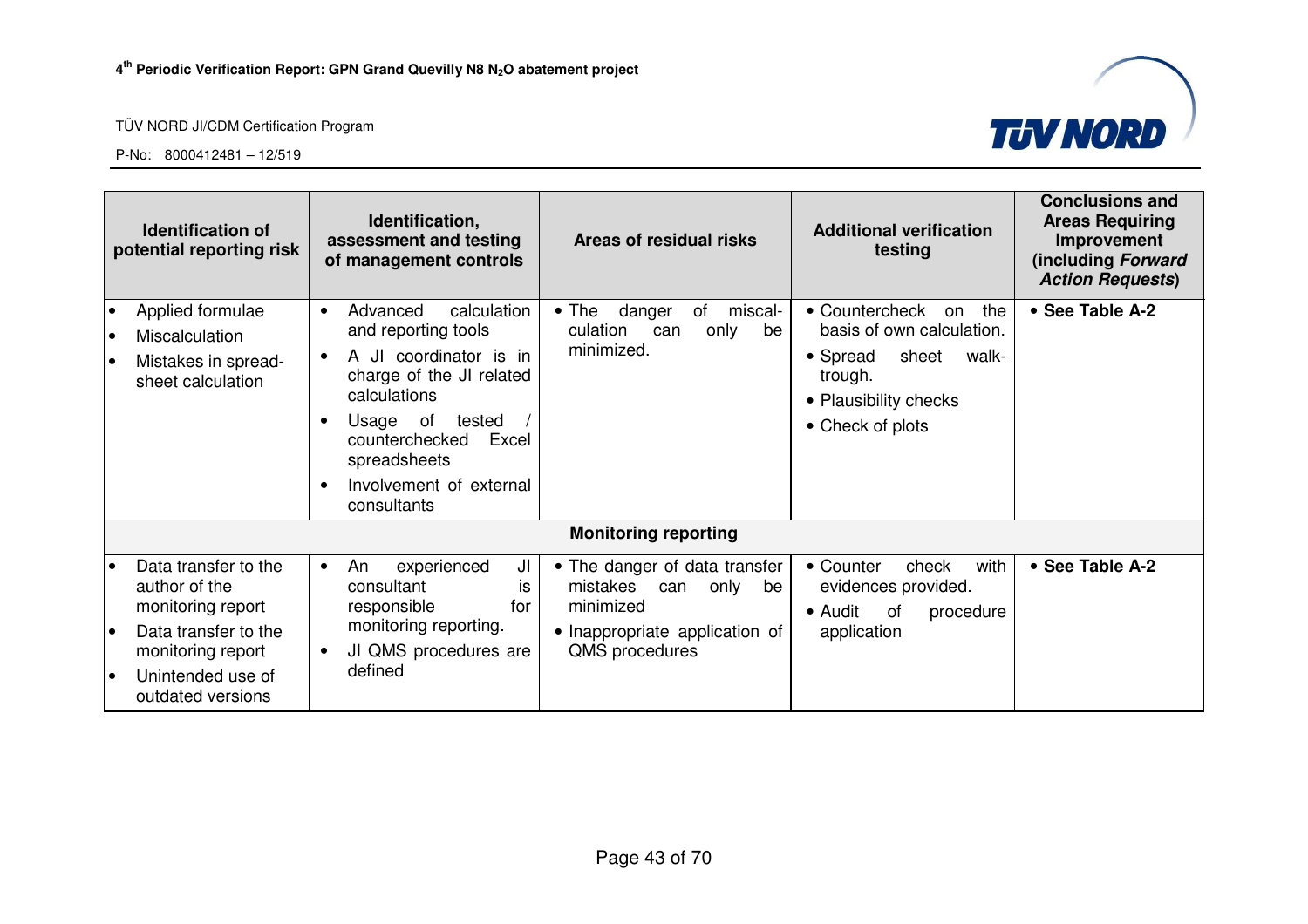

P-No: 8000412481 – 12/519

#### **Table A-2:** (Project specific) Periodic Verification Checklist

| No.          | DVM <sup>3</sup> paragraph /<br><b>Checklist Item</b><br>(incl. guidance for the determination<br>team)                                                                                                                                                                                                         | <b>Initial Finding</b><br>(Means and results of assessment)                                                                                                                                                                                                                                                                                                                                                                                                                                  | Ref.                               | <b>Action</b><br>requested<br>to PPs<br>(CAR, CL,<br>FAR) | <b>Review</b><br>of PP's<br>action  | Con-<br>clu-<br>sion |
|--------------|-----------------------------------------------------------------------------------------------------------------------------------------------------------------------------------------------------------------------------------------------------------------------------------------------------------------|----------------------------------------------------------------------------------------------------------------------------------------------------------------------------------------------------------------------------------------------------------------------------------------------------------------------------------------------------------------------------------------------------------------------------------------------------------------------------------------------|------------------------------------|-----------------------------------------------------------|-------------------------------------|----------------------|
| $\mathbf{A}$ | <b>Project Approvals by Parties involved</b>                                                                                                                                                                                                                                                                    |                                                                                                                                                                                                                                                                                                                                                                                                                                                                                              |                                    |                                                           |                                     |                      |
| A.1          | DVM § 90<br>Has the DFPs of at least one<br>Party involved, other than the<br>host Party, issued a written<br>project<br>when<br>approval<br>submitting the first verification<br>report to the secretariat for<br>publication in accordance with<br>38 of the<br>paragraph<br>JI<br>guidelines, at the latest? | Description:<br>The report will be submitted directly to the DFP by the PP<br>because it is a track 1 project.<br>The PP provided following LoA:<br>$\bullet$<br>Host country France (PP is GPN S.A., N. serve and Total<br>Petrochemicals)<br>Investor country Belgium (PP is GPN S.A.)<br>∣∙<br>Means of determination: DFP-website, LoA, Unfccc-website,<br>MR.<br>Conclusion: Not all parties stated in section 2.1. of the MR<br>are mentioned in the provided LoAs provided by the PP. | /LOA/<br>/dfp/<br>/unfccc/<br>/MR/ |                                                           |                                     | <b>OK</b>            |
| A.2          | $DVM \, \S\, 91$<br>Are all the written project<br>approvals by Parties involved<br>unconditional?                                                                                                                                                                                                              | Description: The French LoA has two conditions, which<br>need to be taken into account:<br>Only 90 % of the verified emission reductions of one<br>$\bullet$                                                                                                                                                                                                                                                                                                                                 | /LOA/<br>/dfp/<br>/unfccc/         | CAR A1                                                    | GAR A1<br>Pls. see<br>Chapter<br>4. | OK                   |

 $3$  JISC 19 Annex 4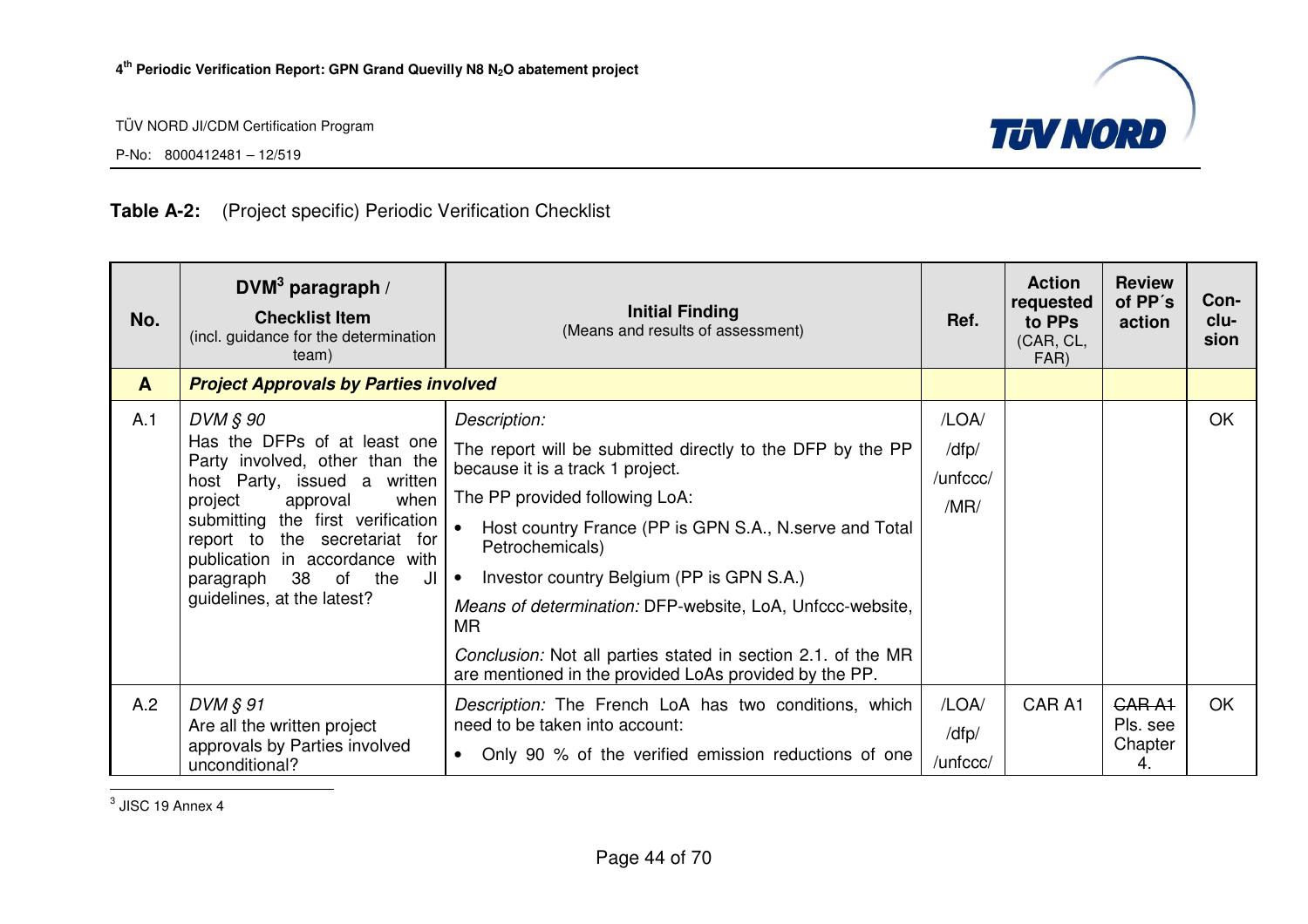

| No. | DVM <sup>3</sup> paragraph /<br><b>Checklist Item</b><br>(incl. guidance for the determination<br>team) | <b>Initial Finding</b><br>(Means and results of assessment)                                                                                                                                                 | Ref.  | <b>Action</b><br>requested<br>to PPs<br>(CAR, CL,<br>FAR) | <b>Review</b><br>of PP's<br>action | Con-<br>clu-<br>sion |
|-----|---------------------------------------------------------------------------------------------------------|-------------------------------------------------------------------------------------------------------------------------------------------------------------------------------------------------------------|-------|-----------------------------------------------------------|------------------------------------|----------------------|
|     |                                                                                                         | period shall be claimed by the PP. The ERU quantity<br>stated in this report already takes into account the 10%<br>deduction.                                                                               |       |                                                           |                                    |                      |
|     |                                                                                                         | The total amount of verified emission reductions until<br>$\bullet$<br>2012-12-31 is limited to 883,977 tonnes (before 10 %<br>reduction, 795,579 tonnes after reduction)                                   |       |                                                           |                                    |                      |
|     |                                                                                                         | The Belgian LoA is unconditional                                                                                                                                                                            |       |                                                           |                                    |                      |
|     |                                                                                                         | Means of determination: LoA                                                                                                                                                                                 |       |                                                           |                                    |                      |
|     |                                                                                                         | Conclusion: OK,                                                                                                                                                                                             |       |                                                           |                                    |                      |
|     |                                                                                                         | 10 % of the emission reductions are subtracted from the<br>initial result. The ERU quantity stated in this report<br>already takes into account the 10% deduction.                                          |       |                                                           |                                    |                      |
|     |                                                                                                         | The sum of emission reduction AIEs does not exceed<br>$\bullet$<br>the maximum amount stated in the host LoA.                                                                                               |       |                                                           |                                    |                      |
|     |                                                                                                         | <b>CAR A1:</b>                                                                                                                                                                                              |       |                                                           |                                    |                      |
|     |                                                                                                         | The verifier of subsequent verification shall check that the<br>sum of registered ERUs from former verifications and the<br>ERUs of the actual period AIEs not exceed the CAP defined<br>in the French LoA. |       |                                                           |                                    |                      |
| B   | <b>Project implementation</b>                                                                           |                                                                                                                                                                                                             |       |                                                           |                                    |                      |
| B.1 | DVM § 92                                                                                                | Description: The PP installed a tertiary abatement catalyst                                                                                                                                                 | /PDD/ | CAR <sub>B1</sub>                                         | <b>CARB1</b>                       | <b>OK</b>            |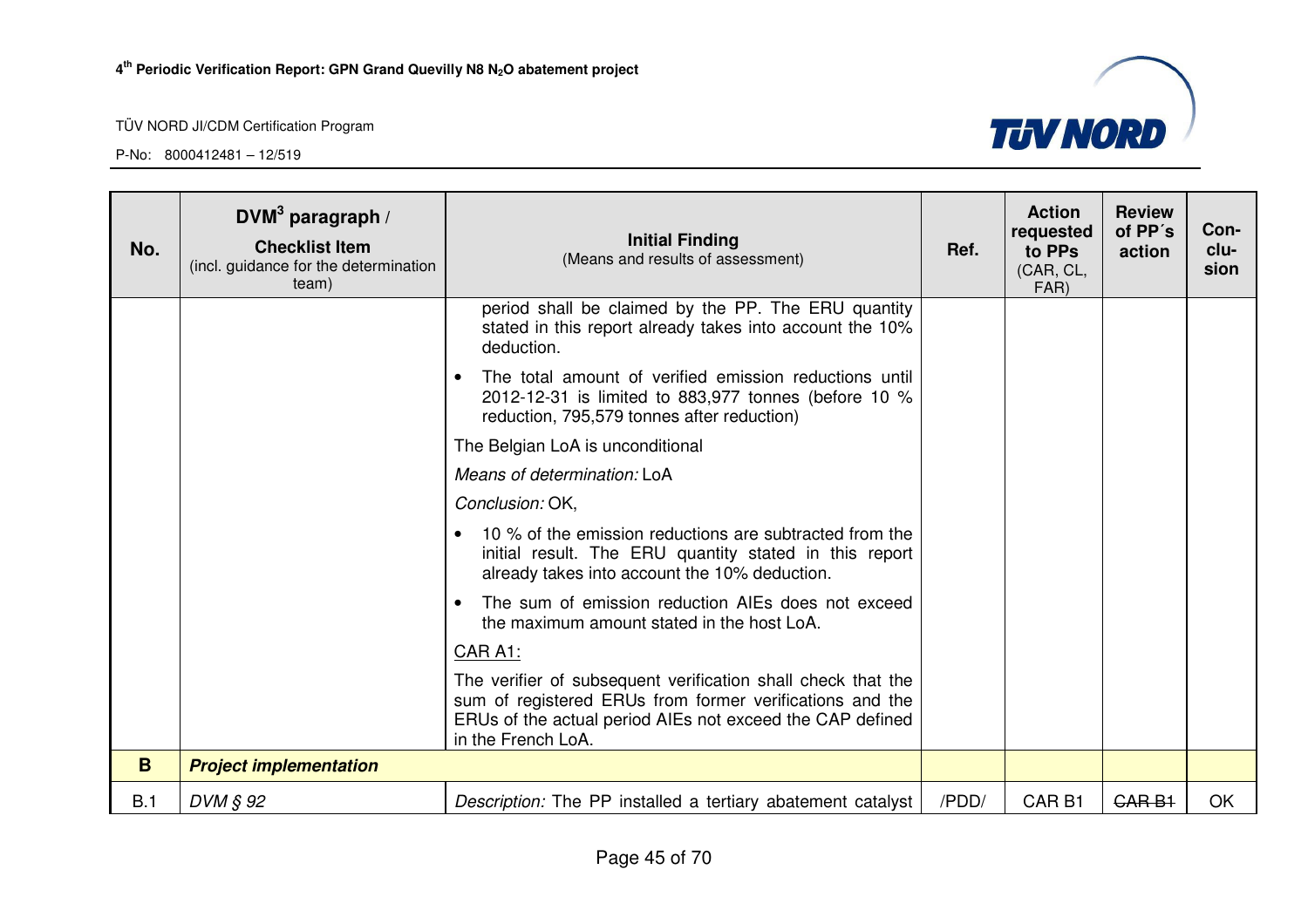

| No. | DVM <sup>3</sup> paragraph /<br><b>Checklist Item</b><br>(incl. guidance for the determination<br>team)                                                                                   | <b>Initial Finding</b><br>(Means and results of assessment)                                                                                                                                                                                                                                                                                                                                                                                                                                                                                                                                                                                                                                                                                                                                                                                                                                                               | Ref.                                                                                                   | <b>Action</b><br>requested<br>to PPs<br>(CAR, CL,<br>FAR) | <b>Review</b><br>of PP's<br>action                     | Con-<br>clu-<br>sion |
|-----|-------------------------------------------------------------------------------------------------------------------------------------------------------------------------------------------|---------------------------------------------------------------------------------------------------------------------------------------------------------------------------------------------------------------------------------------------------------------------------------------------------------------------------------------------------------------------------------------------------------------------------------------------------------------------------------------------------------------------------------------------------------------------------------------------------------------------------------------------------------------------------------------------------------------------------------------------------------------------------------------------------------------------------------------------------------------------------------------------------------------------------|--------------------------------------------------------------------------------------------------------|-----------------------------------------------------------|--------------------------------------------------------|----------------------|
|     | Has the project been imple-<br>mented in accordance with the<br><b>PDD</b><br>regarding which the<br>determination has been deemed<br>final and is so listed on the<br>UNFCCC JI website? | inside the DeNOx-reactor and an AMS conforming to the<br>DIN EN 14181 before start of the project. QA/QC measures<br>were implemented.<br>Means of determination: PDD, certificates provided by the<br>PP, on-site visit<br>Conclusion: The project installations (Abatement catalyst,<br>AMS) and procedures were checked by the verification team<br>and compared with the description given in the registered<br>PDD. The installation of the abatement catalyst and<br>monitoring system is in line with the PDD. The verification<br>team found some inconsistencies in the monitoring report,<br>which are summarised in CAR B1.<br>CAR B1:<br>Monitoring report:<br>1. Section 5.3.6: The units of NCSG and VSG shall<br>be corrected.<br>2. Annex 1: The QAL2 factors are applied directly in<br>the plant's AMS instead of the calculations.<br>3. Annex 1: It is not stated that OPh is used to<br>determine OH | /QAL2<br>CAL7/<br>/AST/<br>/MR/<br>/14181/<br>/CAT/<br>/PROC<br>$1/ -$<br>/PROC<br>12/<br>/MANUA<br>L/ | CAR <sub>B2</sub>                                         | GAR <sub>B2</sub><br>Pls.<br>refer to<br>section<br>4. |                      |
|     |                                                                                                                                                                                           | CAR B2:                                                                                                                                                                                                                                                                                                                                                                                                                                                                                                                                                                                                                                                                                                                                                                                                                                                                                                                   |                                                                                                        |                                                           |                                                        |                      |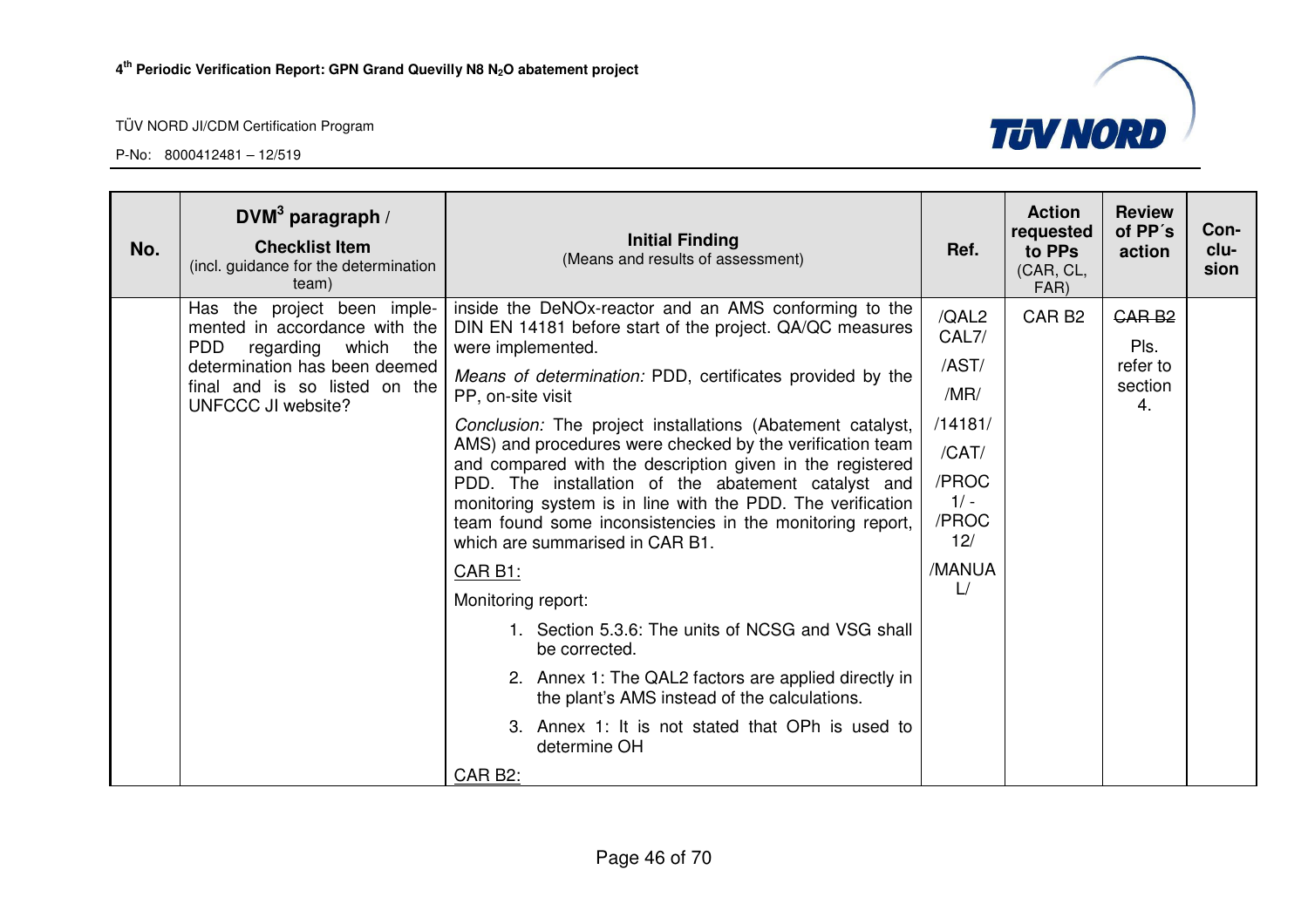

| No.          | DVM <sup>3</sup> paragraph /<br><b>Checklist Item</b><br>(incl. guidance for the determination<br>team)                                                                                                                          | <b>Initial Finding</b><br>(Means and results of assessment)                                                                                                                                                                                                                                                                                                                                                                                                                                                                                                       | Ref.                                              | <b>Action</b><br>requested<br>to PPs<br>(CAR, CL,<br>FAR) | <b>Review</b><br>of PP's<br>action | Con-<br>clu-<br>sion |
|--------------|----------------------------------------------------------------------------------------------------------------------------------------------------------------------------------------------------------------------------------|-------------------------------------------------------------------------------------------------------------------------------------------------------------------------------------------------------------------------------------------------------------------------------------------------------------------------------------------------------------------------------------------------------------------------------------------------------------------------------------------------------------------------------------------------------------------|---------------------------------------------------|-----------------------------------------------------------|------------------------------------|----------------------|
|              |                                                                                                                                                                                                                                  | It must be proven at each verification, that the plant's<br>average emission levels for the past year did not exceed the<br>regulatory limit.                                                                                                                                                                                                                                                                                                                                                                                                                     |                                                   |                                                           |                                    |                      |
| B.2          | DVM § 93<br>What is the status of operation<br>the project<br>during the<br>of<br>monitoring period?                                                                                                                             | Description: The project is running according to the<br>description provided in the PDD. Some unforeseeable<br>events took place during verification period:<br>The plant was shut down for several periods of time caused<br>by damages and maintenance works <sup>/HIST8/</sup> .<br>Means of determination: Calculation sheets annexed to the<br>monitoring report, on-site visit and<br>inspection<br>of<br>implementations, plant history, PDD<br>Conclusion: The project history was discussed in detail<br>during on site visit and found to be plausible. | /PDD/<br>/XLS/<br>/MR/<br>/HIST<br>N8/<br>/DECLA/ |                                                           |                                    | OK                   |
| $\mathbf{C}$ | <b>Compliance with monitoring plan</b>                                                                                                                                                                                           |                                                                                                                                                                                                                                                                                                                                                                                                                                                                                                                                                                   |                                                   |                                                           |                                    |                      |
| C.1          | DVM § 94<br>Did the monitoring occur in<br>accordance with the monitoring<br>PDD<br>plan included<br>in the<br>which<br>the<br>regarding<br>determination has been deemed<br>final and is so listed on the<br>UNFCCC JI website? | Description: Monitored parameter and parameter (according<br>to the methodology and the registered PDD) used for<br>calculation are:<br>$NCSG_n$<br>[mg $N_2O/Nm^3$ ]<br>$\bullet$<br>Meaning:<br>Average $N_2O$ concentration in the tail gas during project<br>Verification Period n.                                                                                                                                                                                                                                                                           | /PDD/<br>/MR/<br>/14181/<br>/XLS/                 |                                                           |                                    | <b>OK</b>            |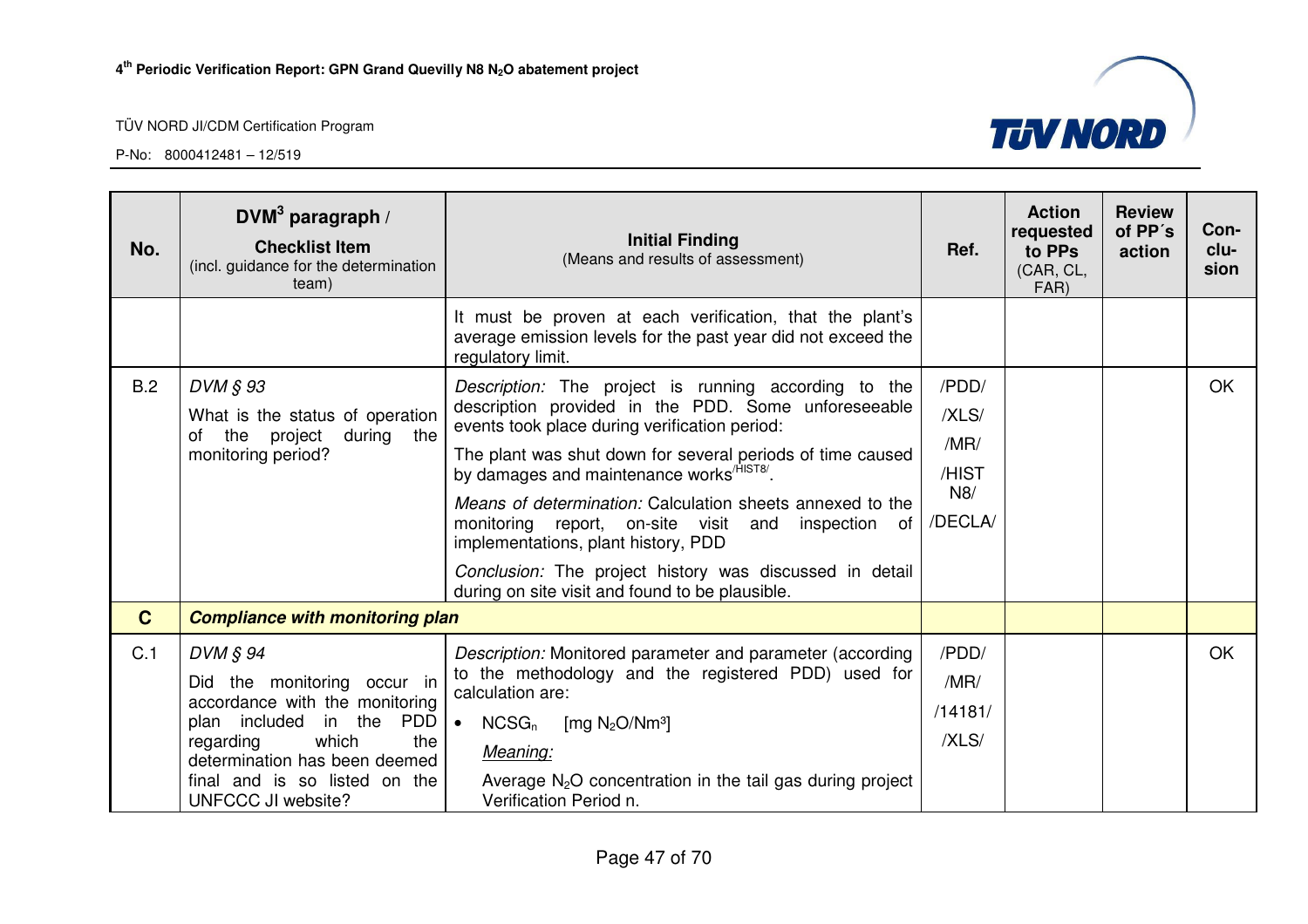

| No. | $DWM3$ paragraph /<br><b>Checklist Item</b><br>(incl. guidance for the determination<br>team) |           | <b>Initial Finding</b><br>(Means and results of assessment)                       | Ref. | <b>Action</b><br>requested<br>to PPs<br>(CAR, CL,<br>FAR) | <b>Review</b><br>of PP's<br>action | Con-<br>clu-<br>sion |
|-----|-----------------------------------------------------------------------------------------------|-----------|-----------------------------------------------------------------------------------|------|-----------------------------------------------------------|------------------------------------|----------------------|
|     |                                                                                               |           | Source:                                                                           |      |                                                           |                                    |                      |
|     |                                                                                               |           | Continuous emissions $N_2O$ analyser (part of AMS)                                |      |                                                           |                                    |                      |
|     |                                                                                               |           | <b>Measurement frequency:</b>                                                     |      |                                                           |                                    |                      |
|     |                                                                                               |           | Hourly value based on continuous monitoring (10<br>second frequency)              |      |                                                           |                                    |                      |
|     |                                                                                               |           | Storage frequency:                                                                |      |                                                           |                                    |                      |
|     |                                                                                               |           | 10 sec                                                                            |      |                                                           |                                    |                      |
|     |                                                                                               | $\bullet$ | $VSG_n$<br>$[Nm^3/h]$                                                             |      |                                                           |                                    |                      |
|     |                                                                                               |           | Meaning:                                                                          |      |                                                           |                                    |                      |
|     |                                                                                               |           | Average Volume flow rate of the tail gas during project<br>Verification Period n. |      |                                                           |                                    |                      |
|     |                                                                                               |           | Source:                                                                           |      |                                                           |                                    |                      |
|     |                                                                                               |           | Gas volume flow meter (part of AMS)                                               |      |                                                           |                                    |                      |
|     |                                                                                               |           | <b>Measurement frequency:</b>                                                     |      |                                                           |                                    |                      |
|     |                                                                                               |           | Hourly value based on continuous monitoring (10<br>second frequency)              |      |                                                           |                                    |                      |
|     |                                                                                               |           | Storage frequency:                                                                |      |                                                           |                                    |                      |
|     |                                                                                               |           | 10 sec                                                                            |      |                                                           |                                    |                      |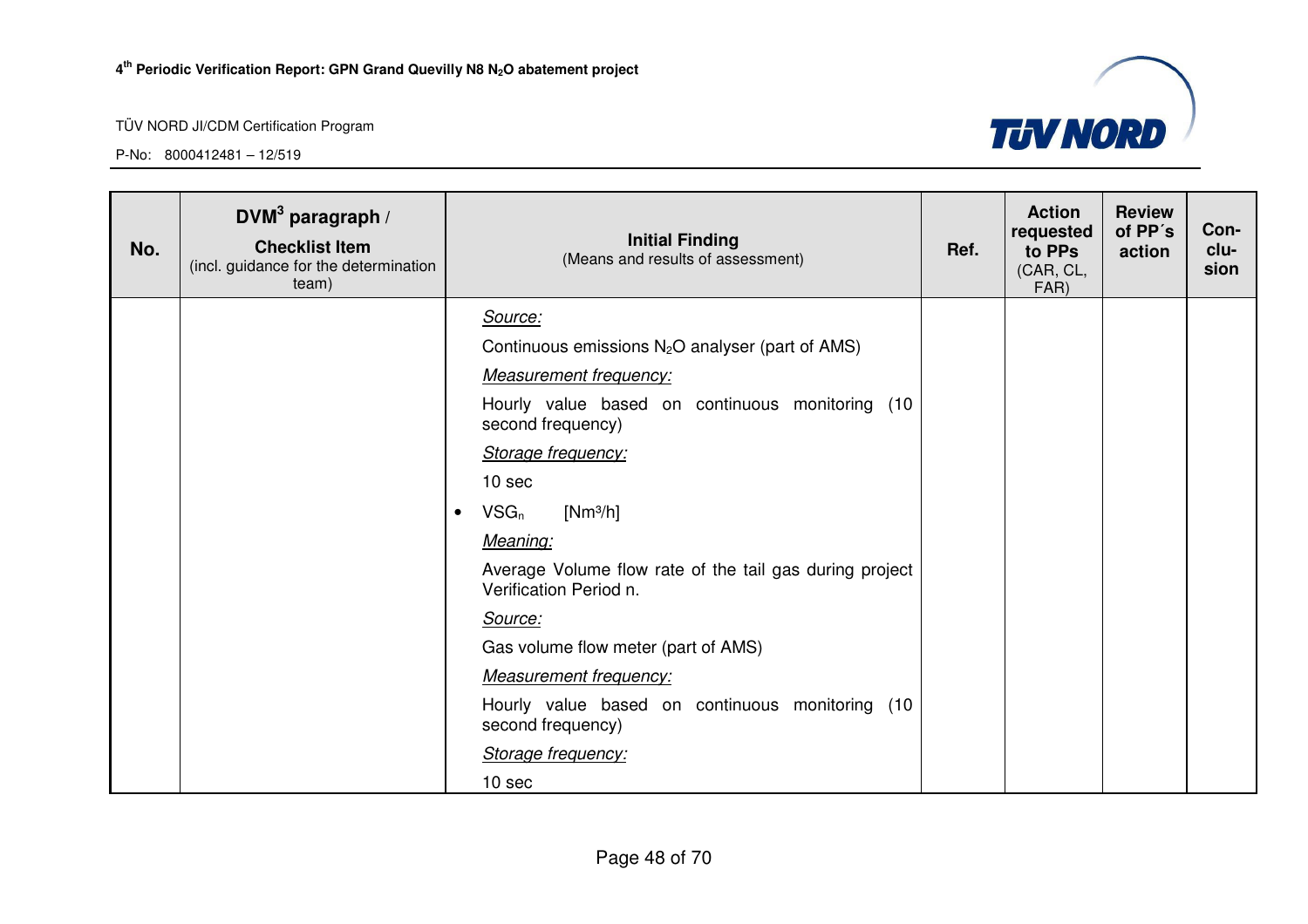

| No. | $DWM3$ paragraph /<br><b>Checklist Item</b><br>(incl. guidance for the determination<br>team) |           | <b>Initial Finding</b><br>(Means and results of assessment)                                                   | Ref. | <b>Action</b><br>requested<br>to PPs<br>(CAR, CL,<br>FAR) | <b>Review</b><br>of PP's<br>action | Con-<br>clu-<br>sion |
|-----|-----------------------------------------------------------------------------------------------|-----------|---------------------------------------------------------------------------------------------------------------|------|-----------------------------------------------------------|------------------------------------|----------------------|
|     |                                                                                               | $\bullet$ | $PE_n$<br>[kgN2O]                                                                                             |      |                                                           |                                    |                      |
|     |                                                                                               |           | Meaning:                                                                                                      |      |                                                           |                                    |                      |
|     |                                                                                               |           | N <sub>2</sub> O emissions during project Verification Period n.                                              |      |                                                           |                                    |                      |
|     |                                                                                               |           | Source:                                                                                                       |      |                                                           |                                    |                      |
|     |                                                                                               |           | Calculated from measured data                                                                                 |      |                                                           |                                    |                      |
|     |                                                                                               |           | <b>Measurement frequency:</b>                                                                                 |      |                                                           |                                    |                      |
|     |                                                                                               |           | Calculated after each Verification Period                                                                     |      |                                                           |                                    |                      |
|     |                                                                                               |           | <b>Applied value:</b>                                                                                         |      |                                                           |                                    |                      |
|     |                                                                                               |           | Calculated according to the methodology:                                                                      |      |                                                           |                                    |                      |
|     |                                                                                               |           | $PE_n = (VSG_n * NCSG_n * OH_n * 10^{-6}) * 1,01*$                                                            |      |                                                           |                                    |                      |
|     |                                                                                               |           | *1.01 is the adjustment factor according to the<br>uncertainty of the AMS of 8.5 (see C.3 and E.1)            |      |                                                           |                                    |                      |
|     |                                                                                               | $\bullet$ | OH <sub>n</sub><br>[h]                                                                                        |      |                                                           |                                    |                      |
|     |                                                                                               |           | Meaning:                                                                                                      |      |                                                           |                                    |                      |
|     |                                                                                               |           | Total operating hours of Verification Period n.                                                               |      |                                                           |                                    |                      |
|     |                                                                                               |           | Source:                                                                                                       |      |                                                           |                                    |                      |
|     |                                                                                               |           | Derived from OT (oxidation temperature in the ammonia<br>burner) and pressure in the Ammonia burner (OPh). In |      |                                                           |                                    |                      |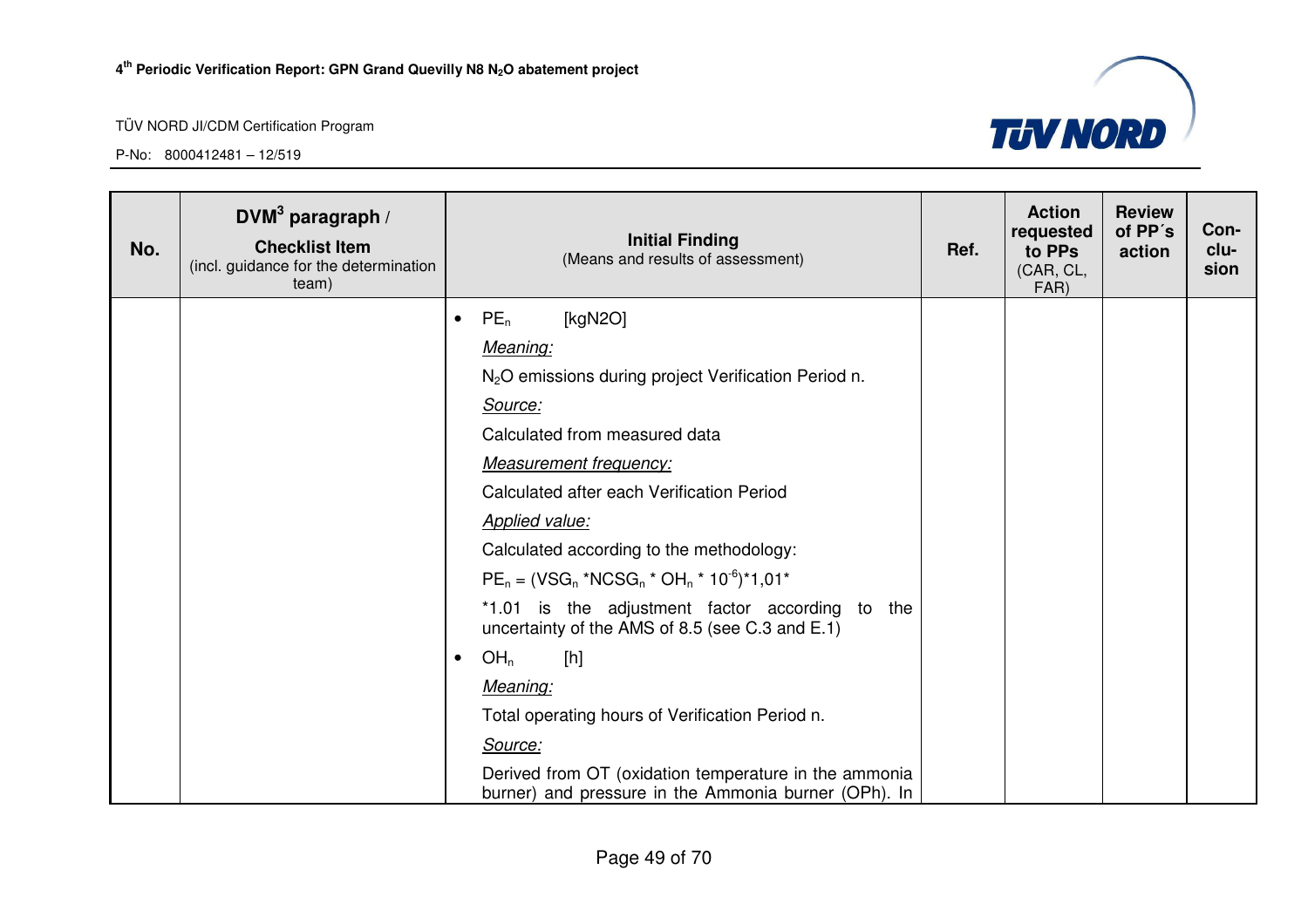

| No. | DVM <sup>3</sup> paragraph /<br><b>Checklist Item</b><br>(incl. guidance for the determination<br>team) | <b>Initial Finding</b><br>(Means and results of assessment)                                                  | Ref. | <b>Action</b><br>requested<br>to PPs<br>(CAR, CL,<br>FAR) | <b>Review</b><br>of PP's<br>action | Con-<br>clu-<br>sion |
|-----|---------------------------------------------------------------------------------------------------------|--------------------------------------------------------------------------------------------------------------|------|-----------------------------------------------------------|------------------------------------|----------------------|
|     |                                                                                                         | the case the OT or OPh will leave the range of trip<br>points, a plant stop will be forced by the PCS.       |      |                                                           |                                    |                      |
|     |                                                                                                         | <b>Measurement frequency:</b>                                                                                |      |                                                           |                                    |                      |
|     |                                                                                                         | Continuous                                                                                                   |      |                                                           |                                    |                      |
|     |                                                                                                         | $NAP_n$<br>$[$ tHNO $_3]$<br>$\bullet$                                                                       |      |                                                           |                                    |                      |
|     |                                                                                                         | Meaning:                                                                                                     |      |                                                           |                                    |                      |
|     |                                                                                                         | Metric tonnes of 100% concentrated nitric acid during<br>any Verification Period n.                          |      |                                                           |                                    |                      |
|     |                                                                                                         | Source:                                                                                                      |      |                                                           |                                    |                      |
|     |                                                                                                         | Nitric acid flow meter                                                                                       |      |                                                           |                                    |                      |
|     |                                                                                                         | <b>Measurement frequency:</b>                                                                                |      |                                                           |                                    |                      |
|     |                                                                                                         | Continuously throughout the Verification Period n.                                                           |      |                                                           |                                    |                      |
|     |                                                                                                         | <b>OT</b><br>[°C]<br>$\bullet$                                                                               |      |                                                           |                                    |                      |
|     |                                                                                                         | Meaning:                                                                                                     |      |                                                           |                                    |                      |
|     |                                                                                                         | Oxidation temperature in the ammonia oxidation reactor<br>$(AOR)$ .                                          |      |                                                           |                                    |                      |
|     |                                                                                                         | Source:                                                                                                      |      |                                                           |                                    |                      |
|     |                                                                                                         | 3 Thermocouples inside the AOR. 3 thermocouples<br>inside the AOR. If at least one of the temperature values |      |                                                           |                                    |                      |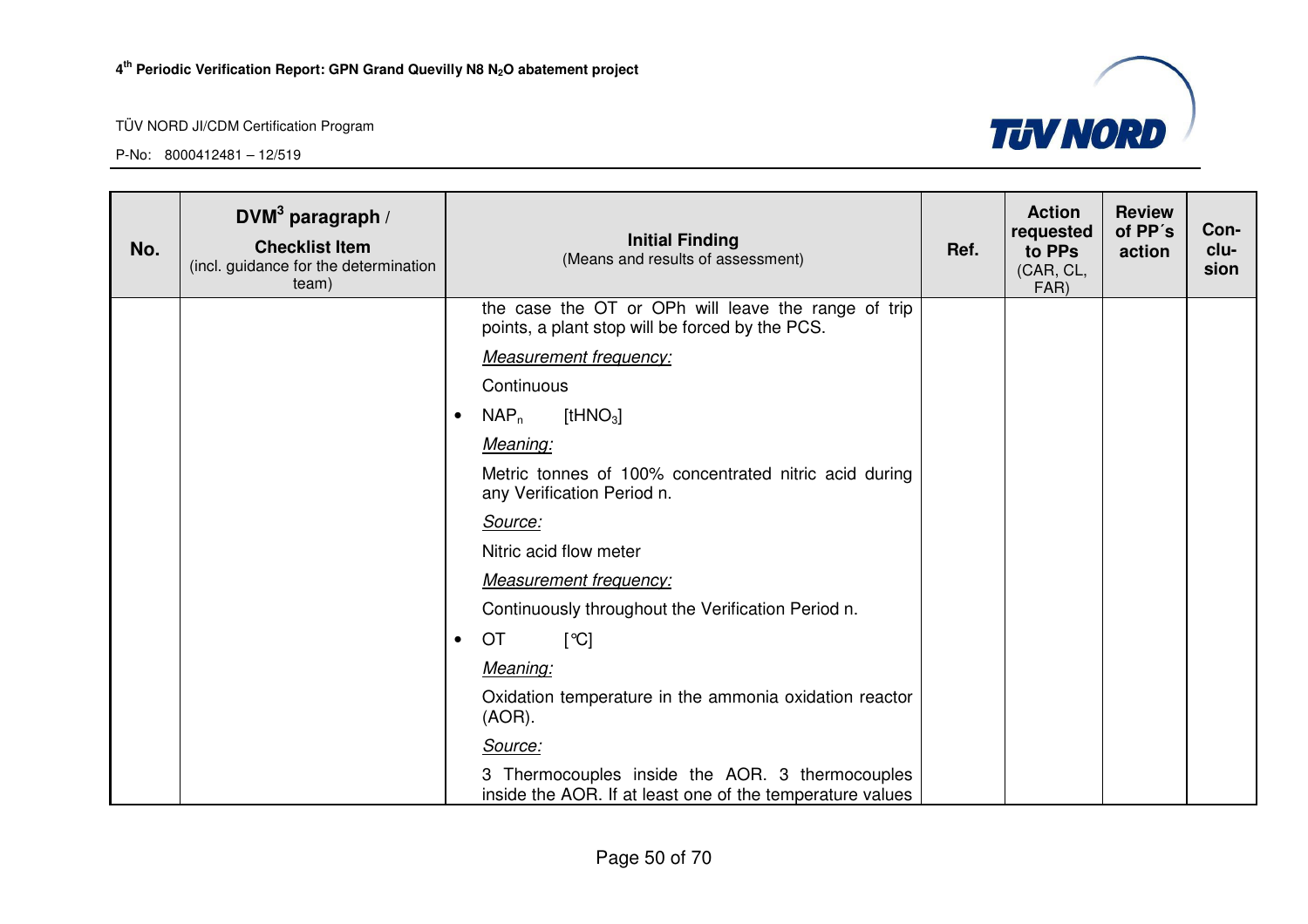

| No. | DVM <sup>3</sup> paragraph /<br><b>Checklist Item</b><br>(incl. guidance for the determination<br>team) | <b>Initial Finding</b><br>(Means and results of assessment)               | Ref. | <b>Action</b><br>requested<br>to PPs<br>(CAR, CL,<br>FAR) | <b>Review</b><br>of PP's<br>action | Con-<br>clu-<br>sion |
|-----|---------------------------------------------------------------------------------------------------------|---------------------------------------------------------------------------|------|-----------------------------------------------------------|------------------------------------|----------------------|
|     |                                                                                                         | is within the trip values, the plant is considered to be in<br>operation. |      |                                                           |                                    |                      |
|     |                                                                                                         | <b>Measurement frequency:</b>                                             |      |                                                           |                                    |                      |
|     |                                                                                                         | Hourly average value based on continuous monitoring                       |      |                                                           |                                    |                      |
|     |                                                                                                         | <b>AFR</b><br>[kg $NH_3/h$ ]<br>$\bullet$                                 |      |                                                           |                                    |                      |
|     |                                                                                                         | Meaning:                                                                  |      |                                                           |                                    |                      |
|     |                                                                                                         | Ammonia Flow rate to the ammonia oxidation reactor<br>(AOR)               |      |                                                           |                                    |                      |
|     |                                                                                                         | Source:                                                                   |      |                                                           |                                    |                      |
|     |                                                                                                         | Continuous emissions ammonia flow meter                                   |      |                                                           |                                    |                      |
|     |                                                                                                         | <b>Measurement frequency:</b>                                             |      |                                                           |                                    |                      |
|     |                                                                                                         | Hourly average value based on continuous monitoring                       |      |                                                           |                                    |                      |
|     |                                                                                                         | <b>AIFR</b><br>[%]<br>$\bullet$                                           |      |                                                           |                                    |                      |
|     |                                                                                                         | Meaning:                                                                  |      |                                                           |                                    |                      |
|     |                                                                                                         | Ammonia to air ratio into the AOR                                         |      |                                                           |                                    |                      |
|     |                                                                                                         | Source:                                                                   |      |                                                           |                                    |                      |
|     |                                                                                                         | Ammonia & Air flow meters                                                 |      |                                                           |                                    |                      |
|     |                                                                                                         | Measurement frequency:                                                    |      |                                                           |                                    |                      |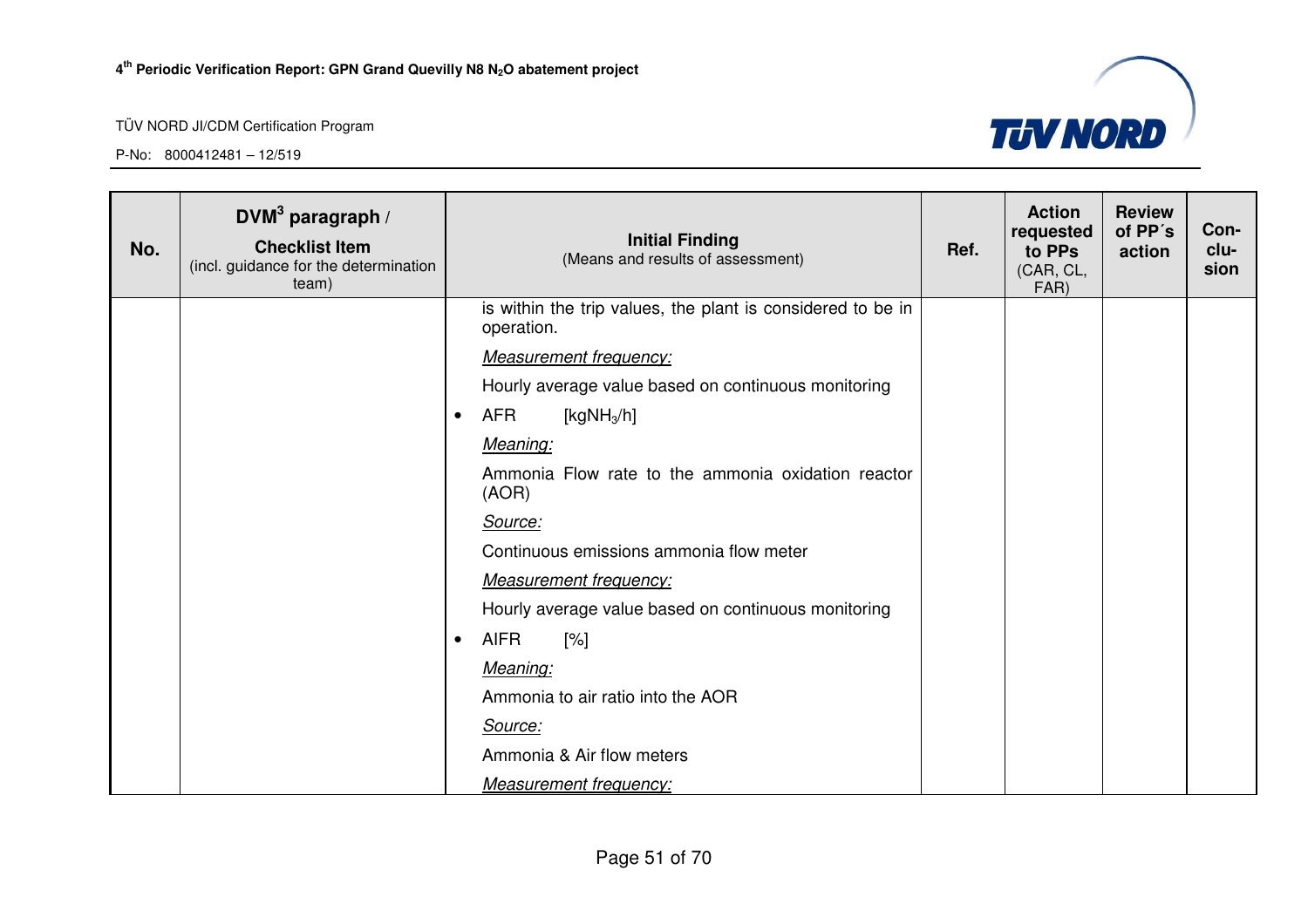

| No. | $DVM3$ paragraph /<br><b>Checklist Item</b><br>(incl. guidance for the determination<br>team) |           | <b>Initial Finding</b><br>(Means and results of assessment) | Ref. | <b>Action</b><br>requested<br>to PPs<br>(CAR, CL,<br>FAR) | <b>Review</b><br>of PP's<br>action | Con-<br>clu-<br>sion |
|-----|-----------------------------------------------------------------------------------------------|-----------|-------------------------------------------------------------|------|-----------------------------------------------------------|------------------------------------|----------------------|
|     |                                                                                               |           | Hourly average value based on continuous monitoring         |      |                                                           |                                    |                      |
|     |                                                                                               | $\bullet$ | <b>TSG</b><br>[°C]                                          |      |                                                           |                                    |                      |
|     |                                                                                               |           | Meaning:                                                    |      |                                                           |                                    |                      |
|     |                                                                                               |           | Temperature of tail gas                                     |      |                                                           |                                    |                      |
|     |                                                                                               |           | Source:                                                     |      |                                                           |                                    |                      |
|     |                                                                                               |           | Probe (part of the gas volume flow meter).                  |      |                                                           |                                    |                      |
|     |                                                                                               |           | <b>Measurement frequency:</b>                               |      |                                                           |                                    |                      |
|     |                                                                                               |           | Hourly average value based on continuous monitoring         |      |                                                           |                                    |                      |
|     |                                                                                               | $\bullet$ | <b>PSG</b><br>[Pa]                                          |      |                                                           |                                    |                      |
|     |                                                                                               |           | Meaning:                                                    |      |                                                           |                                    |                      |
|     |                                                                                               |           | Pressure of tail gas                                        |      |                                                           |                                    |                      |
|     |                                                                                               |           | Source:                                                     |      |                                                           |                                    |                      |
|     |                                                                                               |           | Probe (part of the gas volume flow meter).                  |      |                                                           |                                    |                      |
|     |                                                                                               |           | <b>Measurement frequency:</b>                               |      |                                                           |                                    |                      |
|     |                                                                                               |           | Hourly average value based on continuous monitoring         |      |                                                           |                                    |                      |
|     |                                                                                               | $\bullet$ | [ $kgN_2O/tHNO_3$ ]<br>$EF_n$                               |      |                                                           |                                    |                      |
|     |                                                                                               |           | Meaning:                                                    |      |                                                           |                                    |                      |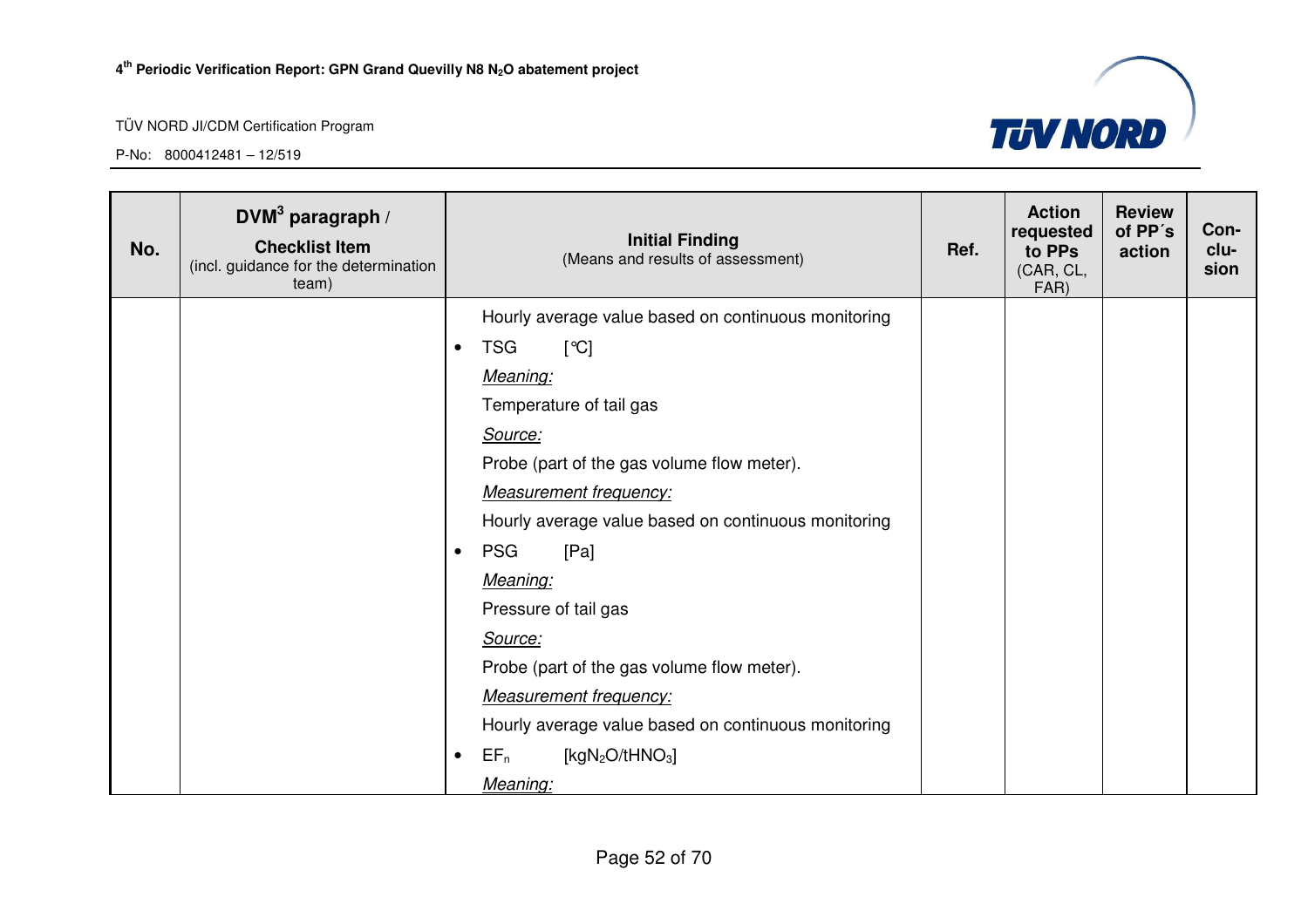

| No. | $DWM3$ paragraph /<br><b>Checklist Item</b><br>(incl. guidance for the determination<br>team) | <b>Initial Finding</b><br>(Means and results of assessment)                                                                                                                                            | Ref. | <b>Action</b><br>requested<br>to PPs<br>(CAR, CL,<br>FAR) | <b>Review</b><br>of PP's<br>action | Con-<br>clu-<br>sion |
|-----|-----------------------------------------------------------------------------------------------|--------------------------------------------------------------------------------------------------------------------------------------------------------------------------------------------------------|------|-----------------------------------------------------------|------------------------------------|----------------------|
|     |                                                                                               | factor calculated for project Verification<br><b>Emissions</b><br>Period n.                                                                                                                            |      |                                                           |                                    |                      |
|     |                                                                                               | Source:                                                                                                                                                                                                |      |                                                           |                                    |                      |
|     |                                                                                               | Calculated from measured data                                                                                                                                                                          |      |                                                           |                                    |                      |
|     |                                                                                               | $\mathsf{EF}_\mathsf{reg}$<br>[kg $N_2O$ /tHNO <sub>3</sub> ]<br>٠                                                                                                                                     |      |                                                           |                                    |                      |
|     |                                                                                               | Meaning:                                                                                                                                                                                               |      |                                                           |                                    |                      |
|     |                                                                                               | Emissions cap for $N_2O$ from nitric acid production set by<br>government/local                                                                                                                        |      |                                                           |                                    |                      |
|     |                                                                                               | regulation.                                                                                                                                                                                            |      |                                                           |                                    |                      |
|     |                                                                                               | Source:                                                                                                                                                                                                |      |                                                           |                                    |                      |
|     |                                                                                               | National or local N <sub>2</sub> O emissions legislation (Decree of<br>the DRIRE from 04/04/2009) <sup><math>AP/</math></sup>                                                                          |      |                                                           |                                    |                      |
|     |                                                                                               | If this regulatory limit is lower than the applicable<br>benchmark emissions factor, $EF_{req}$ replaces $EF_{BM}$ in the<br>calculation of ERUs. This is not the case in this<br>verification period. |      |                                                           |                                    |                      |
|     |                                                                                               | $\mathsf{EF}_\mathsf{BM}$<br>[ $kgN_2O/tHNO_3$ ]<br>$\bullet$                                                                                                                                          |      |                                                           |                                    |                      |
|     |                                                                                               | Meaning:                                                                                                                                                                                               |      |                                                           |                                    |                      |
|     |                                                                                               | Specific reference value (benchmark emissions factor)                                                                                                                                                  |      |                                                           |                                    |                      |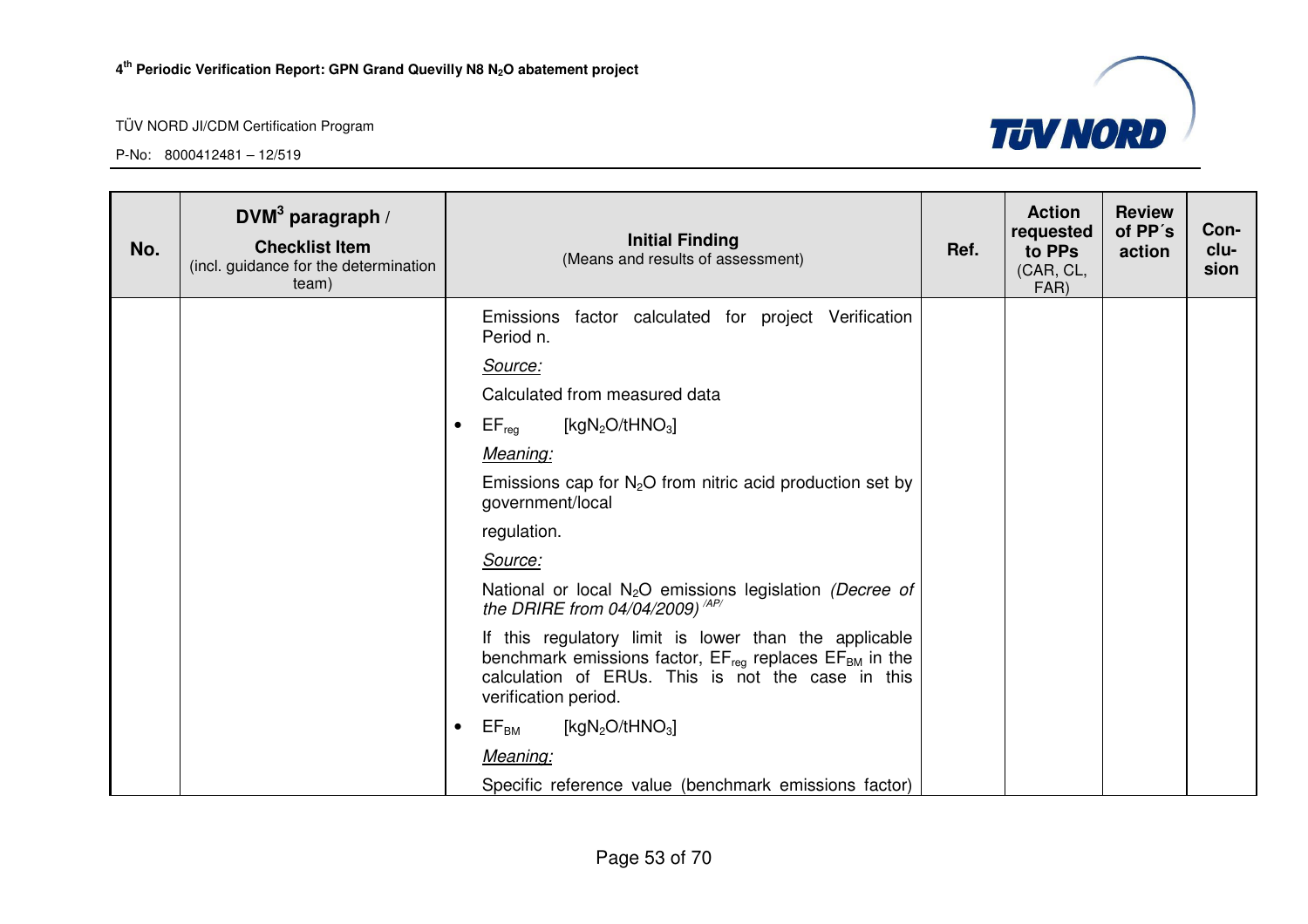

| No. | DVM <sup>3</sup> paragraph /<br><b>Checklist Item</b><br>(incl. guidance for the determination<br>team) | <b>Initial Finding</b><br>(Means and results of assessment)                                                                                                                                                                                       | Ref. | <b>Action</b><br>requested<br>to PPs<br>(CAR, CL,<br>FAR) | <b>Review</b><br>of PP's<br>action | Con-<br>clu-<br>sion |
|-----|---------------------------------------------------------------------------------------------------------|---------------------------------------------------------------------------------------------------------------------------------------------------------------------------------------------------------------------------------------------------|------|-----------------------------------------------------------|------------------------------------|----------------------|
|     |                                                                                                         | that will be applied to calculate the emissions reductions<br>from a specific Verification Period. This value has been<br>applied in this verification period.                                                                                    |      |                                                           |                                    |                      |
|     |                                                                                                         | Source:                                                                                                                                                                                                                                           |      |                                                           |                                    |                      |
|     |                                                                                                         | Included in the French Methodology                                                                                                                                                                                                                |      |                                                           |                                    |                      |
|     |                                                                                                         | QA/QC:                                                                                                                                                                                                                                            |      |                                                           |                                    |                      |
|     |                                                                                                         | The PP refers to the project European standard 14181<br>regarding implementation of monitoring equipment and<br>maintenance procedures.                                                                                                           |      |                                                           |                                    |                      |
|     |                                                                                                         | Means of determination: PDD, Monitoring report, ERU-<br>calculation, DIN EN 14181, methodology, quality related<br>procedures provided by the plant staff, on-site inspections<br>and interviews with involved staff.                             |      |                                                           |                                    |                      |
|     |                                                                                                         | Conclusion The verification team can confirm that the<br>monitoring of the relevant parameter implemented in the<br>project and the referenced standards are in accordance with<br>the monitoring plan of the final PDD. Checks details are i.e.: |      |                                                           |                                    |                      |
|     |                                                                                                         | Measurement frequency<br>$\bullet$                                                                                                                                                                                                                |      |                                                           |                                    |                      |
|     |                                                                                                         | Data source<br>$\bullet$                                                                                                                                                                                                                          |      |                                                           |                                    |                      |
|     |                                                                                                         | Measurement procedures<br>$\bullet$                                                                                                                                                                                                               |      |                                                           |                                    |                      |
|     |                                                                                                         | Quality procedures<br>$\bullet$                                                                                                                                                                                                                   |      |                                                           |                                    |                      |
|     |                                                                                                         | Measuring points                                                                                                                                                                                                                                  |      |                                                           |                                    |                      |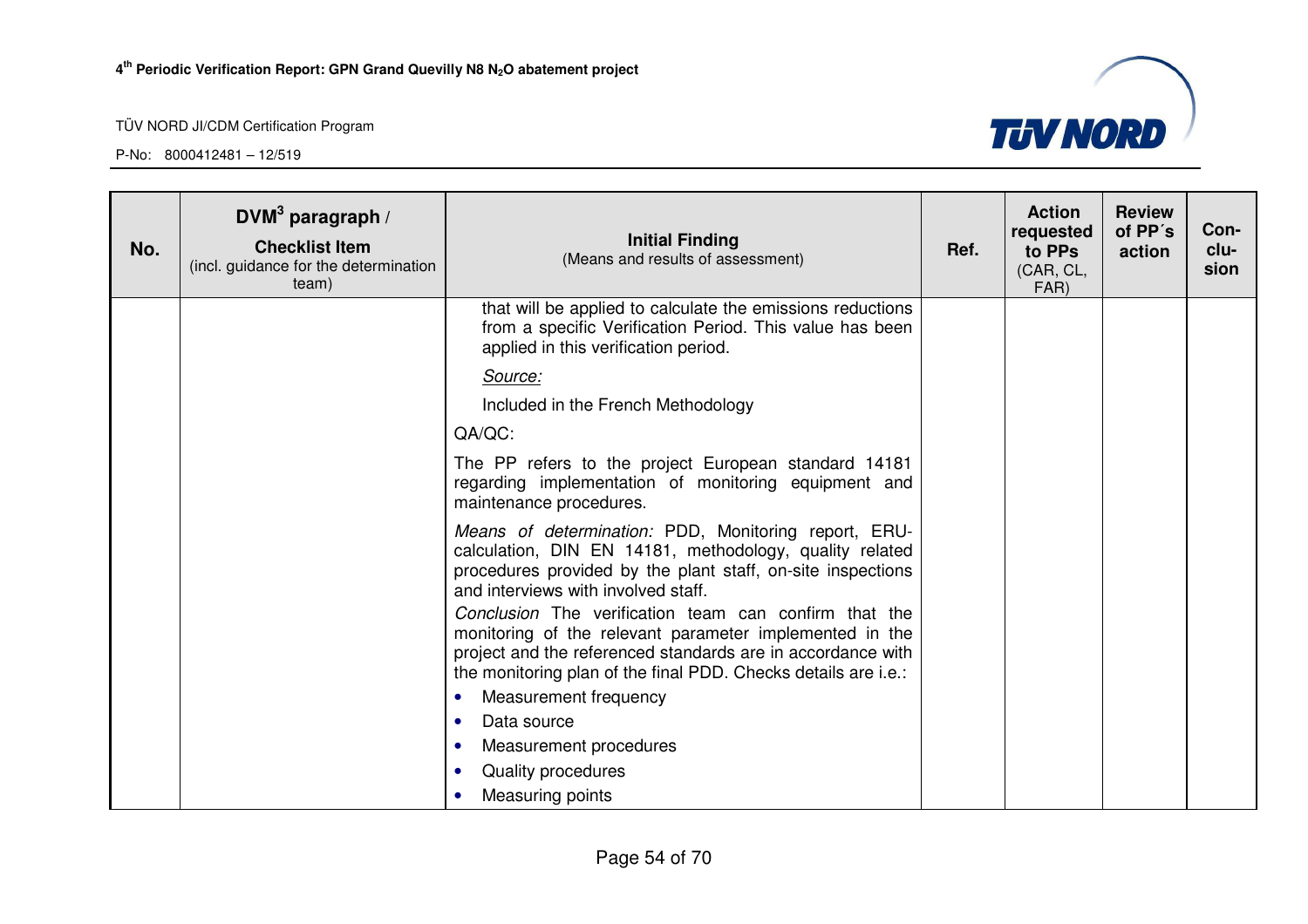



| No. | DVM $3$ paragraph /<br><b>Checklist Item</b><br>(incl. guidance for the determination<br>team) | <b>Initial Finding</b><br>(Means and results of assessment) | Ref. | <b>Action</b><br>requested<br>to PPs<br>(CAR, CL,<br>FAR) | <b>Review</b><br>of PP's<br>action | Con-<br>clu-<br>sion |
|-----|------------------------------------------------------------------------------------------------|-------------------------------------------------------------|------|-----------------------------------------------------------|------------------------------------|----------------------|
|     |                                                                                                | Cross checks                                                |      |                                                           |                                    |                      |
|     |                                                                                                | Data handling, storage and processing                       |      |                                                           |                                    |                      |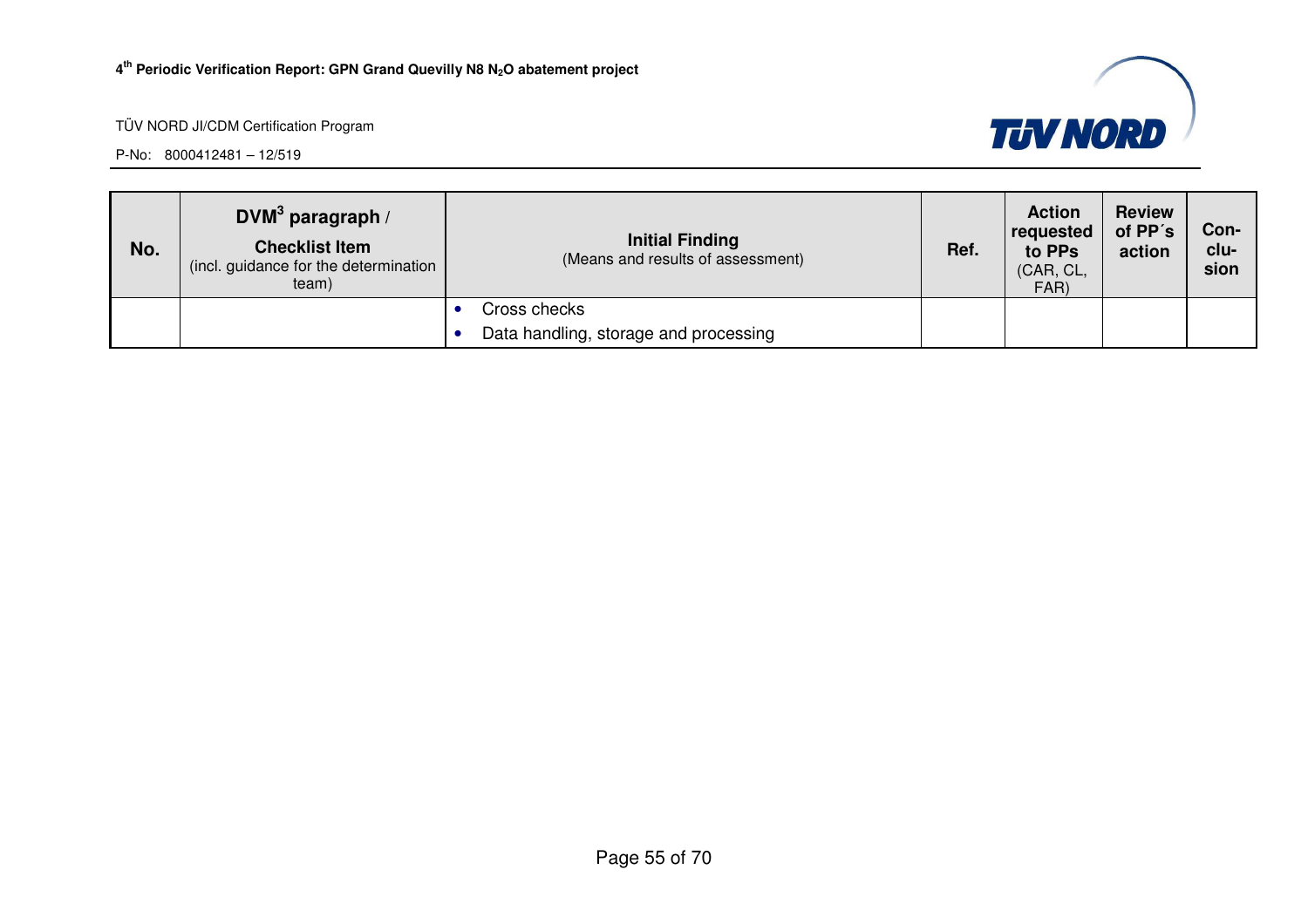

| C.2 | $DVM \S 95a$                                                                                                            | Description: The project baseline is set by default values of<br>two sources:                                                                                                                                                                                       | /METH/       | CAR <sub>B2</sub> | GAR <sub>B2</sub>         | <b>OK</b> |
|-----|-------------------------------------------------------------------------------------------------------------------------|---------------------------------------------------------------------------------------------------------------------------------------------------------------------------------------------------------------------------------------------------------------------|--------------|-------------------|---------------------------|-----------|
|     | For calculating the emission<br>reductions or enhancements of                                                           | The plant specific regulatory limit of 2.47 kg $N_2O/t$ HNO <sub>3</sub><br>∣ •<br>(100%), introduced by the DRIRE.                                                                                                                                                 | /METHE       |                   | Pls. see<br>Chapter<br>4. |           |
|     | net removals, were key factors,<br>e.g. those listed in $23$ (b) (i)-(vii)                                              | The benchmark value of 1.85 kg $N_2O/t$ HNO <sub>3</sub> of the<br>methodology from 2012 on.                                                                                                                                                                        | /DVM/<br>AP/ |                   |                           |           |
|     | above, influencing the baseline<br>emissions or net removals and<br>the activity level of the project                   | Following default values were used for determination the<br>baseline scenario:                                                                                                                                                                                      | /DECLA/      |                   |                           |           |
|     | and the emissions or removals<br>as well as risks associated with<br>the project taken into account,<br>as appropriate? | Year: 2009 2010 2011<br>2012<br>Value: 2.47 2.47<br>2.47 1.85<br>$EF_{BM}$ [kg N <sub>2</sub> O/t HNO <sub>3</sub> ]                                                                                                                                                |              |                   |                           |           |
|     |                                                                                                                         | The benchmark value is one of the key factors, which<br>influence the baseline scenario and<br>reduces the<br>accountable emission reductions from realistic baseline<br>emissions to the above mentioned values.                                                   |              |                   |                           |           |
|     |                                                                                                                         | The results of risk assessment are extensive measures to<br>prevent a bypass of process gases in the catalyst bed since<br>this will lead to a reduction of catalyst efficiency. Decreasing<br>catalyst efficiency was identified as most important project<br>risk |              |                   |                           |           |
|     |                                                                                                                         | Means of determination: French methodology,<br>LoA,<br>interviews plant staff on GPN plant                                                                                                                                                                          |              |                   |                           |           |
|     |                                                                                                                         | Conclusion: The benchmark values are correctly considered<br>in the calculation of baseline emissions and take into<br>account the sectoral reform policies and legislation (point 23<br>$(b)$ (i) of DVM).                                                         |              |                   |                           |           |
|     |                                                                                                                         | The verification team can confirm, that the result of risk                                                                                                                                                                                                          |              |                   |                           |           |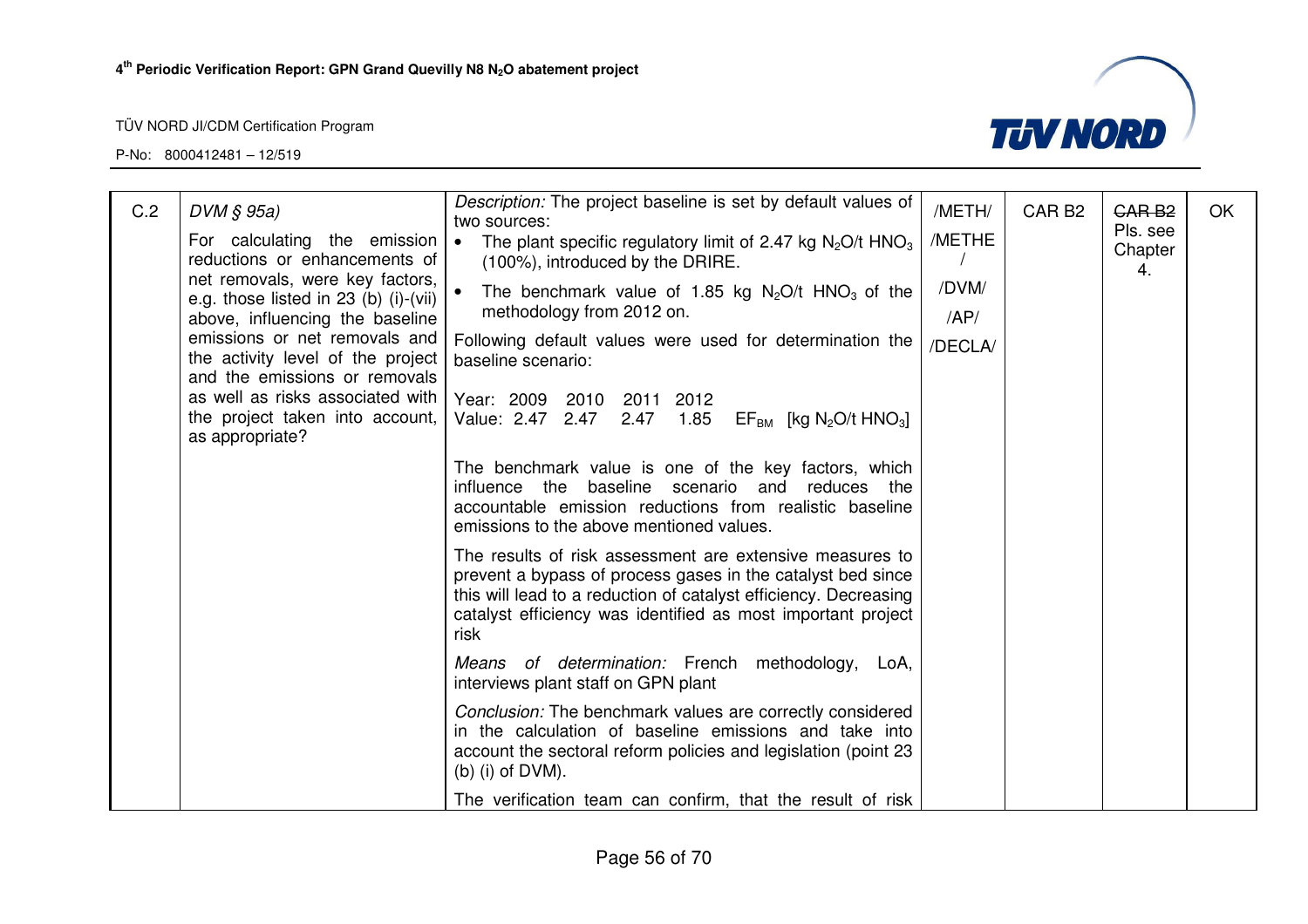

|     |                                                              | assessment (risks associated with the project) was taken<br>into account.                                                                                                                                                                                                           |        |  |     |
|-----|--------------------------------------------------------------|-------------------------------------------------------------------------------------------------------------------------------------------------------------------------------------------------------------------------------------------------------------------------------------|--------|--|-----|
|     |                                                              | The verification team checked the emission declaration of<br>the plant to the local government and found that the plant's<br>average emission levels for the past year did not exceed the<br>regulatory limit 2.47 kg $N_2O/t$ HNO <sub>3</sub> (100%), introduced by<br>the DRIRE. |        |  |     |
|     |                                                              | <b>CAR B2:</b>                                                                                                                                                                                                                                                                      |        |  |     |
|     |                                                              | It must be proven at each verification that the plant's<br>average emission levels for the past year did not exceed the<br>regulatory limit.                                                                                                                                        |        |  |     |
|     |                                                              | The PP provided the periodical declaration of emissions for<br>2012. The verification team can confirm for this verification<br>period that the average emission levels of the past year did<br>not exceed the regulatory limit.                                                    |        |  |     |
| C.3 | $DVM \S 95b$                                                 | Description: Parameter and related data sources are:                                                                                                                                                                                                                                | /PDD/  |  | OK. |
|     | Are data sources used for<br>calculating emission reductions | $NCSG_n$ [mg $N_2O/Nm^3$ ]                                                                                                                                                                                                                                                          | /MR/   |  |     |
|     | or enhancements of net remo-                                 | Finetech FTIR Anafin-5000 Continuous Emissions N <sub>2</sub> O                                                                                                                                                                                                                     | /METH/ |  |     |
|     | vals clearly identified, reliable<br>and transparent?        | Analyser (part of AMS)                                                                                                                                                                                                                                                              | /METHE |  |     |
|     |                                                              | $VSG_n$ [Nm <sup>3</sup> /h]<br>$\bullet$                                                                                                                                                                                                                                           | /XLS/  |  |     |
|     |                                                              | Sick AG Flowsic 100 stack gas flow meter (part of AMS)                                                                                                                                                                                                                              | /PROD/ |  |     |
|     |                                                              | $PE_n$ [kgN <sub>2</sub> O]                                                                                                                                                                                                                                                         |        |  |     |
|     |                                                              | Calculation from measured data                                                                                                                                                                                                                                                      |        |  |     |
|     |                                                              | OH <sub>n</sub> [h]<br>٠                                                                                                                                                                                                                                                            |        |  |     |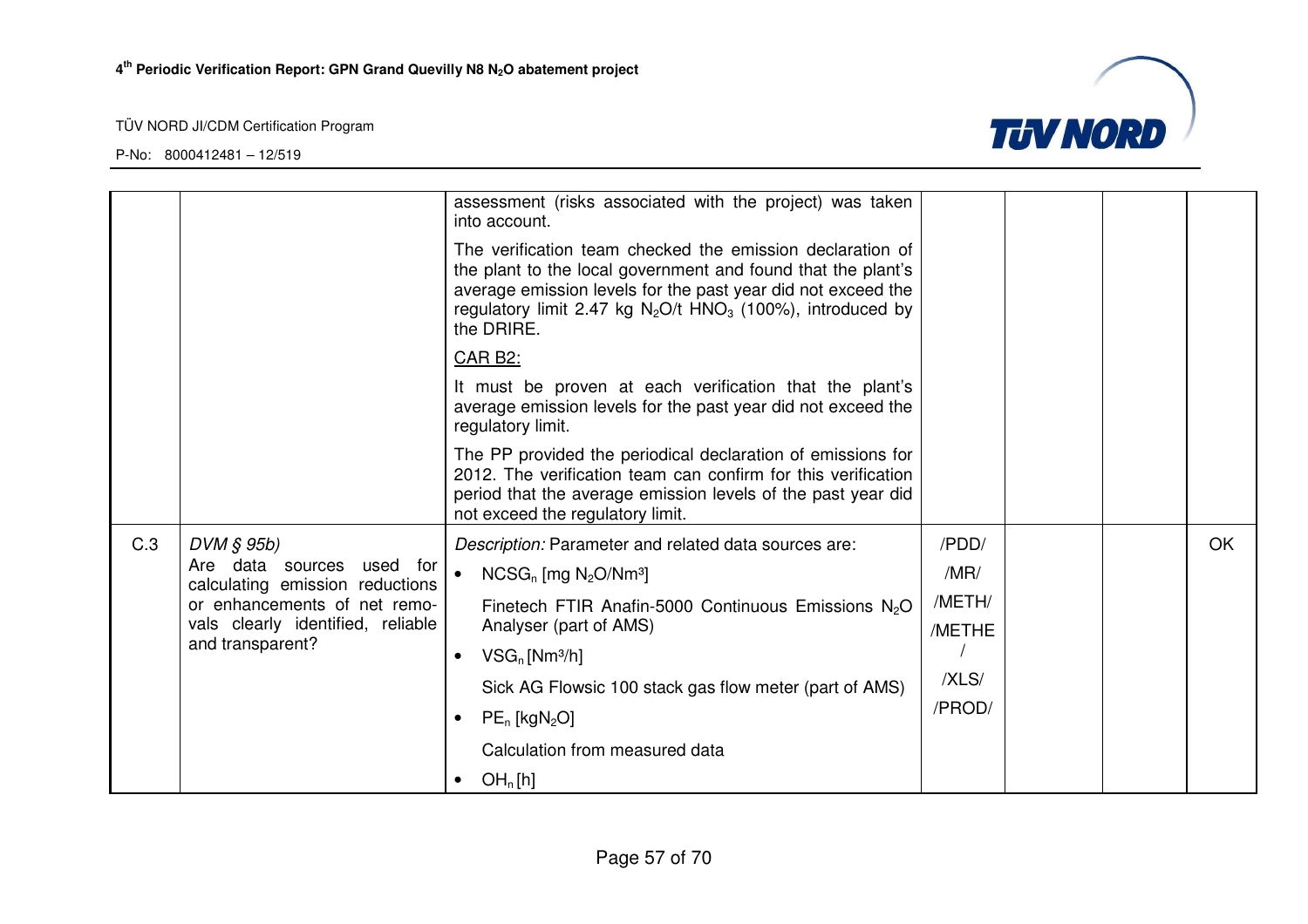

|  |           | from thermocouples for OT and OPh<br>Derived<br>determination and processed in PCS plant security<br>system |  |  |
|--|-----------|-------------------------------------------------------------------------------------------------------------|--|--|
|  | $\bullet$ | $NAP_n$ [tHNO <sub>3</sub> ]                                                                                |  |  |
|  |           | Coriolis flow meter Emerson MicroMotion CMF 300L                                                            |  |  |
|  | $\bullet$ | OT $[°C)$                                                                                                   |  |  |
|  |           | Thermocouple Pt 1000, Honeywell                                                                             |  |  |
|  | $\bullet$ | AFR [kg $NH3/h$ ]                                                                                           |  |  |
|  |           | <b>Endress and Hauser Deltabar S</b>                                                                        |  |  |
|  | $\bullet$ | AIFR [%]                                                                                                    |  |  |
|  |           | Ammonia and Air flow meters                                                                                 |  |  |
|  | $\bullet$ | TSG [℃]                                                                                                     |  |  |
|  |           | Part of AMS                                                                                                 |  |  |
|  | $\bullet$ | PSG [Pa]                                                                                                    |  |  |
|  |           | Part of the AMS                                                                                             |  |  |
|  | $\bullet$ | $EF_n$ [kgN <sub>2</sub> O/tHNO <sub>3</sub> ]                                                              |  |  |
|  |           | For the verification period n the emission factor is: $EF_n =$<br>$(PE_n / NAP_n)$                          |  |  |
|  | $\bullet$ | $EF_{reg}$ [kgN <sub>2</sub> O/tHNO <sub>3</sub> ]                                                          |  |  |
|  |           | The max. $N_2O$ -emissions are set by the local                                                             |  |  |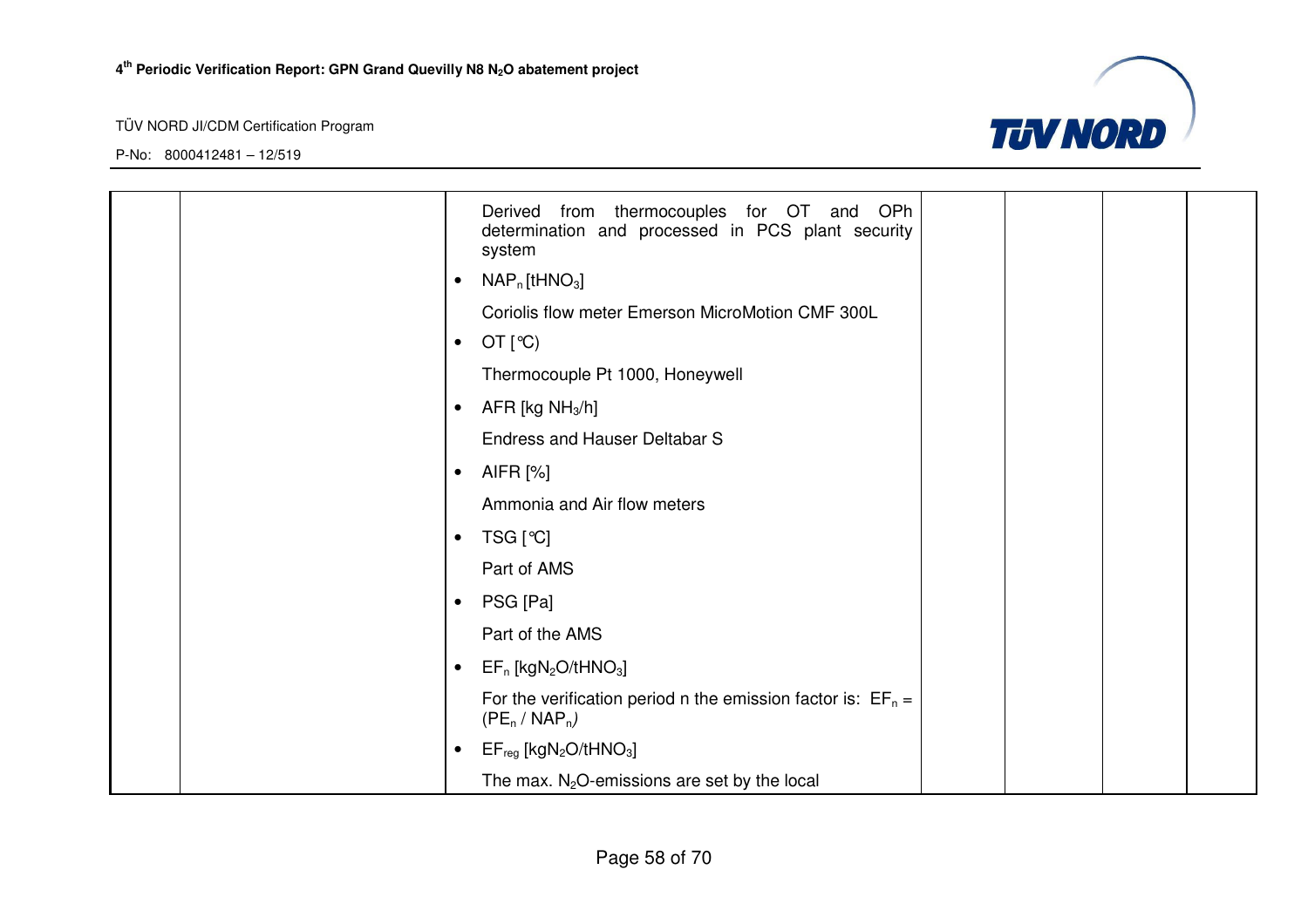

| government as: 2.47 kg. Since the $EF_{BM}$ is lower, the<br>$EF_{req}$ has not been taken into account.                                                                                                                               |
|----------------------------------------------------------------------------------------------------------------------------------------------------------------------------------------------------------------------------------------|
| [kgN <sub>2</sub> O/tHNO <sub>3</sub> ]<br>$EF_{BM}$                                                                                                                                                                                   |
| Specific reference value (benchmark emissions factor)<br>that will be applied to calculate the emissions reductions<br>for this Verification Period. The current value is 1.85<br>$EF_{BM}$ [kg N <sub>2</sub> O/t HNO <sub>3</sub> ]. |
| Uncertainty of AMS (max.: 7.5 %)                                                                                                                                                                                                       |
| In case of exceeding the limit of 7.5 % overall<br>uncertainty, the project emissions must be increased<br>$ %$ = (Increase $ %$ )<br>Established uncertainty [%] - Permitted uncertainty [7.5])                                       |
| Permitted uncertainty:<br>%<br>7,5<br>Uncertainty acc. to $QAL2^{\text{QAL2}'}$ : 8,5<br>$\%$<br>$\%$<br>Increase:<br>1,0<br>(Adjustment factor to $PE_n$ )                                                                            |
| The ERU-calculation was carried out for each Subperiod<br>(3.1 and 3.2) according to the formula described in the<br>methodology:<br>$ERU = ((EF_{BM} - EF_n)/1000 \times NAP \times GWP_{N2O}) * 0.9$ (tCO <sub>2</sub> e)            |
| Means of determination: PDD, methodology, plant permits,<br>monitoring report, on-site visit of plant, PCS and data server                                                                                                             |
| Conclusion:                                                                                                                                                                                                                            |
| The PP could clearly demonstrate that data sources are<br>clearly identified, reliable and transparent and calculated                                                                                                                  |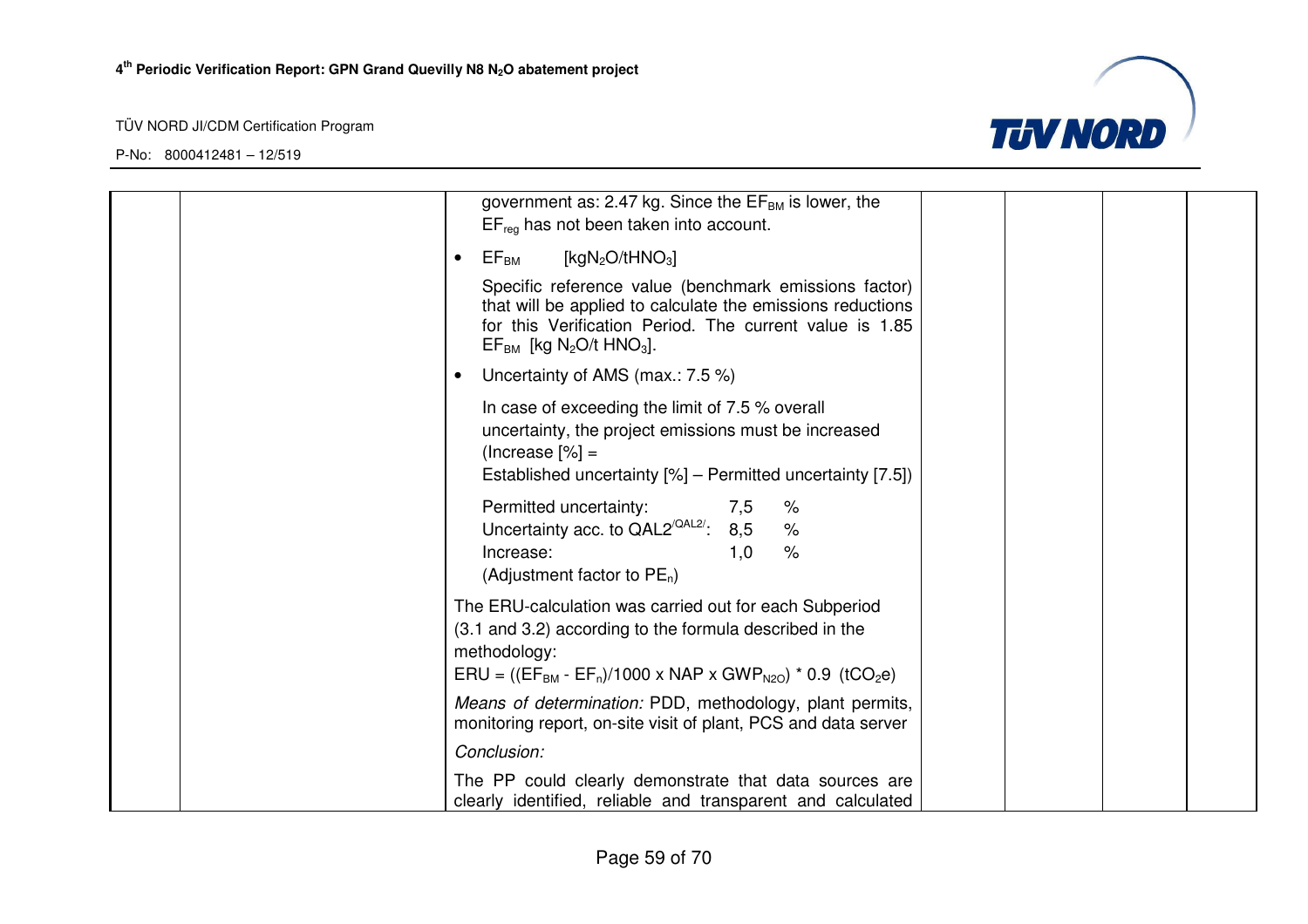

|     |                                                                                            | according to the methodology.                                                                                                                                                                                                                                                       |        |                   |                     |           |
|-----|--------------------------------------------------------------------------------------------|-------------------------------------------------------------------------------------------------------------------------------------------------------------------------------------------------------------------------------------------------------------------------------------|--------|-------------------|---------------------|-----------|
|     |                                                                                            | The verification team checked the emission declaration of<br>the plant to the local government and found that the plant's<br>average emission levels for the past year did not exceed the<br>regulatory limit 2.47 kg $N_2O/t$ HNO <sub>3</sub> (100%), introduced by<br>the DRIRE. |        |                   |                     |           |
| C.4 | $DVM \S 95c$                                                                               | Description: As described under C.2., two emission factors                                                                                                                                                                                                                          | /PDD/  | CAR <sub>B2</sub> | <b>CARB2</b>        | <b>OK</b> |
|     | Are emission factors, including                                                            | where applied for determination of maximum $N_2O$ -<br>emissions:                                                                                                                                                                                                                   | /METH/ |                   | Pls. see<br>Chapter |           |
|     | default emission factors, if used<br>for calculating the emission                          | The plant specific regulatory limit of 2.47 kg $N_2O/t$ HNO <sub>3</sub><br>$\bullet$                                                                                                                                                                                               | /MR/   |                   | 4.                  |           |
|     | reductions or enhancements of                                                              | (100%), introduced by the DRIRE until 2011-12-31.                                                                                                                                                                                                                                   | /XLS/  |                   |                     |           |
|     | net removals, selected<br>by<br>carefully balancing accuracy and<br>reasonableness,<br>and | The benchmark value of 1.85 kg $N_2O/t$ HNO <sub>3</sub> of the<br>$\bullet$<br>methodology from 2012 on.                                                                                                                                                                           | AP/    |                   |                     |           |
|     | appropriately justified of the<br>choice?                                                  | ERUs cannot be claimed if plant emissions are exceeding<br>the lowest of each value.                                                                                                                                                                                                |        |                   |                     |           |
|     |                                                                                            | Means of determination: Methodology, Monitoring report,<br>arrêté préféctoral                                                                                                                                                                                                       |        |                   |                     |           |
|     |                                                                                            | Conclusion:                                                                                                                                                                                                                                                                         |        |                   |                     |           |
|     |                                                                                            | The maximum emission factor of 1.85 [kg $N_2O/t$ HNO <sub>3</sub> ] from<br>2012-01-01 on has been exceeded on 1 hour and was<br>correctly applied in the ERU calculation.                                                                                                          |        |                   |                     |           |
|     |                                                                                            | Remark:                                                                                                                                                                                                                                                                             |        |                   |                     |           |
|     |                                                                                            | CAR B2:                                                                                                                                                                                                                                                                             |        |                   |                     |           |
|     |                                                                                            | It must be proven at each verification, that the plant's<br>average emission levels for the past year did not exceed the<br>regulatory limit.                                                                                                                                       |        |                   |                     |           |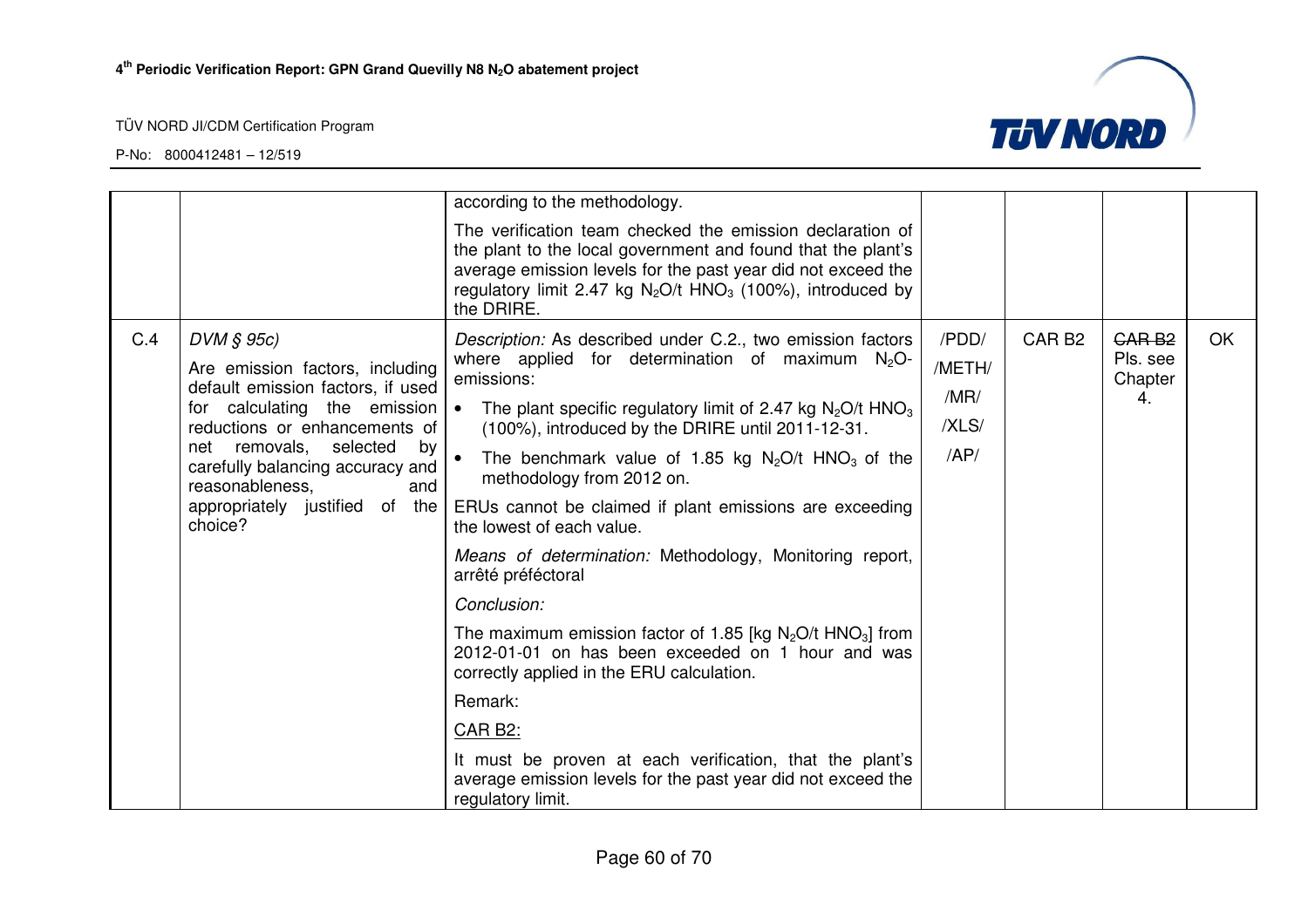

| C.5 | $DVM \S 95d$<br>Is the calculation of emission<br>reductions or enhancements of<br>net removals calculated based<br>conservative assumptions<br>on<br>plausible<br>the<br>most<br>and<br>transparent<br>scenarios<br>in a<br>manner?<br>Applicable to JI SSC projects only                                                                               | <i>Description:</i> The calculation includes:<br>A deduction in baseline emission scenario from 7 to 1.85<br>kg $N_2O/t$ HNO <sub>3</sub> (benchmark values) in year 2012.<br>A 10% reduction of the verified emission reductions<br>$\bullet$<br>Increase of project specific emissions of 1% due to<br>exceedance of permitted overall uncertainty by 1 %<br>Means of determination: Methodology<br>Conclusion: The implementation of the benchmark values<br>and 10% reduction is a conservative approach. | /METH/<br>/MR/<br>/XLS/<br>/OTN8/<br>/NCSGN<br>8/ |  | OK |
|-----|----------------------------------------------------------------------------------------------------------------------------------------------------------------------------------------------------------------------------------------------------------------------------------------------------------------------------------------------------------|---------------------------------------------------------------------------------------------------------------------------------------------------------------------------------------------------------------------------------------------------------------------------------------------------------------------------------------------------------------------------------------------------------------------------------------------------------------------------------------------------------------|---------------------------------------------------|--|----|
| C.6 | DVM § 96<br>Is the relevant threshold to be<br>classified as JI SSC project not<br>exceeded during the monitoring<br>period on an annual average<br>basis?<br>If the threshold is exceeded, is<br>the<br>maximum<br>emission<br>reduction level estimated in the<br>PDD for the JI SSC project or<br>the bundle for the monitoring<br>period determined? | Description:<br>Estimation of total emissions reductions over the crediting<br>period (after the 10% deduction) of 3 years and 1 month are:<br>795,579 (tonnes of $CO2e$ ) according to the PDD.<br>Means of determination: PDD<br>Conclusion: The average value of ERUs per year obviously<br>exceeds the threshold value of 60,000 t $CO_{2e}$ per year; the<br>project is classified as large-scale project.                                                                                               |                                                   |  |    |
|     | Applicable to bundled JI SSC projects only                                                                                                                                                                                                                                                                                                               |                                                                                                                                                                                                                                                                                                                                                                                                                                                                                                               |                                                   |  |    |
| C.7 | $DVM \S 97a)$                                                                                                                                                                                                                                                                                                                                            | Description: N/A                                                                                                                                                                                                                                                                                                                                                                                                                                                                                              |                                                   |  |    |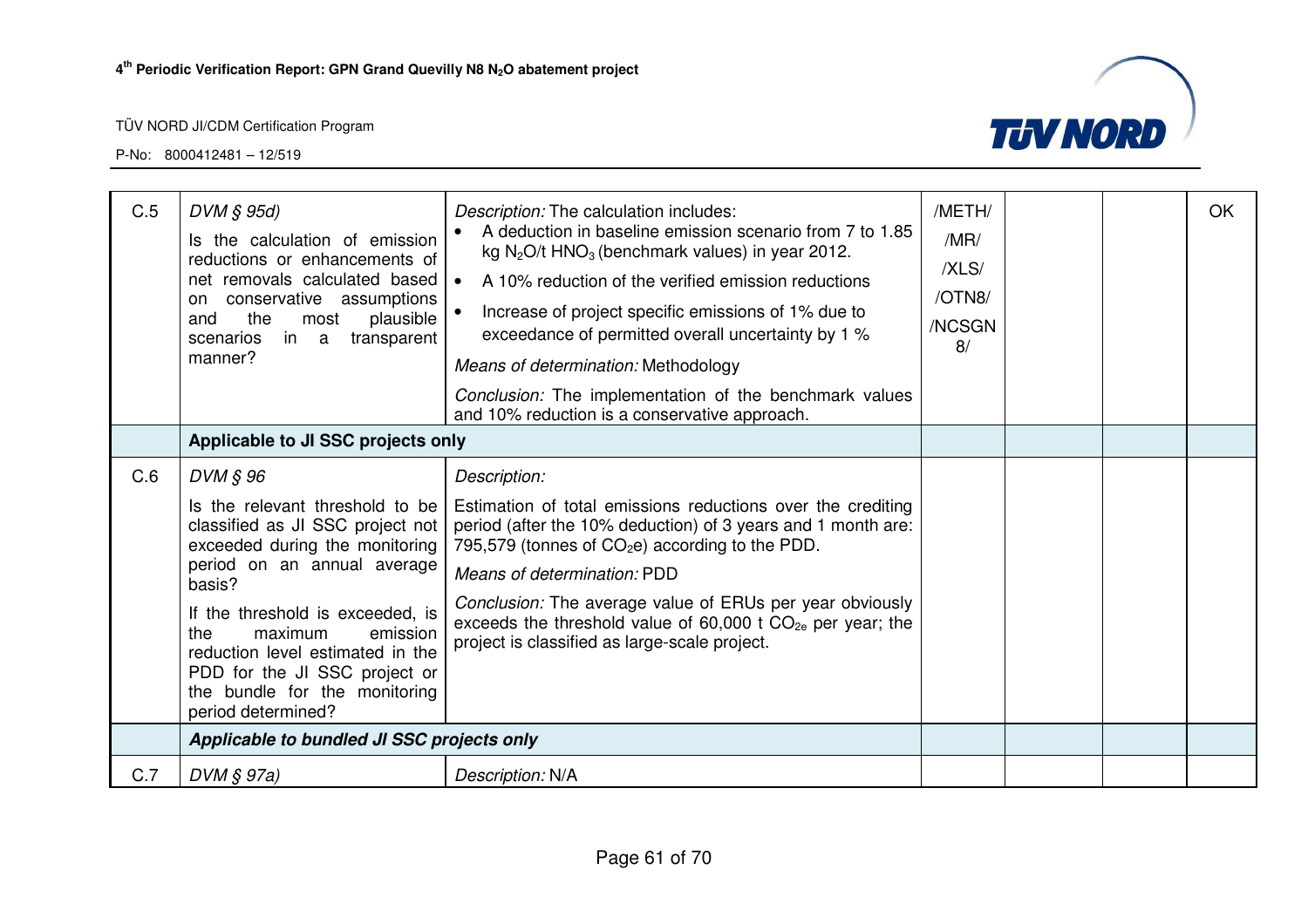

|     | Has the composition of the<br>bundle not changed from that is<br>stated in F-JI-SSCBUNDLE?                                                                                                                                                                                                                                                                            | Means of determination: N/A<br>Conclusion: N/A                             |  |  |  |
|-----|-----------------------------------------------------------------------------------------------------------------------------------------------------------------------------------------------------------------------------------------------------------------------------------------------------------------------------------------------------------------------|----------------------------------------------------------------------------|--|--|--|
| C.8 | $DVM \S 97b$<br>lf<br>the<br>determination<br>was<br>conducted on the basis of an<br>overall monitoring plan, have the<br>project participants submitted a<br>common monitoring report?                                                                                                                                                                               | Description: N/A<br>Means of determination: N/A<br>Conclusion: N/A         |  |  |  |
| C.9 | DVM § 98<br>If the monitoring is based on a<br>monitoring plan that provides for<br>overlapping monitoring periods,<br>Are the monitoring periods per<br>component of the project clearly<br>specified in the monitoring<br>report?<br>Do the monitoring periods not<br>overlap with those for which<br>verifications<br>already<br>were<br>deemed final in the past? | Description: N/A<br>Means of determination: N/A<br>Conclusion: N/A         |  |  |  |
| D   | <b>Revision of monitoring plan</b>                                                                                                                                                                                                                                                                                                                                    |                                                                            |  |  |  |
|     | Applicable only if monitoring plan is revised by project participants                                                                                                                                                                                                                                                                                                 |                                                                            |  |  |  |
| D.1 | $DVM \S 99a)$<br>Did                                                                                                                                                                                                                                                                                                                                                  | Description: N/A<br>the project participants   Means of determination: N/A |  |  |  |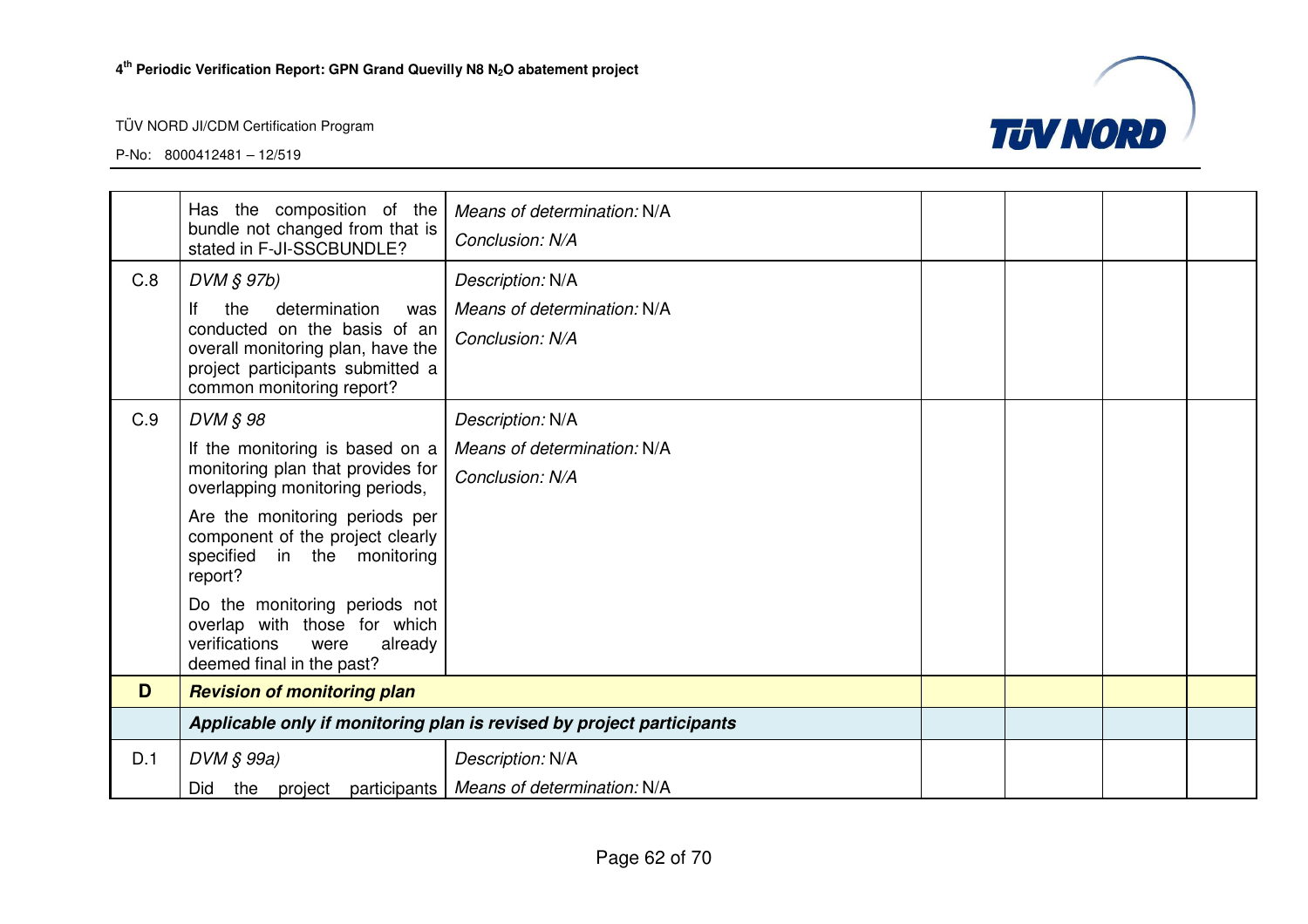

|     | provide<br>appropriate<br>an<br>for the proposed<br>justification<br>revision?                                                                                                                                                                                                                                   | Conclusion: N/A                                                                                                                                                                                                                                                                                                                                                                                                                                                                                                                                                                                                                                                                                    |                                                                       |                                        |                                                                |           |
|-----|------------------------------------------------------------------------------------------------------------------------------------------------------------------------------------------------------------------------------------------------------------------------------------------------------------------|----------------------------------------------------------------------------------------------------------------------------------------------------------------------------------------------------------------------------------------------------------------------------------------------------------------------------------------------------------------------------------------------------------------------------------------------------------------------------------------------------------------------------------------------------------------------------------------------------------------------------------------------------------------------------------------------------|-----------------------------------------------------------------------|----------------------------------------|----------------------------------------------------------------|-----------|
| D.2 | DVM § 99b)<br>AIEs the proposed revision<br>improve the accuracy and/or<br>applicability<br>of<br>information<br>collected compared<br>to<br>the<br>original monitoring plan without<br>changing conformity with the<br>relevant rules and regulations<br>establishment<br>the<br>for<br>0f<br>monitoring plans? | Description: N/A<br>Means of determination: N/A<br>Conclusion: N/A                                                                                                                                                                                                                                                                                                                                                                                                                                                                                                                                                                                                                                 |                                                                       |                                        |                                                                |           |
| E   | Data management                                                                                                                                                                                                                                                                                                  |                                                                                                                                                                                                                                                                                                                                                                                                                                                                                                                                                                                                                                                                                                    |                                                                       |                                        |                                                                |           |
| E.1 | DVM § 101a)<br>Is the implementation of data<br>collection<br>procedures<br>-in<br>accordance with the monitoring<br>plan, including the quality control<br>and<br>quality<br>assurance<br>procedures?                                                                                                           | Description: Data collection procedures, quality control and<br>quality assurance are implemented as follows:<br>Measured values were generated by local measurement<br>$\overline{\phantom{a}}$<br>and monitoring devices, stored in plant DCS and<br>provided for calculation via OSI PI (process information)<br>data acquisition system.<br>Default i.e. plant trip point-values were determinated<br>$\bullet$<br>before start of the project and included in the PDD.<br>During data processing, measured values were<br>$\bullet$<br>evaluated according to statistical methods:<br>Application of instrument correction factors:<br>The PP chooses a monitoring standard that requires the | /PDD/<br>/METH/<br>/MR/<br>/PROCD<br>/QAL2C<br>AL8/<br>/QAL2IN<br>ST/ | CAR <sub>C1</sub><br>CAR <sub>E1</sub> | CAR <sub>C1</sub><br><b>CARE1</b><br>Pls. see<br>Chapter<br>4. | <b>OK</b> |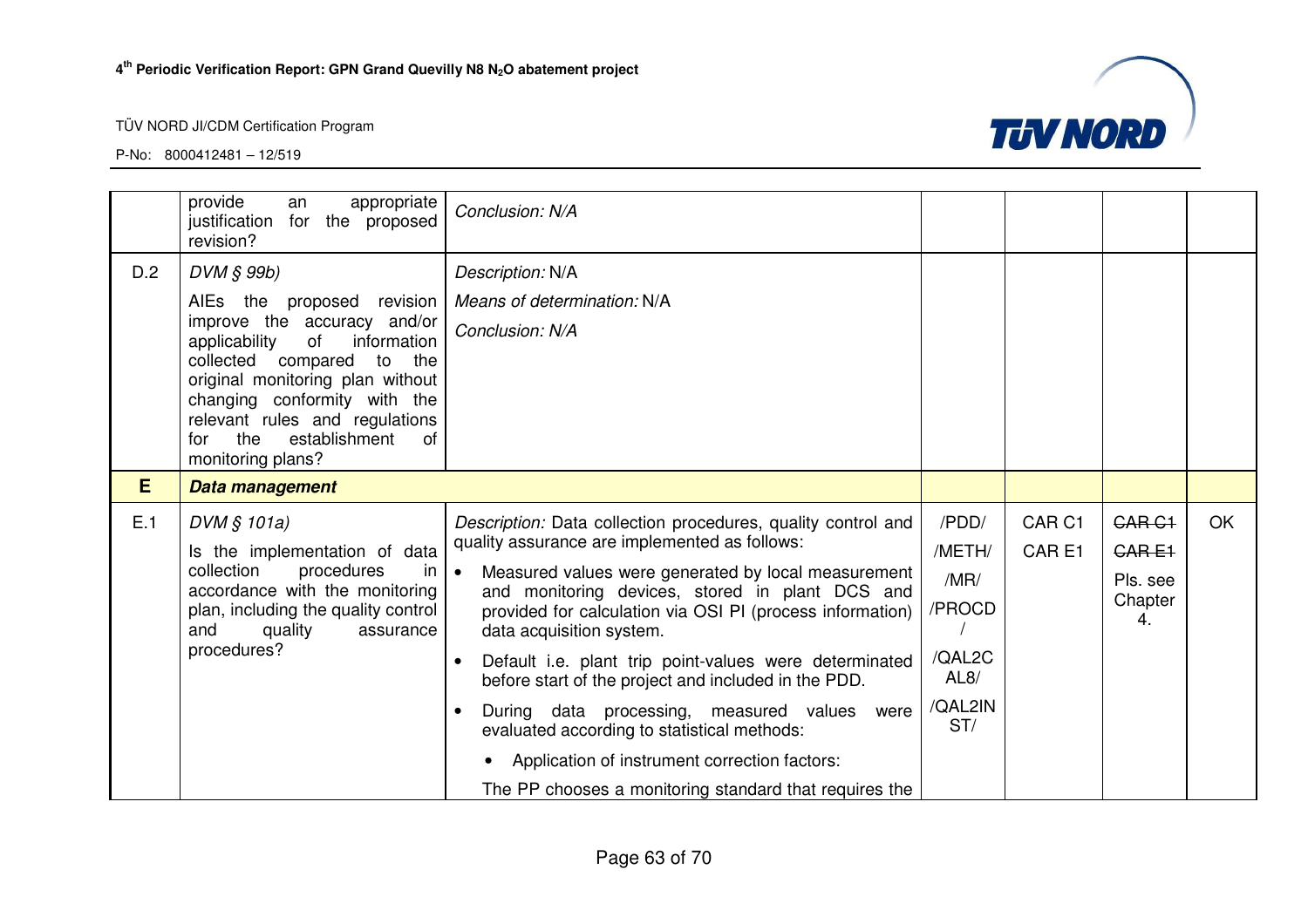

| establishment of a calibration curve (EN14181). The<br>correction factors derived from this calibration curve<br>during the QAL2 audit must be applied onto both VSG<br>and NCSG calculations. Correction factors are:                                                                                                                                                                                          |
|-----------------------------------------------------------------------------------------------------------------------------------------------------------------------------------------------------------------------------------------------------------------------------------------------------------------------------------------------------------------------------------------------------------------|
| $\circ$ 0.98 for stack gas flow meter                                                                                                                                                                                                                                                                                                                                                                           |
| 0.97 for measurement of $N2O$ conc.                                                                                                                                                                                                                                                                                                                                                                             |
| 1.0 for pressure of tail gas                                                                                                                                                                                                                                                                                                                                                                                    |
| 0.99 for temperature of tail gas<br>$\circ$                                                                                                                                                                                                                                                                                                                                                                     |
| The values were applied on the xls-calculation.                                                                                                                                                                                                                                                                                                                                                                 |
| <b>Plausibility check:</b>                                                                                                                                                                                                                                                                                                                                                                                      |
| The methodology requires a plausibility check of all<br>recorded/monitored data before processing which was<br>conducted by the PP. plausibility criteria is: Negative<br>values shall be eliminated.                                                                                                                                                                                                           |
| Downtimes of the AMS:                                                                                                                                                                                                                                                                                                                                                                                           |
| Acc. to the methodology, downtimes of the AMS shall be<br>handled as following: The hourly average will be<br>calculated based on the remaining values for the rest of<br>the hour in question. If these remaining values account<br>for less than 50% of the hourly data for one or more<br>parameters, then this hour must be eliminated from the<br>calculation and a substitute value will be used instead. |
| Missing data/Substitute value<br>$\bullet$                                                                                                                                                                                                                                                                                                                                                                      |
| In the case where it is impossible to obtain one hour of<br>valid data for one or more elements of the emissions<br>calculation due to downtime or malfunction of the AMS                                                                                                                                                                                                                                       |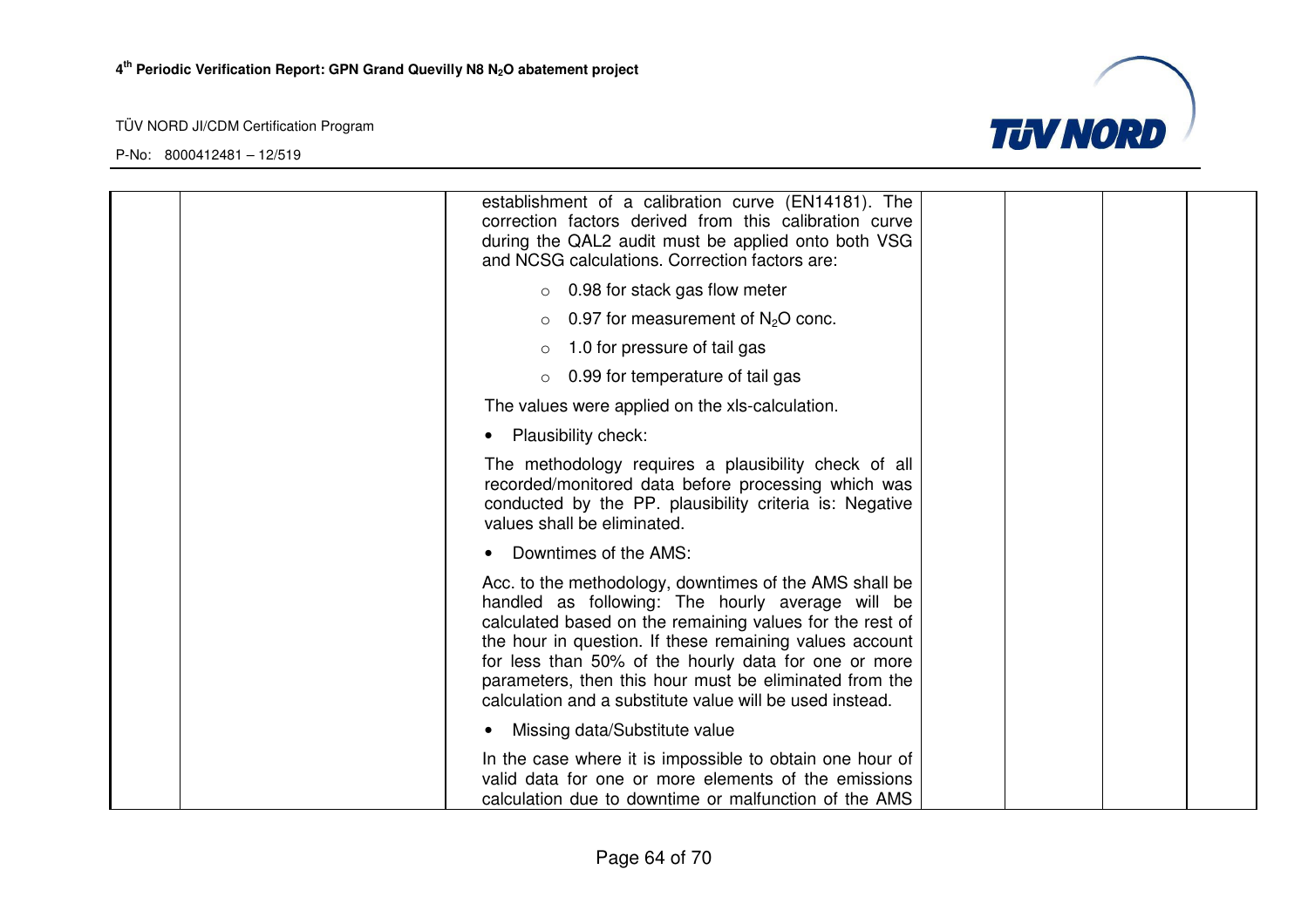

| a substitute value for each hour of missing data shall be<br>calculated as follows:                                                                                                                                                                                                                                                        |  |  |
|--------------------------------------------------------------------------------------------------------------------------------------------------------------------------------------------------------------------------------------------------------------------------------------------------------------------------------------------|--|--|
| $C^*$ subst = $C + \sigma_C$                                                                                                                                                                                                                                                                                                               |  |  |
| where:                                                                                                                                                                                                                                                                                                                                     |  |  |
| C: arithmetic average of the concentration of the relevant<br>parameter                                                                                                                                                                                                                                                                    |  |  |
| $\sigma_{\rm C}$ : best estimate standard deviation of the concentration<br>of the relevant parameter.                                                                                                                                                                                                                                     |  |  |
| • Permitted overall uncertainty:                                                                                                                                                                                                                                                                                                           |  |  |
| The methodology requires that the permitted overall<br>uncertainty of the average hourly annual emissions must<br>be less than 7.5% if technical possible. The<br>determinated (combined) uncertainty for $N_2O$ mass flow<br>measurement as per QAL2 report is 8.5% which<br>exceeds the permitted overall uncertainty by one<br>percent. |  |  |
| If the total established uncertainty is higher than the<br>permitted overall uncertainty, the project specific<br>emissions are to be increased by the difference between<br>the established uncertainty value and the permitted<br>overall uncertainty value. The PP accordingly increases<br>the project emissions for 1%.               |  |  |
| Means of determination: Methodology, Monitoring report,<br>on-.site visit of plant, control room with PCS, server room<br>with Exaquantum data server, QAL2 report                                                                                                                                                                         |  |  |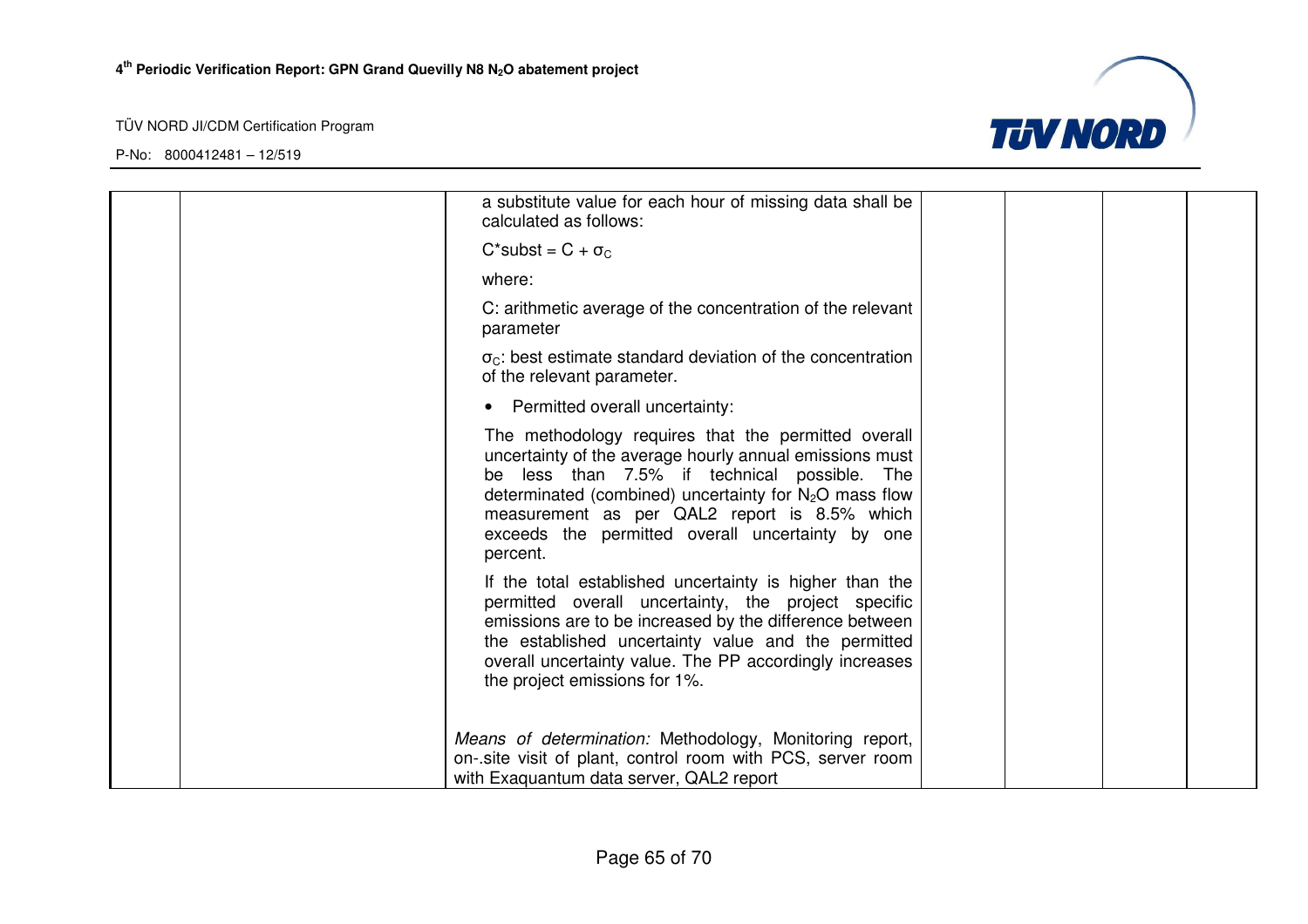

|     |                                                                                                                        | Conclusion: All procedures related to fulfil the requirements<br>0f                                                                                                                                                                                                                                                                                                                                                                         |                                                             |                   |                                    |    |
|-----|------------------------------------------------------------------------------------------------------------------------|---------------------------------------------------------------------------------------------------------------------------------------------------------------------------------------------------------------------------------------------------------------------------------------------------------------------------------------------------------------------------------------------------------------------------------------------|-------------------------------------------------------------|-------------------|------------------------------------|----|
|     |                                                                                                                        | quality management of the plant                                                                                                                                                                                                                                                                                                                                                                                                             |                                                             |                   |                                    |    |
|     |                                                                                                                        | quality assurance standard of the AMS<br>$\bullet$                                                                                                                                                                                                                                                                                                                                                                                          |                                                             |                   |                                    |    |
|     |                                                                                                                        | data processing as required per methodology                                                                                                                                                                                                                                                                                                                                                                                                 |                                                             |                   |                                    |    |
|     |                                                                                                                        | were implemented.                                                                                                                                                                                                                                                                                                                                                                                                                           |                                                             |                   |                                    |    |
|     |                                                                                                                        | CAR C1:<br>Excel-sheet<br>The correction factor for VSG has been applied in the<br>AMS parameterisation and also in the Excel calculation<br>for N8.<br>CAR E1:<br>List of docs which shall be provided for the months which<br>will be included in the verification period after 2012-09-30:<br>Declaration of emissions to local government (Effluents<br>Gazeux- $N_2O$ )<br>Certificate for calibration gas currently used at AMS<br>2. |                                                             |                   |                                    |    |
|     |                                                                                                                        | <b>Calibration/Protocols for AMS</b><br>3.<br>Weekly check of density against Nitric Acid flow meter<br>4.<br>Comptes opnau – Production summary<br>5.<br>Annual calibration of Nitric Acid flow meter<br>6.                                                                                                                                                                                                                                |                                                             |                   |                                    |    |
| E.2 | DVM § 101b)<br>Is the function of the monitoring<br>including<br>equipment,<br>its<br>calibration status, is in order? | Description: The AMS is included in the quality procedures<br>which are established for proper operation of the plant. The<br>plant operator conducted a certified company (SPIE) for<br>maintenance of all MMD of the plant. The PP therefore<br>information<br>provides<br>sufficient<br>regarding<br>contractual/responsibility issues and scope of work.                                                                                | /AST/<br>$\sqrt{\mathsf{QAL2}}$<br>INST/<br>/QAL2<br>CALIB/ | CAR <sub>E1</sub> | CARE1<br>Pls. see<br>Chapter<br>4. | OK |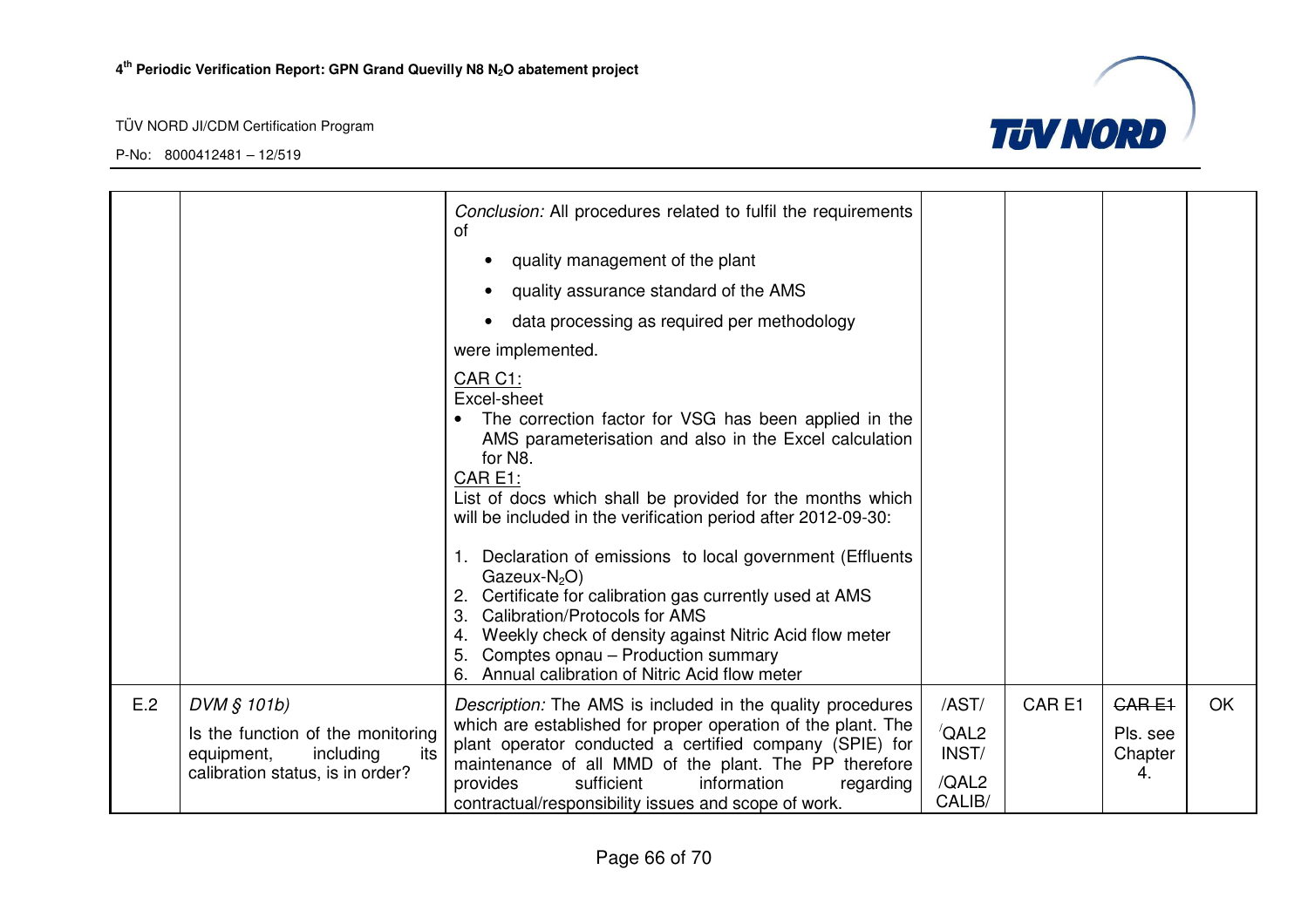

|  | Additional measures are related to the European Norm<br>EN14181 (2004) "Stationary source emissions - Quality<br>assurance of automated measuring systems". Müller BBM<br>was conducted to carry out these measures.                                                                                                                                                           | /CERT/<br>/PROC1/<br>/PROC12 |  |  |
|--|--------------------------------------------------------------------------------------------------------------------------------------------------------------------------------------------------------------------------------------------------------------------------------------------------------------------------------------------------------------------------------|------------------------------|--|--|
|  | Three quality assurance levels of EN 14181:                                                                                                                                                                                                                                                                                                                                    |                              |  |  |
|  | QAL 1: performance approval                                                                                                                                                                                                                                                                                                                                                    |                              |  |  |
|  | The suitability of the analyser for the project was proved<br>through the QAL2 audit in 2010, which was performed<br>by an independent laboratory with EN ISO/IEC 17025<br>accreditation.                                                                                                                                                                                      |                              |  |  |
|  | QAL 2: commissioning and validation of an AMS                                                                                                                                                                                                                                                                                                                                  |                              |  |  |
|  | An accredited laboratory (acc. ISO 17025) carries out<br>specific testing procedures to verify that the AMS<br>installation meets the accuracy requirements laid down<br>by EN 14181. The performance of the complete<br>installation was compared against a series of<br>measurements made with approved<br>Standard<br>Reference Methods. QAL2 test was carried out in 2009. |                              |  |  |
|  | QAL 3: ongoing operation and maintenance                                                                                                                                                                                                                                                                                                                                       |                              |  |  |
|  | The PP implemented a quality assurance system to<br>prove the ongoing compliance of the AMS with the<br>norm. The maintenance activities are monitored and<br>controlled as part of an overall quality assurance<br>programme.                                                                                                                                                 |                              |  |  |
|  | • AST: Annual Surveillance Test                                                                                                                                                                                                                                                                                                                                                |                              |  |  |
|  | The PP verifies the continuing validity of the calibration                                                                                                                                                                                                                                                                                                                     |                              |  |  |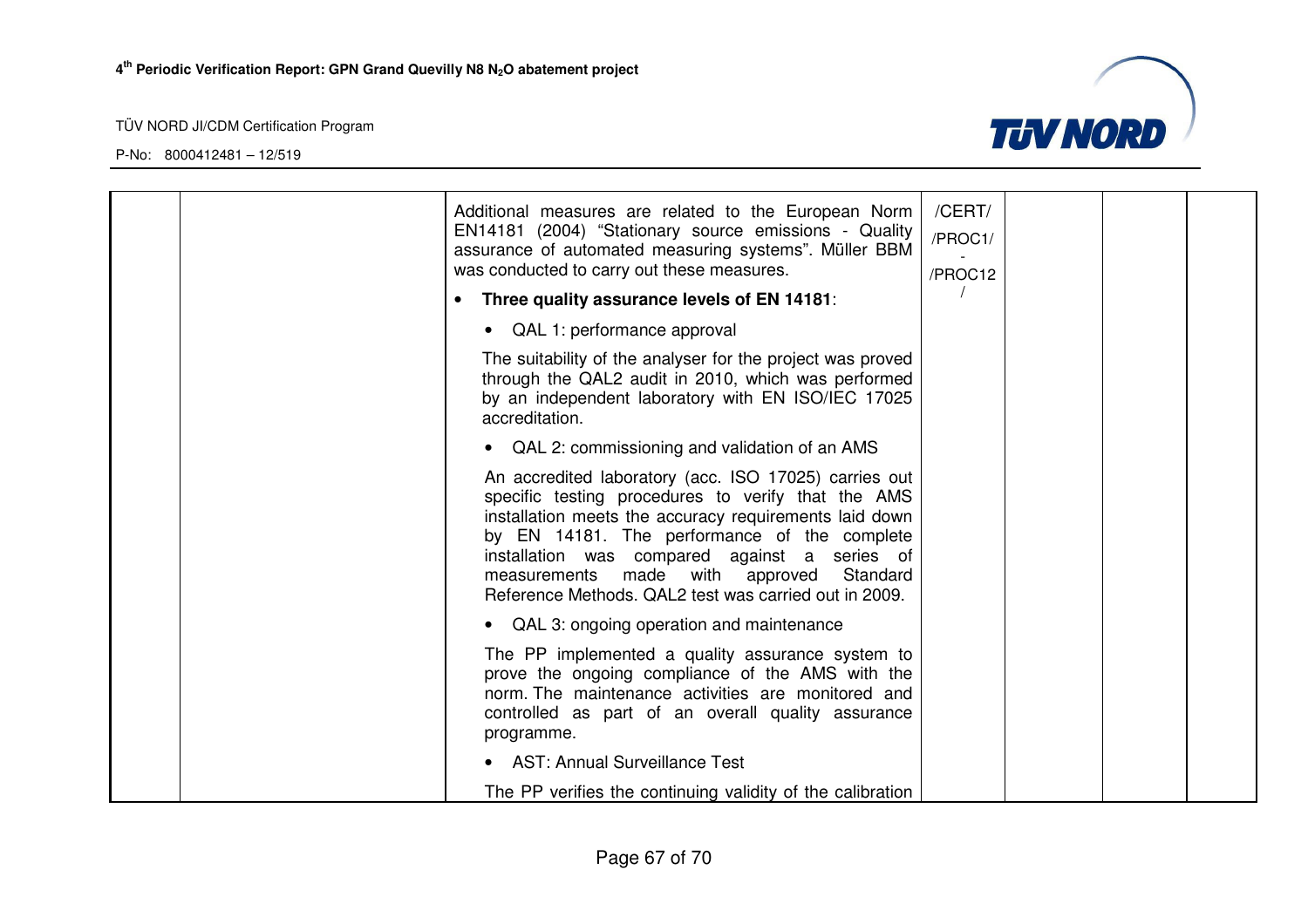

|     |                                                                  | function on yearly basis. The requirements and<br>responsibilities for carrying out the AST tests are the<br>same as for QAL 2. The 1. AST test took place in 2010.<br>No AST was conducted in 2011. This AST has been<br>carried out on 2012-01-04. |               |                   |                     |           |
|-----|------------------------------------------------------------------|------------------------------------------------------------------------------------------------------------------------------------------------------------------------------------------------------------------------------------------------------|---------------|-------------------|---------------------|-----------|
|     |                                                                  | Means of determination: Methodology, EN14181, interview<br>with monitoring manager of the plant, check of relevant<br>documents and records.                                                                                                         |               |                   |                     |           |
|     |                                                                  | QA/QC-system implemented<br>the<br>Conclusion:<br>for<br>management of the project activity is mainly in order.                                                                                                                                      |               |                   |                     |           |
|     |                                                                  | CAR E1:                                                                                                                                                                                                                                              |               |                   |                     |           |
|     |                                                                  | List of docs which shall be provided in the course of<br>verification:                                                                                                                                                                               |               |                   |                     |           |
|     |                                                                  | 7. Valid ISO 9001 and 14001 certificate<br>8. QAL2 test due in 2012 for AMS                                                                                                                                                                          |               |                   |                     |           |
| E.3 | DVM § 101c)                                                      | Description: All monitoring data are collected from the MMD                                                                                                                                                                                          | /XLS/         | CAR <sub>E2</sub> | <b>CARE2</b>        | <b>OK</b> |
|     | Are the evidence and records<br>for<br>monitoring<br>used<br>the | as 4-20 mA signals and digitally forwarded to the plant via<br>DCS on a digital Modbus on two second basis. Recording                                                                                                                                | /EMISN<br>8/  |                   | Pls. see<br>Chapter |           |
|     | maintained<br>in a<br>traceable                                  | frequency of NCSG and VSG in data logger is 10 sec. A<br>data extract of hourly mean values is reported to the                                                                                                                                       | /EIPSN8       |                   | 4.                  |           |
|     | manner?                                                          | assessment team (at N.serve),                                                                                                                                                                                                                        |               |                   |                     |           |
|     |                                                                  | Means of determination: Excel-datasheet for ER-calculation,                                                                                                                                                                                          | /DCSN8        |                   |                     |           |
|     |                                                                  | data collections on second-basis provided by the plant<br>operator during on-site visit (spot-check of single days)                                                                                                                                  | /DECLA/       |                   |                     |           |
|     |                                                                  | Conclusion: The verifier confirms that all data are traceable<br>and correctly collected, converted and stored from MMD to<br>ER-calculation sheet. A mistake in data processing of NCSG                                                             | /RAW-<br>XLS/ |                   |                     |           |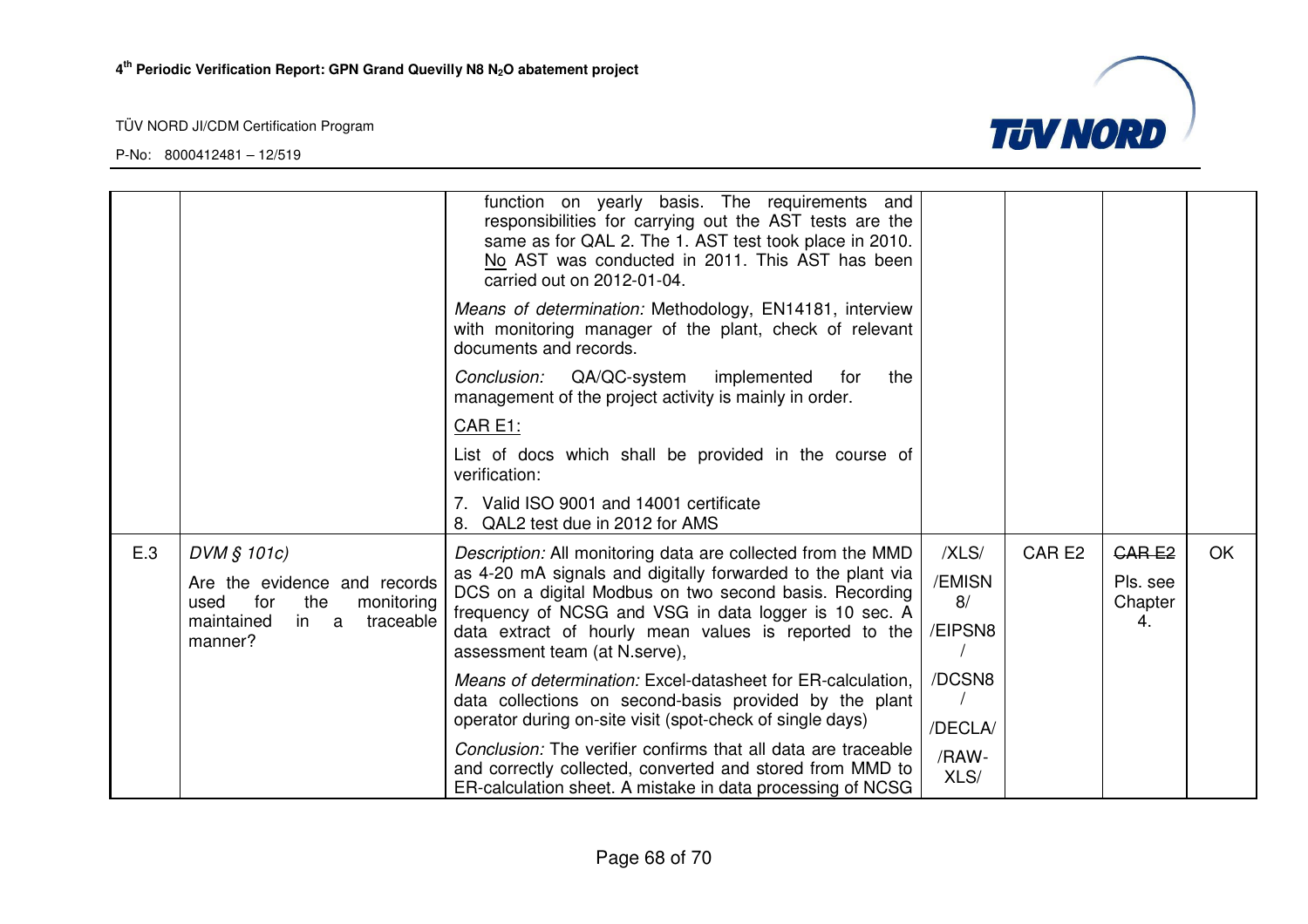



|     |                                                             | value was detected and corresponding actions requested:                                                                                                                                                                                                                                                                                                                                                                                                                                     | /BUS/        |                   |                   |     |
|-----|-------------------------------------------------------------|---------------------------------------------------------------------------------------------------------------------------------------------------------------------------------------------------------------------------------------------------------------------------------------------------------------------------------------------------------------------------------------------------------------------------------------------------------------------------------------------|--------------|-------------------|-------------------|-----|
|     |                                                             | To ease future verifications, the verification team requests<br>the whole set of raw data provided from the plant to the data<br>manager at N.serve for this and future verification. For this<br>verification the PP N.serve provided on monthly basis the<br>raw data in an unprotected XLS-sheet. The verification team<br>spotchecked these data plots with data in monitoring report<br>and with server data stored in the Exaquantum system on<br>plant. No discrepancies were found. |              |                   |                   |     |
|     |                                                             | <b>CAR E2:</b>                                                                                                                                                                                                                                                                                                                                                                                                                                                                              |              |                   |                   |     |
|     |                                                             | The correspondence with raw data provided by the plant to<br>N.serve for data processing shall be forwarded to the<br>verification team before verification.                                                                                                                                                                                                                                                                                                                                |              |                   |                   |     |
|     |                                                             | The verification team can confirm through spot checks for<br>this verification period that management of data extraction<br>and management are in order.                                                                                                                                                                                                                                                                                                                                    |              |                   |                   |     |
| E.4 | DVM § 101d)                                                 | Description: All process data relevant to the project activity                                                                                                                                                                                                                                                                                                                                                                                                                              | /PDD/        | CAR <sub>C1</sub> | CAR <sub>C1</sub> | OK. |
|     | the data collection<br>and<br>ls.                           | are proper generated in the MMD as analogue signals,<br>digitally transferred to the PSC and stored in the DCS in                                                                                                                                                                                                                                                                                                                                                                           | /MR/         |                   | Pls. see          |     |
|     | management system for the<br>project in accordance with the | digital format. Hourly mean values were automatically                                                                                                                                                                                                                                                                                                                                                                                                                                       | /XLS/        |                   | Chapter<br>4      |     |
|     | monitoring plan?                                            | calculated. Operating hours of the plant and AMS where<br>generated and stored (value 0 or 1) to give the status<br>information for data assessment.                                                                                                                                                                                                                                                                                                                                        | /EMISN<br>8/ |                   |                   |     |
|     |                                                             | Means of determination: Records of the DCS, compared<br>with methodology and monitoring plan of PDD.                                                                                                                                                                                                                                                                                                                                                                                        | /BUS/        |                   |                   |     |
|     |                                                             | Conclusion:                                                                                                                                                                                                                                                                                                                                                                                                                                                                                 |              |                   |                   |     |
|     |                                                             | The PP implemented a state-of-the-art plant operation and                                                                                                                                                                                                                                                                                                                                                                                                                                   |              |                   |                   |     |